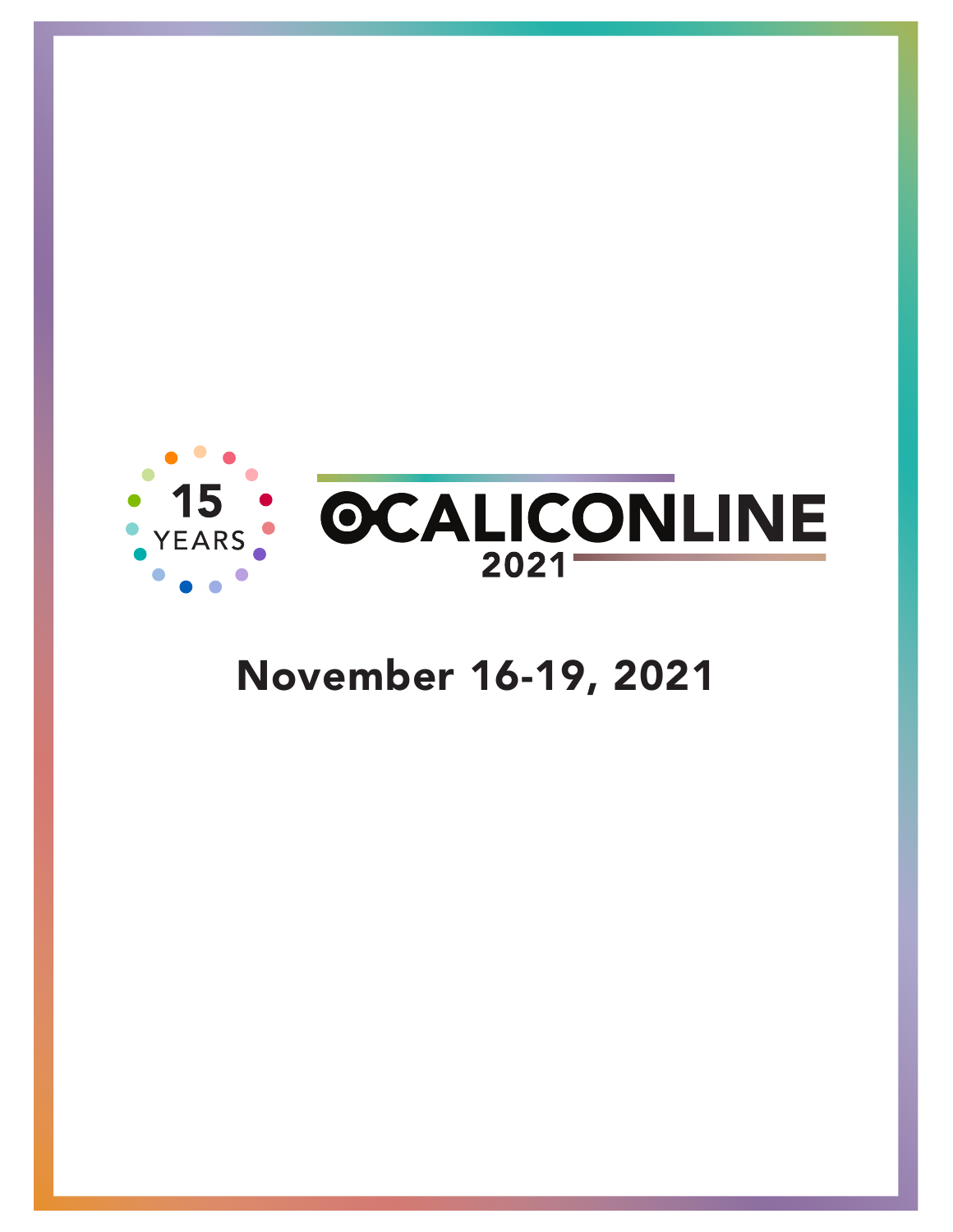# Tuesday, November 16, 2021

# 8:45 - 9:45 am

### Effects on Language and Literacy Development for Students Who Are DHH

*Janelle Huefner, Bobbi Colatruglio, Prashant Malhotra*

This session will contain an overview of hearing loss, technology, and medical management presented by a pediatric ENT; summary of effects of hearing loss on language and learning by a school-based SLP; and a brief discussion about the foundations of literacy instruction by a clinical SLP with specialized literacy training.

*\* This session is an introductory session to a more in-depth discussion on literacy and students who are Deaf/hard of hearing titled "Literacy Instruction for DHH Students – Promising Practices."*

Type: Lecture **Lexel:** Level: Introductory

# Inclusivity by DESIGN!

*Barb Gentille Green, Ashley Smith, Stephanie Coffman*

Do you desire an inclusive, equitable education system? Inclusive systems require a thoughtful DESIGN process. This session addresses the power of Universal Design for Learning (UDL) and Specially Designed Instruction (SDI) in creating those environments for students with disabilities. We'll discuss the mindset of UDL, describe instructional design so that students can access the core curriculum, clarify the purpose of SDI and how to integrate it into the general education setting, and highlight how the DESIGN relationship between UDL and SDI leads to inclusivity and expert learners!

Type: Lecture **Lexel:** Level: Intermediate

# How to Start a Support Group: Let's Get You Connected!

### *Ginny Bryan, Sara Walker, Ashley Wilson, Kathi Machle*

Support groups can truly be a life saver for someone who wants to connect with others in a like situation. Many parents, caregivers, and individuals whose lives are touched with autism or other disabilities feel alone and isolated. Support groups offer a safe place for families to meet and network with others living the same journey. Organizing and sustaining a strong support group takes time and effort. We are here to help! In this session we will discuss the benefits of a support group, provide a template on how to start a support group and equally as important, how to keep it going!

Type: Lecture **Lexel:** Level: Introductory

# Learning through Play with LEGO® Braille Bricks

*Marc Angelier, Marie Oddoux, Jennifer Govender*

LEGO® Braille Bricks is a playful tool to teach braille to visually impaired children aged 4 to 18. Not only do they learn braille and acquire academic skills through play, but are also able to play with sighted peers.The toolkit is comprised of adjusted LEGO® bricks that correspond to braille. Each colorful brick has a printed letter or symbol allowing the sighted and blind to interact and play on equal terms. The pedagogical concept, based on National Education curricula and built on Learning Through Play principles ensures an optimal teaching and learning experience that empowers children to become creative, engaged, lifelong learners, whatever their impairment is.

Type: Lecture **Lexel:** Level: Intermediate

# What Do I Do Now? Early Intervention and Other Early Childhood Partners

*Nathan DeDino, Melissa Courts, Charisse Montgomery*

In this introductory level presentation aimed at professionals working with young children, presenters will explain what Early Intervention is, how to make a referral, and tips for ongoing interaction with Early Intervention. With a particular focus on childcare professionals, presenters will explain who is eligible for Early Intervention, when it is appropriate to make a referral, the type of follow up referral sources one can expect for Early Intervention, and how best to support ongoing intervention for eligible children.

Type: Panel **Level:** Introductory

### Supporting Transitions Across the Lifespan: A Framework

*Catherine Fowler, Michael Stoehr*

Transitions occur naturally from one stage to the next. During this session, the presenters will provide a structure for a coordinated approach to education and service delivery across a student's educational career into adulthood. The five areas of the Taxonomy for Transition Programming 2.0 will be examined in the context of elementary, secondary, and postsecondar education and inter-agency service delivery to enhance both individual and program level planning. A planning tool for using the content presented across the OCALICON sessions will be shared.

Type: Lecture **Lexel:** Level: Introductory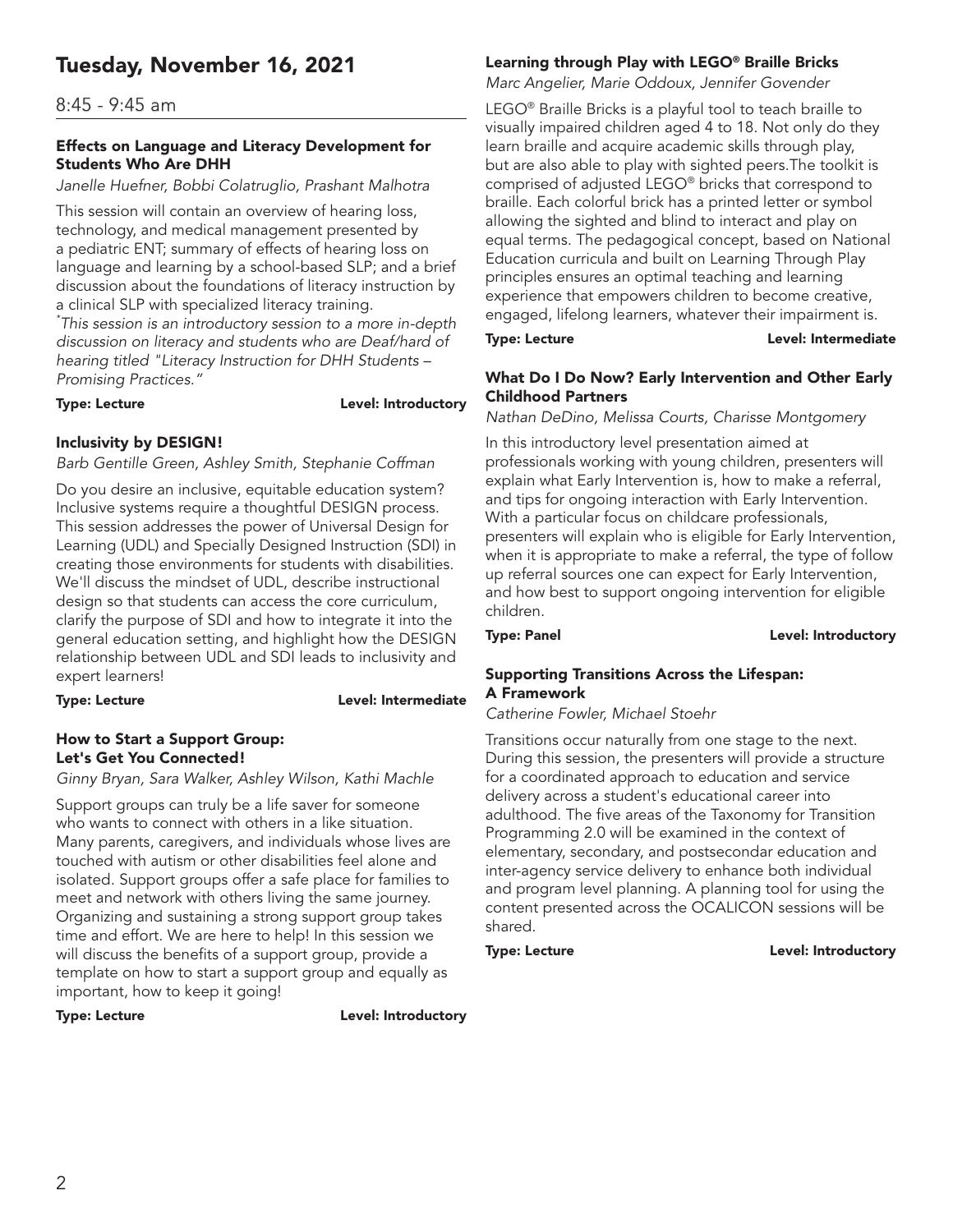### Inclusive Education Leadership: Shifts to Improve Special Education

*Jo Hannah Ward, Joseph Petrarca, Nathan Levenson*

Bring a team to this inclusive leadership session that is designed for educational leaders who have the responsibility of collaborating, supervising, or coordinating special education evaluations and programs. Start your day off with this extended length session to hear from State Department of Education leaders from the Office for Exceptional Children about special education and gifted education updates, key focus areas of supports, and project updates related to Each Child Means Each Child. Learn and engage with Nate Levenson, author of *Six Shifts to Improve Special Education and Other Interventions*, as he guide us through unpacking the ideas related to these shifts. Then explore actionable items related to these six shifts and use some small group time to discuss and draft some ideas each of us might like to implement in our own processes.

Type: Lecture **Lexel:** Level: Intermediate

# NETWORKING: Get to Know the Autism Network Scotland

*Richard Ibbotson*

Autism Network Scotland (ANS) was originally established in 2005 with funding from the Scottish Government. In 2011, ANS received further funding as part of the Scottish Government and COSLA's National Autism Strategy to develop as a hub of professional autism support and information. They continues to evolve as a small but essential center of autism knowledge, skills, and information in Scotland. Join this session to get to know more about this organization and the presenters that are here at OCALICON.

Type: Networking and all the controller that the Level: Introductory

# 10:00 - 11:00 am

# Inclusive Education Leadership: Shifts to Improve Special Education

*Jo Hannah Ward, Joseph Petrarca, Nathan Levenson*

Bring a team to this inclusive leadership session that is designed for educational leaders who have the responsibility of collaborating, supervising or coordinating special education evaluations and programs. Start your day off with this extended length session to hear from State Department of Education leaders from the Office for Exceptional Children about special education and gifted education updates, key focus areas of supports and project updates related to Each Child Means Each Child. Learn and engage with Nate Levenson, author of *Six Shifts to Improve Special Education and Other Interventions*, as he guide us through unpacking the ideas related to these shifts. Then explore actionable items related to these six shifts and use some small group time to discuss and draft some ideas each of us might like to implement in our own processes.

# Virtual Reality Opportunities to Implement Social Skills

*Sean Smith*

Applying learned social skills across classrooms is a challenge. This session will feature a learning platform designed to support educators and family members facilitate and support the generalization of learned social skills across the school setting. Beginning with the initial knowledge and understanding of social skills, this interactive session will guide participants through a series of evidence-based resources designed to assist educators as they support practice and generalization efforts specific to social skill development.

Type: Lecture **Lexel:** Level: Introductory

### Building Blocks for Success Using the Expanded Core Curriculum

*Heather Herbster, Katie Robinson, Michelle Motil, Dan Kelley*

Attend this session to learn how adults who are blind or visually impaired navigate their home and work lives using the explicitly taught skills associated with the Expanded Core Curriculum for Students who are Blind or Visually Impaired. These foundational skills are critical in all aspects of life and are the building blocks for independence at home, school, and community. Our panel of adults will share their personal experiences to help families and professionals learn ways to support students in being active, contributing members of society who are successful.

Type: Panel **Level:** Introductory

# Talk the Talk: Let's Talk About Puberty

*Melissa Dubie, Ginny Bryan, Dee Marks, Jennifer Krumins, Andrea Seymour*

This session will start with a quick explanation of changes that naturally occur during puberty for all boys and girls. The panel of parents will then share their experiences about their own teens, as well as students they have worked with, as it relates to the biggest challenges for their own sons and daughters during puberty. Plus, how they supported their teens' personal growth during this important stage of their lives. The panel will share resources they found useful and how they collaborated with school and community providers to support their teen.

Type: Panel **Level:** Introductory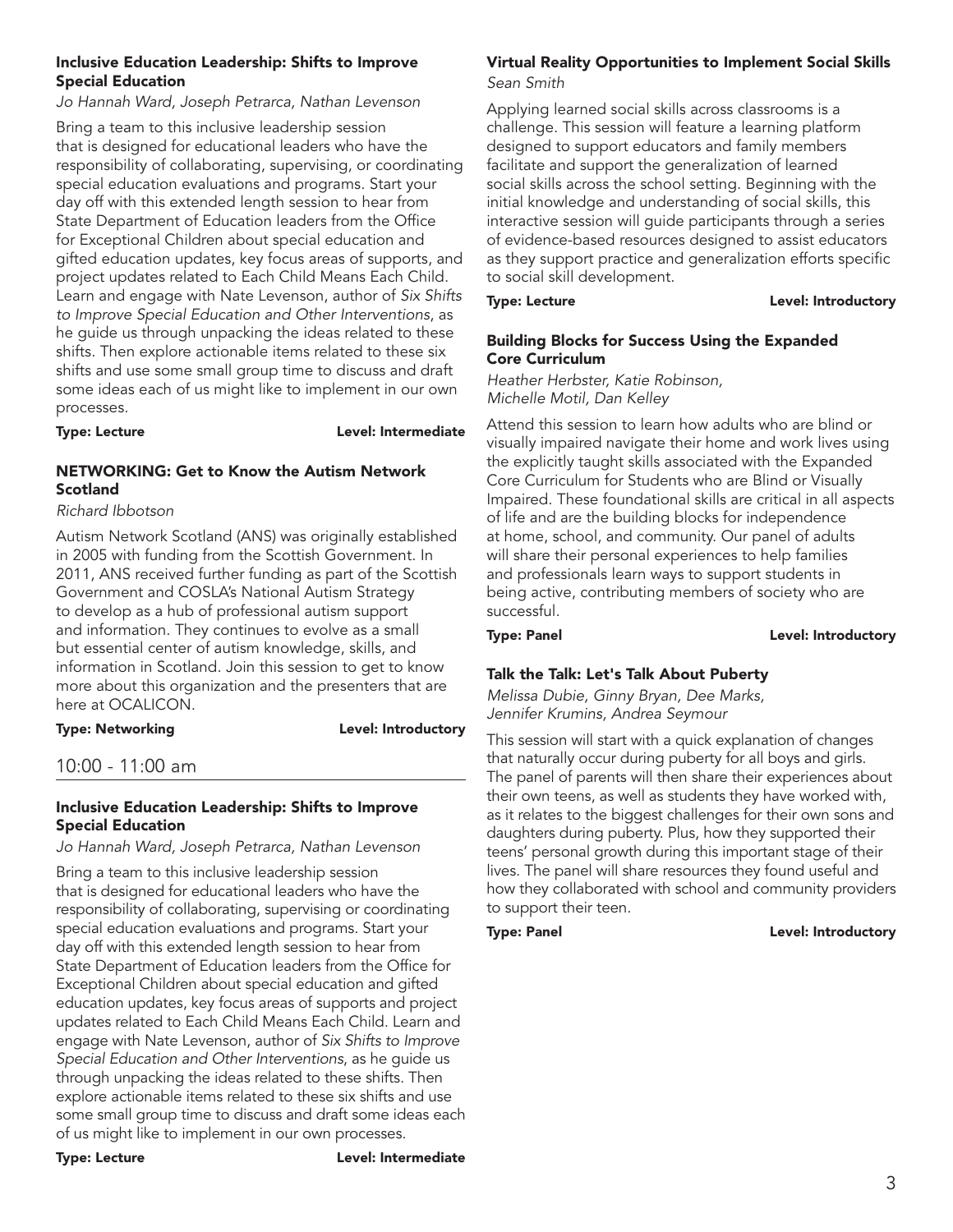# What's Next? Technology

### *Teresa Kobelt, Shea Tanis, Gregory Wellems*

From assistive technology in the classroom to "smart homes" and "smart cars," technology has opened many new possibilities and increased independence for people with disabilities. Hear from people with disabilities and leaders in the technology field about what else is possible. What technologies are on the horizon? How are people with disabilities creating demand and impacting policies? One in a series of "roundtables" featuring leaders from the disability field. Attend one or all.

Type: Panel **Level:** Introductory

# Transforming Systems to Meet the Needs of Youth and Families Engaged in Multi-Systems

### *Elizabeth Manley*

This presentation will focus on the systems transformation that is necessary to meet the needs of children, youth, and families who are engaged with multiple systems. A review of potential vehicles, funding strategies, cultural shifts, and organizational changes necessary to meet the needs of youth and family with multi-system needs. The presentation will review the work of states and communities that have embraced transformation to create seamless access, assessment, and payment structures.

### Type: Lecture **Lexel: Advanced**

# Use of A Multi-Tiered System of Support for Autistic Students Enrolled in Higher Education

*Brian Freedman, Wes Garton, Jessica Monahan*

The recent increase in autistic students enrolling in higher education has led to a rise in dedicated college supports. However, the field remains new and there is a lack of data on evidence-based supports. The University of Delaware has used a multi-tiered system of support (MTSS) to create *Spectrum Scholars* – a comprehensive college-to-career initiative. In this presentation, we will discuss our process for developing *Spectrum Scholars* and how it utilizes MTSS, our process for evaluating student change, and our initial results.

### Type: Lecture Level: Intermediate

# MEETING: Ohio Parent Mentor Project Meeting

*Kenyona Walker*

This session has been reserved for Parent Mentors, District Representatives, and Ohio Parent Mentor Project Partners to network and collaborate during OCALICONLINE.

### Type: Networking and a controller controller and Level: Advanced

# Ohio's Early Learning and Development Standards Are Changing

*Elizabeth Sailer Agnew*

In this session, participants will learn how Ohio's Early Learning and Development Standards (ELDS) are changing based on a review and revision period. The revision of Ohio's ELDS are a component of Ohio's Strategic Plan for Education, Each Child, Our Future: Strategy 8: "Promote the importance of early learning and expand access to quality early learning experiences." By having clear, concise, developmentally appropriate standards, early learning professionals have a common understanding of children's development and learning to guide their work.

Type: Facilitated Discussion Level: Intermediate

# NETWORKING: Get to Know CASDA – The Canadian Autism Spectrum Disorder Alliance

*Rakhee Chowdhury, Jonathan Lai, Debbie Irish*

CASDA coordinates national conversations in Canada about autism – bringing community voices to the federal government to guide their development of a National Autism Strategy. CASDA is committed to ensuring the creation and implementation of a comprehensive National Autism Strategy that addresses critical gaps in funding and policies, which are preventing autistic individuals and their families from exercising their equal rights as Canadians. Join us for this session to get to know more about this organization and its leadership.

Type: Networking and Level: Introductory

# 11:15 am - 12:15 pm

# Unlocking the English Code: Instruction and Assessment of Students Who are Blind or Visually Impaired

# *FrancesMary D'Andrea*

Nationally, prioritizing language and literacy development for all learners has been a focus for many educators. This focus requires that educators build their capacity to support evidence-based language and literacy instruction, particularly for educators supporting deaf/hard of hearing (D/HH) or blind/visually impaired (B/VI) learners, who access English and print in different ways. To help those who are assessing and teaching literacy for these learners, this professional learning event is designed to explore and connect the areas of phonological awareness, phonics, writing, fluency, vocabulary, communication, language, and comprehension specifically for learners who are Blind or Visually Impaired.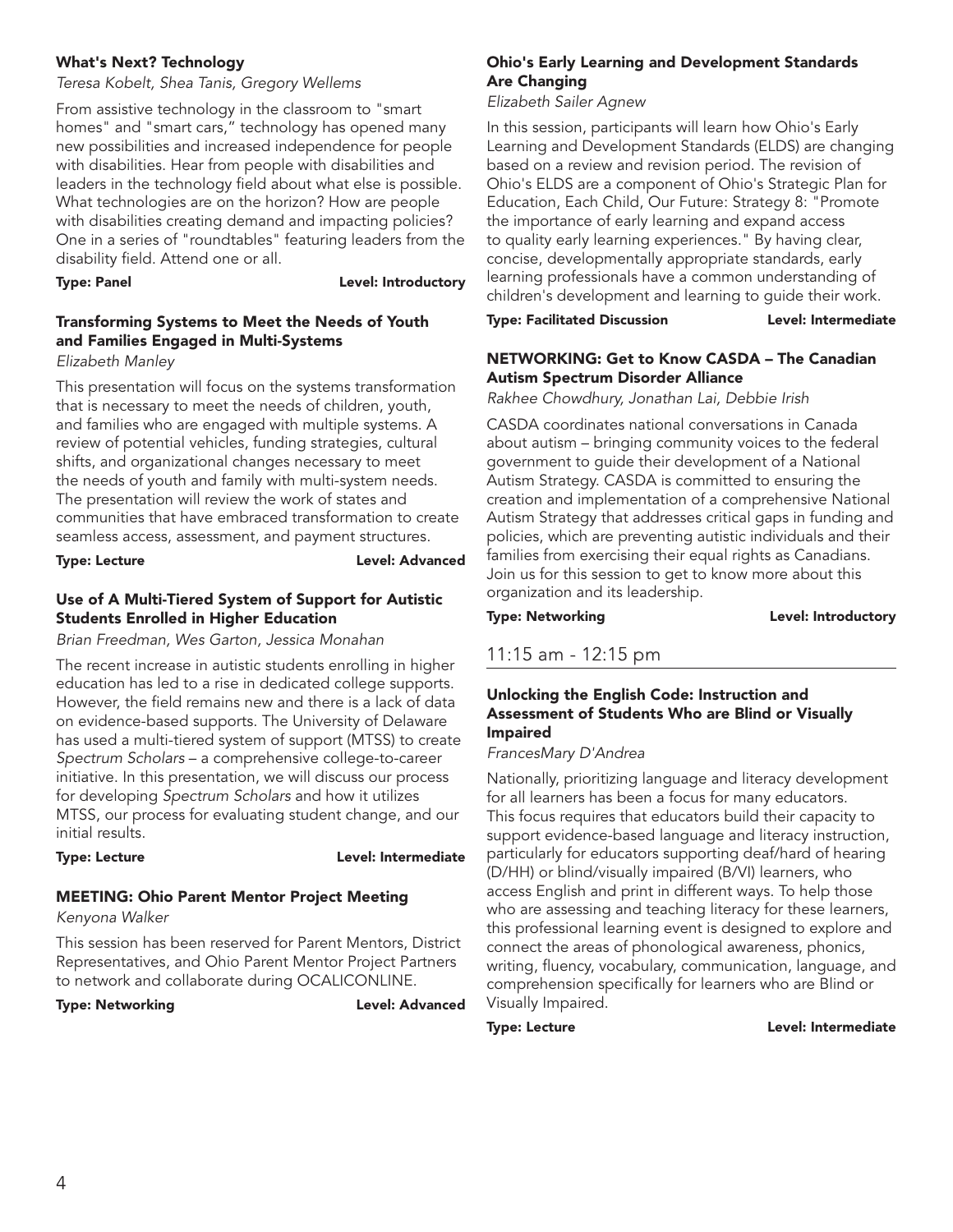# Leading With Confidence: How Implementation Science Guides Leaders in UDL Implementation

*Cherie Smith, Heidi Orvosh-Kamenski, Michelle Duda*

This session is designed to support district or building leadership in the implementation of Universal Design for Learning. Like the UDL Framework, planning for implementation can seem overwhelming. Many leaders have a general idea of what they want to happen, but are not sure how to communicate that to their staff or the best place to start. Implementation Science provides a framework for supporting UDL implementation that can be applied to any organization. In this session, we will share Implementation Science tools to guide leaders in their role as a lead implementer.

### Type: Lecture **Lexel:** Level: Intermediate

### Implementation of Telehealth to Replace In-Person ABA Therapy: What COVID-19 Taught Us

*Patricia Wright, Paula Pompa-Craven, Meghan Herron, Jenna Aranki*

COVID-19 has been documented to disproportionally affect disenfranchised populations including individuals with autism. This session will share the results of two studies that assessed the implementation of telehealth to replace in-person ABA therapy at the onset of COVID. One study retrospectively assessed known factors that affect autism treatment (e.g. severity of symptomology, behavioral excesses) and care-providers' initial acceptance or rejection of ABA telehealth services at the onset of COVID-19. The second study assessed satisfaction and outcomes of telehealth ABA service delivery.

### Type: Panel **Level:** Intermediate

# Braille Literacy Front and Center With Mantis and Chameleon at APH

# *William Freeman*

This presentation will introduce the audience to the Mantis and Chameleon braille displays from APH. Participants will learn about how the local apps, especially the online libraries, can be used to make reading braille a part of daily life, just like it should be. We'll also go into the terminal and discuss what options users have there. Then we will go over who might benefit most from either a Mantis or Chameleon and why. Finally, we'll go over the difference between a notetaker, terminal, and hybrid displays.

# Type: Lecture **Lexel:** Level: Introductory

# Social Emotional Engagement - Knowledge and Skills: Addressing the Social Emotional Needs of Learners within Academic Instruction

### *Emily Rubin*

This session highlights the role of social emotional engagement in our academic outcomes. This topic is especially timely given the impact of remote and sociallydistanced instruction. The neuroscience of learning will be discussed followed by a chance to translate science into practical strategies for measuring learner engagement and designing instruction to address the social emotional needs as well as learning standards. Strategies will be shared to enhance investment, enhance independence, and enhance initiation. Freely accessible tools for enhancing engagement will be shared and participants will share their ideas for enhancing learner engagement with one another.

### Type: Lecture **Lexel:** Level: Intermediate

# Research Symposium: Self-Determination and Advocacy

*Sheila Smith, Phyllis Holloway, Shirley Peganoff O'Brien, Richard Ibbotson, Sue Hope, Vanessa Tomas*

Come hear current research about advocacy and selfdetermination. Several different research projects will be shared and a time of discussion will follow. Topics in this session include: self-employment, factors that influence disclosure, masking, and exploring the hastag #ActuallyAutistic.

# Type: Research Symposium Level: Intermediate

# The Art of Building Partnerships: To Be Friends or Not To Be Friends, That Is The Question

*Alexis Johnson*

Strategic partnerships are crucial to all organizations in a complex landscape and building relationships is important to develop partnerships. We all have our vision, mission, values, plans, and objectives so how can we build partnerships to help deliver on all of those aspects. What does "partnership" mean to an organization? Who are our partners and do they know it? Who do we really need and want as partners and do they want and need us? Effective partnerships and relationships can have a huge impact on strategic success and they are vital to authentic leadership.

Type: Facilitated Discussion Level: Intermediate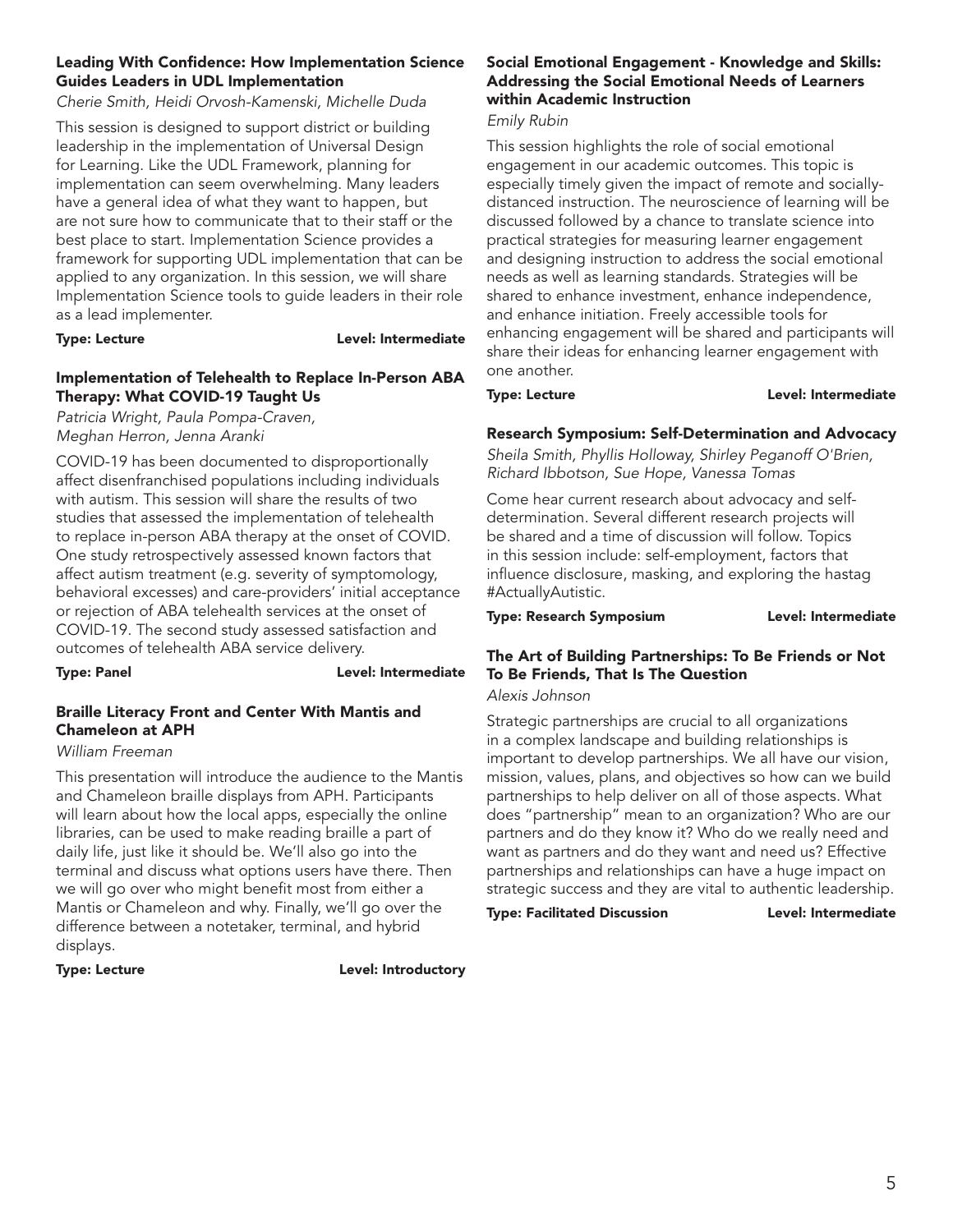### NETWORKING: Get to Know the Urban Collaborative

*Lauren Katzman, Bruce Watson, Kate Roberts*

The Urban Collaborative is a national network of school districts committed to improving outcomes for students with disabilities. Their mission is to improve educational outcomes and life opportunities for children and youth with disabilities in urban schools through leadership development. The Collaborative seeks to bring timely and critical issues in the field, as well as solutions, to the forefront of district leadership. Join us for this session to get to know more about this organization and its leadership.

Type: Networking and a controller controller between Level: Introductory

# MEETING: Ohio Parent Mentor Project Meeting

*Kenyona Walker*

This session has been reserved for Parent Mentors, District Representatives, and Ohio Parent Mentor Project Partners to network and collaborate during OCALICONLINE.

Type: Networking and all the control of the Level: Advanced

# 12:45 - 1:45 pm

# Language and Literacy for DHH Learners: A How To for Two Evidence-Based Classroom Strategies

*Stacey Tucci*

Nationally, prioritizing language and literacy development for all learners has been a focus for many educators. This focus requires that educators build their capacity to support evidence-based language and literacy instruction, particularly for educators supporting deaf/hard of hearing (D/HH) or blind/visually impaired (B/VI) learners, who access English and print in different ways. To help those who are assessing and teaching literacy for these learners, this professional learning event is designed to explore and connect the areas of phonological awareness, phonics, writing, fluency, vocabulary, communication, language, and comprehension specifically for learners who are Deaf or Hard of Hearing.

Type: Lecture **Lexel:** Level: Intermediate

# Project Inspire: Inspiring Youth With Visual Impairments and Their Teachers in STEM

*Tiffany Wild, Tina Herzberg*

This session will give an overview of the resources provided as part of Project Inspire to youth with visual impairments and their teachers when learning Nemeth Code as well as innovative pedagogy in STEM education.

Type: Lecture **Lexture Level: Introductory** 

# Evidence-Based Strategies to Support Transition into Adulthood

*Amy Gaffney*

Strategies that provide structure and predictability can help people with disabilities better understand a given situation, which leads to greater success and independence. This session will explain 3 structured strategies that can be used throughout a person's day: structured language supports, visual schedules, and work systems. This session will show easy, user-friendly ways to create these evidence-based strategies to support people as they transition out of school and into their adult lives.

Type: Lecture **Lexture** Level: Intermediate

# Making Sense of Interoception

*Kelly Mahler, Kim Clairy, Rachael Thompson, Chloe Rothschild, Amy Bixler Coffin, Nicholas Pink*

Are you familiar with the Eighth Sensory System, Interoception? Have you considered how internal body sensations enable individuals to understand emotions and manage feelings? What if you were unable to identify and understand what was happening internally, like hunger, rapid heart rate, tense muscles? Facilitated by Kelly Mahler OTD, OTR/L, a national leader in Interoception, this panel of autistic individuals, including occupational therapists, will share personal and professional experiences as well as strategies that supported them as they built their own interoceptive awareness.

Type: Panel **Lexel:** Level: Intermediate

### One District's Roadmap to Engaging all Stakeholders in Building an Inclusive, Equitable, and Healthy Learning Environment

*Tracy Blankenship, Nicole Blake*

After multiple dispute resolutions, the Richland School District partnered with the Urban Collaborative to conduct an extensive Special Education audit. The audit revealed 18 findings and recommendations. What initially felt like an organizational failure turned into a positive opportunity to establish collaborative partnerships, engage in productive discourse around crucial systems change, and the development of a roadmap to build a more inclusive, equitable, and healthy learning environment for students and families.

### Type: Lecture **Lexel:** Level: Intermediate

# Expect More: An Autism Adventure

*Mike Lake*

This session highlights the incredible work being done at the global level to reduce the stigma around autism and increase opportunities for people with autism throughout their lives. It will challenge attendees to rethink their definition of normal and to move towards a world where everyone's normal includes people who are different from them.

### Type: Lecture **Lexel:** Level: Introductory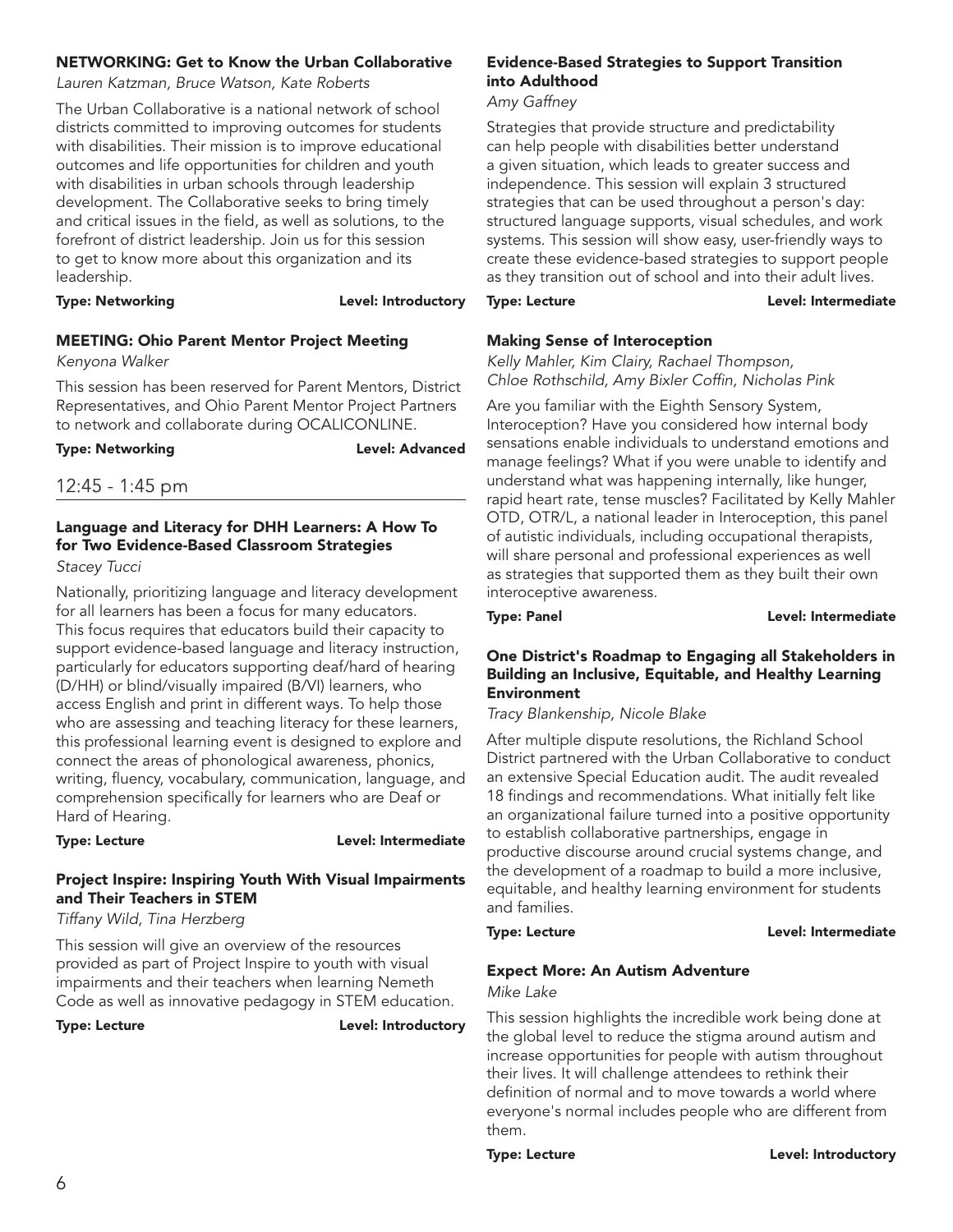# Unlearning to Design for Inclusion and Equity

### *Allison Posey*

Many times, we do things in a certain way simply out of habit – including in our classrooms. In order to support every student, we need to unlearn some of our tried and true practices that may not meet the needs of our diverse students. The process of unlearning can be uncomfortable, but this discomfort is necessary for growth to develop more equitable educational practices. In this session, we will explore how we can use the unlearning cycle to implement UDL to unlearn some outdated beliefs, assumptions, and teaching practices.

Type: Facilitated Discussion Level: Introductory

# NETWORKING: OCALI's Center for the Young Child

# *Laura Maddox-Bechard, Maggie Gons*

Join us to talk with staff from our Center for the Young Child (CYC). The CYC is dedicated to giving children with disabilities the best possible start in life because early experiences impact lifelong outcomes. They do this by informing policy, creating and sharing resources, and providing training and technical assistance so that young children (0-8) with disabilities have the foundation they need for a lifetime of learning, growth, and opportunities in their community.

Type: Networking and Level: Introductory

# 2:00 - 3:00 pm

# Incidental Learning and Students Who Are Deaf or Hard of Hearing: Expanded Core Curriculum

*Heather Herbster, Abbey Weaver, Kara Bull, John Moore*

Meeting the needs of the whole child means supporting their physical, social-emotional, and intellectual well-being. School settings provide access to instruction related to the academic curriculum; however, incidental learning opportunities are not always available to students who are deaf or hard of hearing. To help teams address this, the Expanded Core Curriculum for Students who are Deaf or Hard of Hearing was developed. The purpose of this session is to discuss the role this information plays in a person's life and how the components of the ECC-DHH can improve achievement.

Type: Panel **Level:** Introductory

# Think Differently to Appreciate What Works by Using an Inquiry Approach to UDL

*Jen Townsend*

Think Differently! After what we've been through ... this just makes sense. Together we will explore ways to notice what's working and dig into the 3i's of engagement by sharing SEE-KS tools, along with educator stories that include the good, bad, and the ugly aka real-life. This past year has been different and the focus of this session is to discover what is working, dream about what might be, design what could be, and deliver what will be – all while valuing ourselves. I hope you choose to think differently and join me in this session.

Type: Lecture **Lexel:** Level: Intermediate

### Collaborative Care: Explore Ohio Parent Mentor Engagement Statewide Collaboration for Students With Disabilities

*Kenyona Walker, Megan Horstmeier, Chris Ondrus, Darlene LaFontaine*

The State of Ohio offers a variety of programming, services, and resources to families of children with disabilities. The Ohio Parent Mentors have a history of providing some of these critical services. Now receiving oversight and professional development at The Ohio State University, the Ohio Parent Mentor Project will continue to increase connections with educators, state agencies, and supporting special education agencies to provide the most robust services to Ohio's students receiving special education services. This session explores the collaborative role that Ohio Parent Mentors play as a part of Ohio's systems of care.

Type: Lecture **Lexel:** Level: Introductory

# Mastering Google Classroom on the BrailleNote Touch Plus

*Peter Tucic*

This session will spotlight working within Google Classroom on the BrailleNote Touch Plus. Participants will examine best practices for accessing a variety of assignments that are found within a typical Google classroom environment and will also walk-through various workflows associated with submitting content.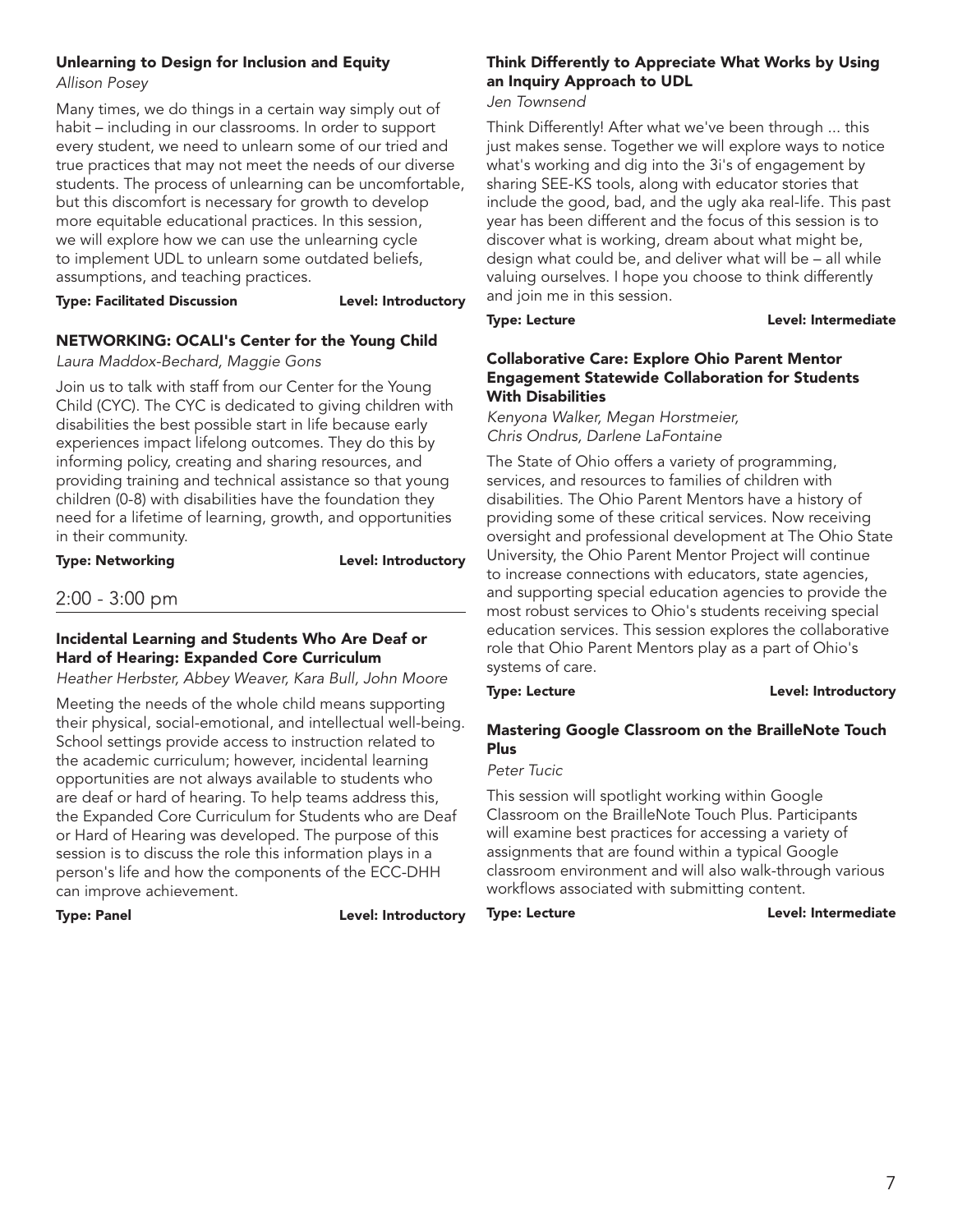# Policy Barriers to Implementing Evidence-Based Practices for Behavior Support for Children With ASD

*Peter Doehring*

The impact of behavioral crises on life outcomes for children with ASD cannot be underestimated. We have identified many effective practices for preventing and managing these crises, but policy barriers at the local, state, and national level can prevent these practices from being implemented. We summarize these practices, with a special emphasis on those identified as evidencebased. We describe examples of policy barriers related to funding, placement, training, and intervention, and offer solutions to leaders and advocates eager for change in their own district and state.

Type: Lecture **Level: Advanced** 

# Family Engagement Across the Transition Years

*Alex Corwin, Amy Szymanski, Dawn Rowe*

This session will present the research supporting Family Engagement and describe the impact on post-school outcomes for youth with disabilities. Understanding each family is unique and diverse, we will discuss strategies for preparing, involving, and empowering families.

### Type: Lecture **Lexel:** Level: Intermediate

# Research Symposium: Language Development

*Sheila Smith, Linsey Zanchetti, Morgan Oates, Allison Bean*

Come hear current research on language development. Several different research projects will be shared and a time of discussion will follow. Topics in this session include: effects of gender differences on structural language, and using AAC with core vocabulary.

Type: Research Symposium Level: Intermediate

# Training Our Teams: How to Help New Staff in Child Care Centers Work With Parents

*Maggie Gons, Lisa Welsh*

Parents are a child's first and best teacher; however, they rely on early care and education professionals to support them. Helping new staff understand the core life skills adults need to manage work, family, and relationships along with how stress affects skills will be reviewed. The session will discuss tools, resources, and best practices to support professionals and administrators in preparing staff to work with parents in ways that reduce stress, are culturally responsive, and help build a positive relationship to promote the best start for children in your setting.

Type: Facilitated Discussion Level: Intermediate

# NETWORKING: OEC Urban Support Team

*Andrea Faulkner* 

Join OEC representatives to talk about urban supports. Connect with others in the field and join in a conversation around frequently asked questions.

Type: Networking and all the controller that the Level: Introductory

# NETWORKING: OCALI's Lending Library

*Samantha Brown*

Join us to learn more about the Lending Library and talk with the OCALI librarian. Come ask your questions about books, AT devices, and resources you can borrow or chat about how you have used these in your own setting.

Type: Networking and a controller controller that the Level: Introductory

# 3:15 - 4:15 pm

# What's Next? Research

*Jacquelyn Fede, Amy Laurent, Kara Ayers, Jessica Kramer, Elijah Thomas, Cyril Nonga-Mann, Teresa Kobelt*

People with disabilities are often not represented in research. Some studies are inaccessible, some are exclusionary, and most do not include people with disabilities in the development or design. People at the leading-edge of research will share how they see this changing. Why does it matter? What might it mean for public health, disease prevention, or overall quality of life in the future? One in a series of roundtables featuring leaders from the disability field. Attend one or all.

Type: Panel **Level:** Introductory

# UDL and OTES 2.0

*Colleen Kornish, Julie Weyandt*

Come discover how Universal Design for Learning connects to the OTES 2.0 rubric AND boosts your chances of receiving an accomplished rating. We will walk you through the accomplished category and highlight the UDL connections in each component of OTES. UDL promotes opportunities for ALL students to be expert learners by providing multiple options to meet their individual needs and empowering them to own their learning. You will walk away with a plan to implement UDL and improve student outcomes. UDL has many connections to high-quality, accomplished teaching!

# Type: Lecture **Lexture Level: Introductory**

# Did You Notice? An Exploration of Communication

*Jen Bavry, Nick Miller, Steve Beha*

All people want to interact. And our ability to take notice of the many ways people communicate is key to building intentional, meaningful experiences. Join the Ohio Department of Developmental Disabilities and OCALI as they share a groundbreaking learning experience that pairs online learning with virtual reality enabling users to practice and build confidence, learn about communication, and refine their observational skills. The *Did You Notice?*  training increases professionals' skills to notice, understand, and respect people with disabilities and their communication preferences.

Type: Lecture **Lexel:** Level: Introductory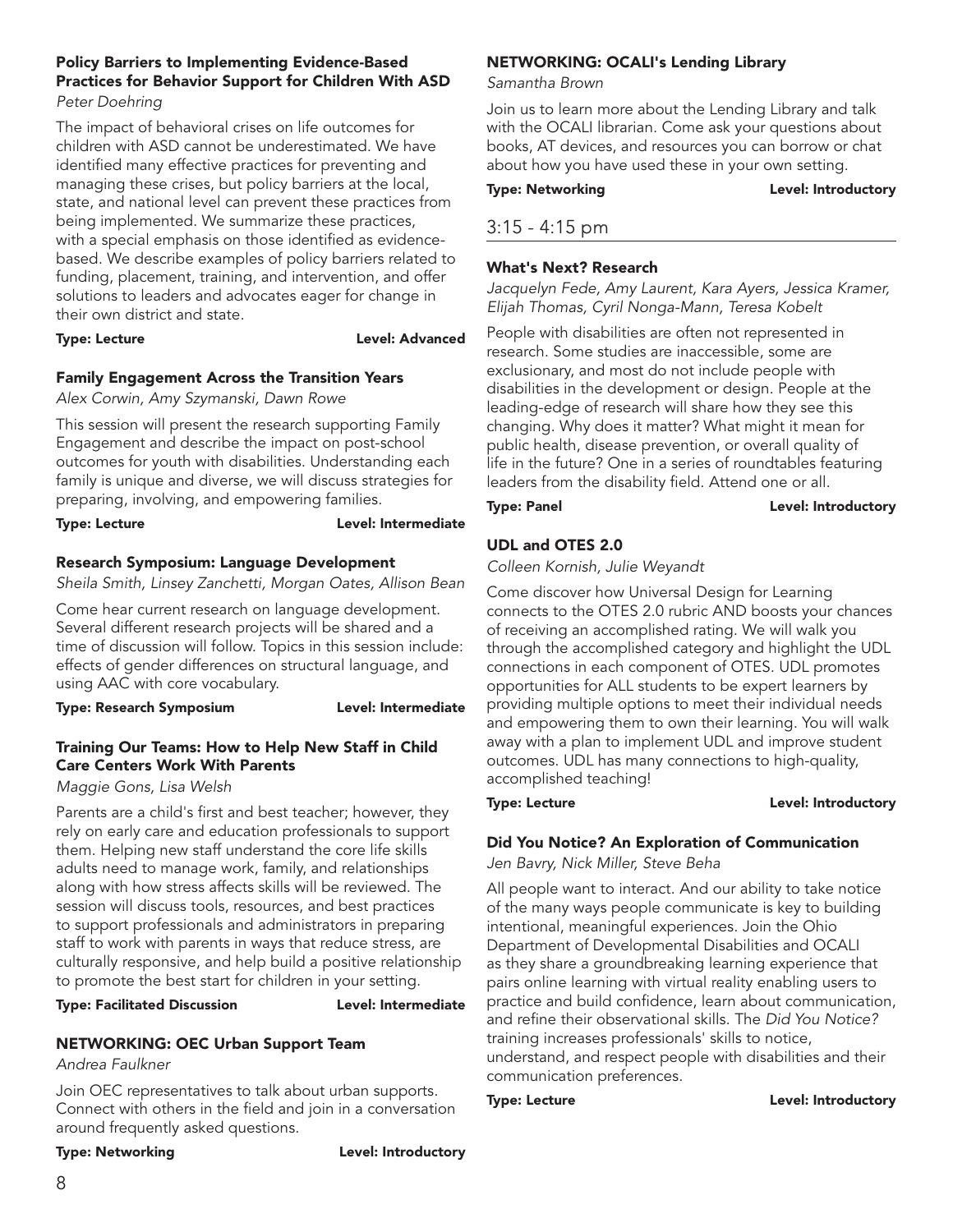# Shooting for the Stars! Making Astronomy Accessible for Students With Visual Impairments

*Tiffany Wild, Thomas Madura*

This session will provide teachers of students with visual impairments resources and lessons for making astronomy accessible for students with visual impairment incorporating 3-D printing and pedagogical content from university astronomy experts and NASA scientists.

Type: Lecture **Lexel:** Level: Introductory

# Fostering Resilience and Giving Grace

*Kristin Souers*

Childhood trauma is real, and it is more prevalent than we might believe, especially now. In this session, learn about the importance of incorporating trauma-invested practices into the work we do with each other, caregivers, and our youth. In this training, staff will be invited to reflect on their current states, and what they are doing to ensure their own regulation. We will acknowledge the reality of trauma and be reminded to build empathy for ourselves and for those we serve. If we're going to be good to others, first and foremost we've got to be good to ourselves.

### Type: Lecture **Lexel:** Level: Intermediate

# Inspiring Equity and Inclusion With Infant and Early Childhood Mental Health Consultation

*Grace Schoessow*

Infant and Early Childhood Mental Health Consultation (IECMH-C) in Ohio is improving equity and inclusion in innovative ways. We know the earlier the social, emotional, mental, and behavioral health needs of children are addressed the better the outcomes. Ohio's IECMH-C Model addresses the needs of the individual child facing expulsion, improves the relational health amongst peers, while promoting adult wellness. An IECMH Consultant and Master Trainer with 20+ years in the field will explore how we can work together to put policy into practice.

Type: Lecture **Lexel:** Level: Intermediate

# Autism and Innovation

*Aaron Bouma*

Autism for every autistic every day is different for each experience. Each one of us is unique in skills, interests, and disability that comes with autism. This session explores the spectrum and outdated terms that often do not fully or accurately describe an individual, and elaborates on how assumptions about some characteristics inhibit opportunities. Changing this view in society is important – creating adaptations in school, university, and in the workplace. There are jobs for autistic people and skills that fit many fields such as government, military, police, private companies, and entrepreneurs. Autism comes with different challenges and skills for each individual. Come learn more about autism and innovation.

Type: Lecture **Lexel:** Level: Introductory

# NETWORKING: More Talk About Puberty

*Amy Bixler Coffin, Melissa Dubie, Jennifer Krumins, Andrea Seymour, Dee Marks, Ginny Bryan*

Join us for a time of networking and conversation with the presenters from today's earlier panel about puberty. This panel of parents will be available to answer your questions and further elaborate on topics from their earlier session. Come hear them share their experiences about their own teens, as well as students they have worked with, as it relates to the biggest challenges for their own sons and daughters during puberty. It's sure to be a lively discussion!

### Type: Networking and a controller controller that the Level: Intermediate

### Lessons We Learned That Will Continue When We Return Onsite

*Sarah Ott, Andrea Vinson, Edward Baisley*

There are many examples of lessons we have learned from our experience with online teaching. Some examples include: (a) developing an online community for our educators in our moderate/severe programs to share tools and resources, attend trainings that highlight educators' successful practices, and allow for educators' questions and feedback, (b) coaching conversations with teachers and leaders to develop ways to embed universal supports to engage students, (c) the effective use of technology and the learning platforms, and (d) the partnerships we developed with families. Our goal is to share our lessons with collaborative members and hear about successes from other members.

Type: Facilitated Discussion Level: Intermediate

# NETWORKING: Meet and Greet With Nate Levenson

*Nathan Levenson, Jo Hannah Ward*

Join us for an live conversation with Nate Levenson. Learn more about his work and publications, ask a follow up question from his presentation this morning, or listen in to get to know him better.

Type: Networking and all the controller that the Level: Introductory

# NETWORKING: OCALI's Outreach Center for Deafness and Blindness

*Christine Croyle, Angelica Gagliardi, Heather Herbster, Michelle Motil*

Join us to talk with staff from the Outreach Center. The Outreach Center for Deafness and Blindness increases access, communication, and equity for learners who are deaf, hard of hearing, blind, or visually impaired. We do this by connecting resources and providing training for professionals and fostering relationships to equip communities to support families and learners where they are, with what they need, when they need it to learn, grow, and live their best lives.

### Type: Networking Type: Level: Introductory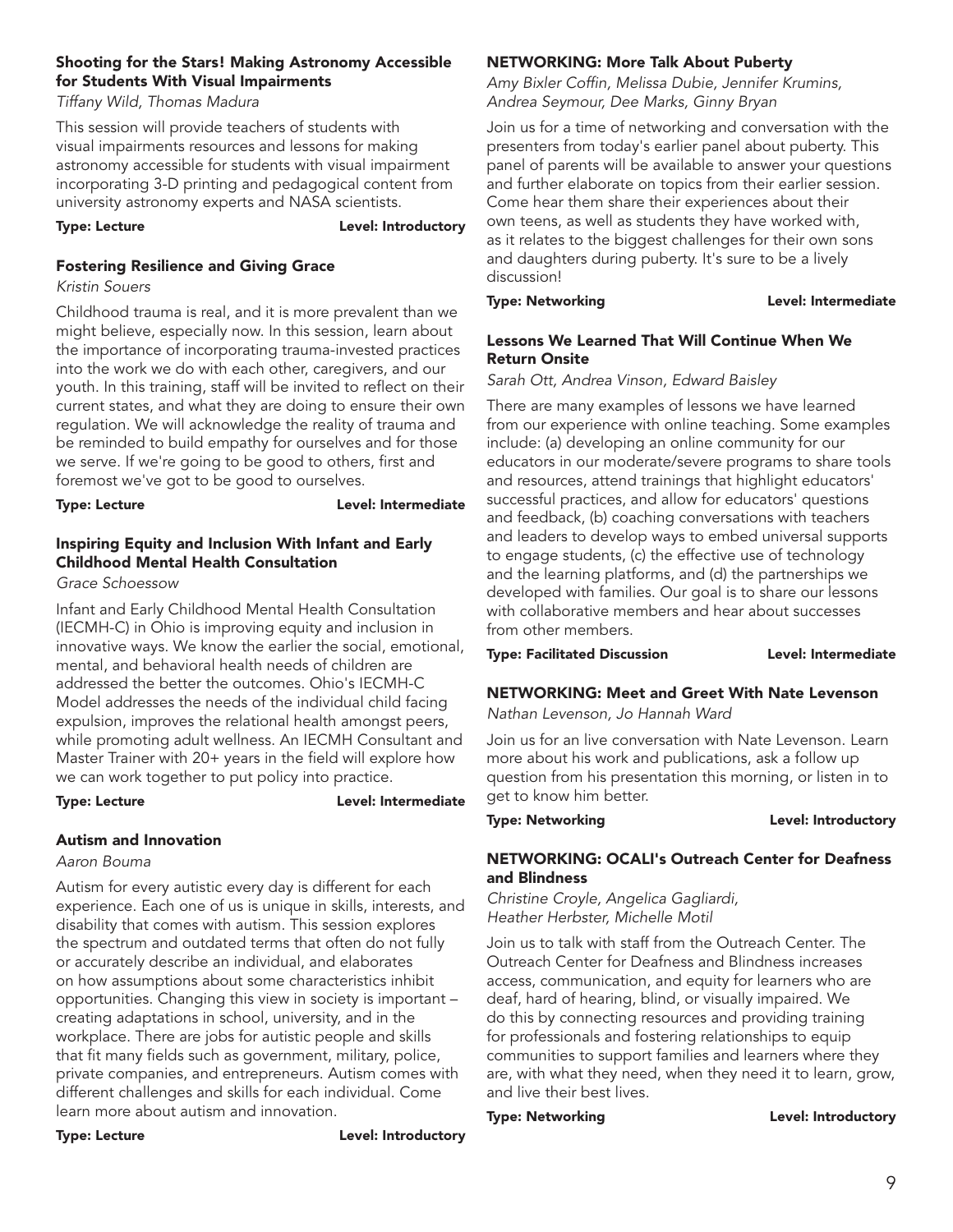# Strategies and Tools to Empower Parents and Caregivers During Playtime

*Ciara Ousley*

Best practice in early interventions capitalize on incorporating family into the child's intervention plans. In this session, we will discuss two parent-implemented research studies rooted within an empowerment framework, involving children ranging from 2 to 6 years of age. In the first study, we trained parents to lead playdates between their child and a peer. For the second study, we infused video feedback as a coaching tool with parents of children with social communication delays. We will share the promising results and discuss the strategies and tools we used to conduct these studies.

Type: Lecture **Lexel:** Level: Intermediate

# Successful Transition Program Structure Begins With Leadership: A State Leaders Panel

*Amy Szymanski, Shannon Komisarek, Michael Stoehr, Stacy Collins*

This session will highlight how collaborative leadership within Ohio's Employment First Task Force has provided the foundation for comprehensive interagency transition programming. Several Task Force agency representatives will describe the core principles of Ohio's Transition Vision and the strategies implemented within the Transition Vision Workplan that assist youth to achieve meaningful community employment and community membership. Reflective discussions will also allow participants to identify personal action steps to become leaders in the realization of Ohio's Transition Vision.

Type: Panel **Level:** Introductory

# Getting Ready for the 2022 Federal Quota Census

*Jennifer Govender, Sarah Buoni, Judy Siens, Kelly Houston*

Each year, the Ohio Department of Education, Office for Exceptional Children, requests that all Ohio districts participate in the Federal Quota Registration of Blind Students, through the AT&AEM Center at OCALI. Gain more information about the overview of the Federal Quota Program, student eligibility guidelines, the registration process, and how to request accessible educational materials, including textbooks and equipment.

Type: Lecture **Lexel:** Level: Introductory

# Catatonia and Autism: What You Need to Know

*Ruth Aspy*

Between 12-20% of people with autism have symptoms of catatonia. In 2013 the diagnostic manual, the DSM 5, included catatonia as a condition that should be considered each time a person is diagnosed with autism. Eight years later, few people in the field of autism know about catatonia and the potentially incapacitating effects. Catatonia in autism often goes unrecognized and untreated. The characteristics of catatonia will be described and explained. Strategies for addressing the needs of those with autism and catatonia will be discussed.

Type: Lecture **Lexel:** Level: Introductory

# Coordinated System of Care: How Iowa's Systems Work Together to Ensure All Iowans With ASD Get a Good Start

*Wendy Trotter, Erika Hertel, Rachell Swanson-Holm*

In this session, learn how various organizations and state agencies across Iowa intentionally collaborated in order to coordinate efforts to improve early identification of ASD and access to evidence-based early intervention to ensure that children and their families Get a Good Start (as identified in Iowa's Strategic Plan To Improve Services and Supports for Individuals with ASD and their Families) – including public awareness efforts through LTSAE, healthcare provider training, family training, and the Autism Navigator for Early Intervention Providers initiative.

Type: Lecture **Lexel:** Level: Intermediate

# Our Journey of Discovery and Knowledge

*Jill Sims, Kurt Young, Jillian McFarlan, Shawna Benson, Aaron Conn*

Circleville Elementary joined OCALI on a mission to learn how to support ALL learners.This journey took elementary staff down a road of discovery regarding their beliefs, practices, and how they could move towards inclusivity and understanding that supports students with unique needs. From getting to know your students, reviewing current practices, using that information to plan instruction, and diving into the need for refined literacy instruction, this team has lead critical cultural and academic change in the last 3 years together. This session will show you the power of honesty and support as a team.

Type: Panel **Level: Experienced**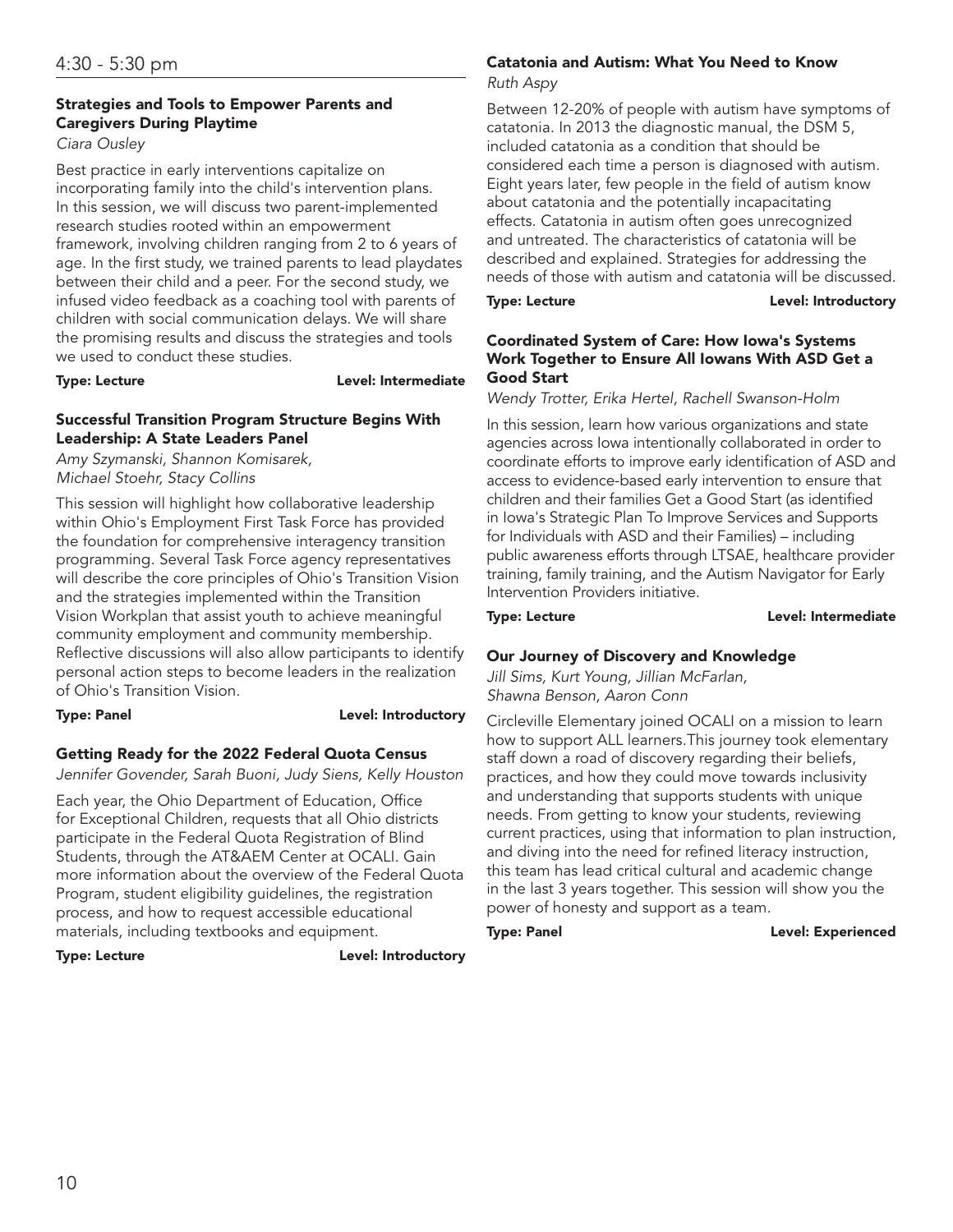# NETWORKING: Journey Towards Independence, Building Life Skills for People Who are Deaf or Blind

*Michelle Motil*

Come network with family members and professionals to share experiences, supporting strategies, and solutions when guiding children who are deaf or blind toward independence. Join us! Learners who are Deaf/Hard of Hearing or Blind/Visually Impaired can live independent quality adult lives. Let's share with each other some of these fundamental life skills, and how we teach them to our children and young adults.

### Type: Networking and a controller controller that the Level: Introductory

# Special Education in Rural and Urban Settings

*Matt Jameson, Brittany Hott, Kim Floyd, Jennifer Baribeau, Gerard Cortez, Lauren Katzman, Bruce Watson*

Join us for a conversation about similiarities and differences in special education in both rural and urban settings such as resource management, challenges, benefits, barriers, and strengths. Representatives from ACRES and the Urban Collaborative will lead this discussion.

Type: Facilitated Discussion Level: Intermediate

# Research Symposium: Social Engagement for Youth and College Students

*Sheila Smith, Molly King, Tyler McQueen, MaKayla Matthews, Rachel Sunderlin*

Come hear current research about teen social groups and engagement activites for college students. Several different research projects will be shared and a time of discussion will follow. Topics in this session include: virtual adjustments and zoom friendship, using a bitmoji classroom for social skills groups, and mentoring peers with executive functioning challenges on a college campus.

# Type: Research Symposium Level: Introductory

# NETWORKING: ODE Educator Effectiveness

*Lori Parker, Eric Petro*

Join ODE representatives to talk about educator effectiveness. Connect with others in the field and join in conversation around frequently asked questions.

Type: Networking Type: Networking

# Wednesday, November 17, 2021

# 8:45 - 9:45 am

# Access and Beyond: Strengthening Decoding and Literacy Skills for Deaf and HH Learners

*Angelica Gagliardi, Abby White, Jessica Hoefler*

Decoding and literacy skills have been a challenge in the field of Deaf Education for years. Deaf and Hard of Hearing children come to the table with different levels of speech and language and by using the tools they come with as early as possible, we are able to maximize their access to literacy learning which leads to more successful readers. By identifying strengths and providing early access and support, we can provide quality and individualized instruction to grow beyond the classroom.

Type: Lecture **Lexel:** Level: Intermediate

# Supporting Students Executive Functioning Within the Classroom Setting

*Chris Abildgaard, Nicole Murphy*

Students with various neurodevelopmental disorders struggle when it comes to academics and developing social connections due to reasons we may not always see. This session is intended to expand the competencies of school staff working with individuals with various challenges that stem from executive function deficits. This seminar will define the term "social executive functioning," highlight ways to spot EF deficits, and explore different ways to help improve one's executive functioning in the classroom setting.

Type: Lecture **Lexel:** Level: Intermediate

# Simple Strategies for Self-Regulation

*Sondra Williams, Brigid Rankowski*

For many, self-regulation is a skill that needs to be taught as it is not inherently understood. Even those without disabilities struggle with self-regulation at times in this ever-busy world. By fostering a better understanding of self-regulation, we can prevent meltdowns by promoting self-advocacy. When we know what it is we need to be successful, we can better advocate for those needs. This presentation provides evidence-based techniques used by children and adults to foster understanding of selfregulation.

Type: Lecture **Lexel:** Level: Introductory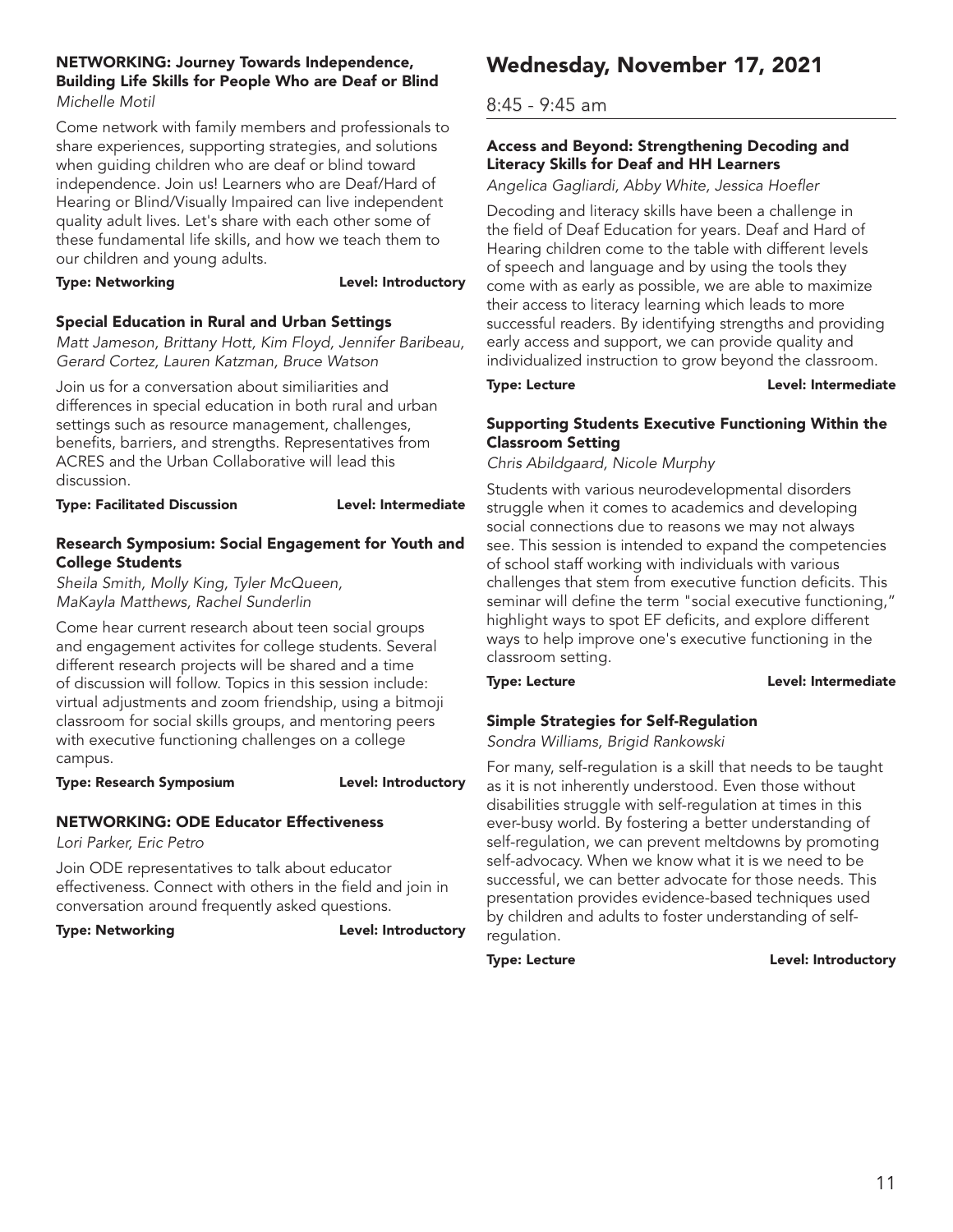# Remote Supports and Assistive Technology for Independent Living

*Carly Dauch*

On May 24, 2018, former Gov. John Kasich signed the Technology First Executive Order, 2018-06K, declaring Ohio a Technology First state. This launched several initiatives within the state to increase awareness, knowledge, and access to supportive technology for Ohioans with disabilities. This interactive presentation will highlight the efforts of the Wood County Board of DD to promote supportive technology for independent living. Attendees will also hear firsthand from users how remote supports and assistive technology can open a new world of possibilities for individuals with disabilities.

# Type: Lecture **Lexel:** Level: Introductory

# Engaging Stakeholders for Effective and Efficient Partnerships

*Daniel Irwin, Karen Berlin, Teresa Crowson, Taryn Traylor*

This presentation will highlight the efforts and processes around Virginia's technical assistance centers supporting school-aged students with autism. The presenters represent the Virginia Department Education, University Training and Technical Assistance Centers (TTACs) and VCU's Autism Center for Excellence. The presentation will focus on identifying opportunities for growth, engaging stakeholders, and aligning efforts to ensure effective and efficient strategies for providing equitable support to a variety of partners.

Type: Lecture **Lexel:** Level: Intermediate

# OFN:Outreach to the Self-Advocate Community and the Spanish Speaking Community

*Beth Thompson, Nathan Morgan, Beverly Malone*

Milestones won the Ohio Family Network Grant. As a part of this effort, Milestones is providing tools and support resources to help grow caregiver and self-advocate leadership and social skills, as well as connect families with other local families and non-disability resources. Key Initiatives: A social space on Discord exclusively for and by self-advocates. Local parent advocates have been identified to build networks and leadership capacity for families. Spanish Helpdesk Extensive training for accessing non-paid supports

# Type: Lecture **Lexel:** Level: Intermediate

# NETWORKING: ODE Assessment

*Wendy Stoica*

Join ODE representatives to talk about assessment. Connect with others in the field and join in conversation around frequently asked questions.

Type: Networking and a controller controller that the Level: Introductory

# How Preschool Rule 3301-51-11 Supports Inclusion in Early Childhood

*Teresa Brown, Michele Bambauer, Tina DeVito*

Preschool inclusion consists of the values, policies, and practices that support the right of every child to participate in a range of activities and contexts as full members. In this session, participants will be introduced to Preschool Rule 3301-51-11. Participants will learn about the continuum of service delivery options as outlined in the rule and take away ideas on how they can expand inclusive practices in their own communities/programs.

# Type: Facilitated Discussion Level: Introductory

# NETWORKING: ODE Intensive Supports

*Clairie Jones*

Join ODE representatives to talk about intensive supports. Connect with others in the field and join in conversation around frequently asked questions.

Type: Networking and a controller controller that the Level: Introductory

# NETWORKING: OCALI's Research and Impact Team

*Sheila Smith, Marika Nadel-LaMotta, Daniel Gruber*

Come visit with OCALI's Research and Impact Team. Learn more about how they are using data to support all of the OCALI Centers, initiatives, and projects. Share your thoughts about OCALICONLINE or ask questions about CEU or evaluations.

Type: Networking and all the controller controller that the Level: Introductory

# 10:00 - 11:00 am

# Transitions: Managing Change in a Period of Unprecedented Change

*Corrie McLean, Lynsey Stewart*

We will focus on recent changes in how transitions have worked for children in the pandemic. What strategies have worked and what haven't? Based on the training we have developed and delivered to stakeholders covering practical support tips. Examples include going back to school after a period of home-schooling and blended learning. We will also look at how the sensory environment can impact on transitions and provide a range of tools to support this. Using real life examples and input from autistic people and their families and supporters, the learning is contemporary and relevant.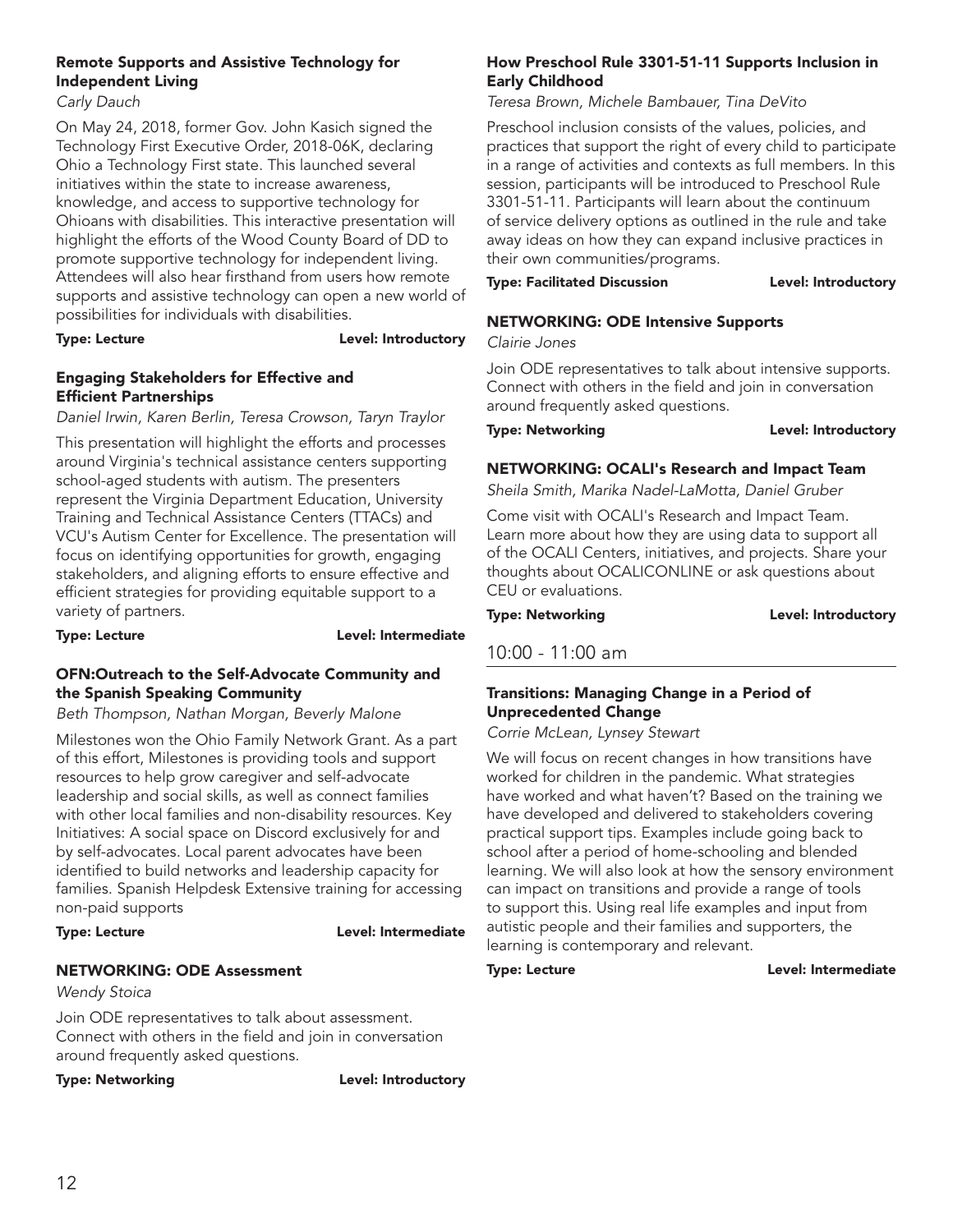### Working Toward Better Language and Literacy Outcomes for Learners With Complex Needs

*Laura Jones, Argyroula Diamanti, Nancy Osko, Roni Sedor, Jessie Zink, Marcy Henry*

Can ALL learners develop language and literacy skills including learners with the most complex communication, motor, cognitive, and sensory needs? Can the same instructional materials be used to support learners with complex needs? What structures can be put in place to support all professionals to teach language and literacy skills? These questions and more will be tackled by language and literacy specialists and educators from Ohio as they share how they made new decisions, and continue to take steps in planning and instruction to include a broader range of learners.

### Type: Panel **Level:** Intermediate

# Parent and Professional Communication

*Lisa Hickman, Robin Bryant, Tammie Sebastian, Elaine Hamilton, Ivette Sarkar*

The Ohio Coalition for the Education of Children with Disabilities (OCECD) will share information on basic communication methods, techniques, and styles to utilize when communicating with parents and professionals. Good communication is essential for bringing about positive solutions for everyone.

Type: Panel **Level:** Introductory

# AT to Support Organization and Executive Function for Home, School, and Work

*Diana Petschauer*

Explore your Executive Function Toolkit! AT for Laptops, iPads, iPhone/ Android, Wearables, and Light Tech to Support Executive Function Skills: Organization, Task Management, Focus, Memory, Scheduling/Reminders, and more! For individuals with disabilities, components of EF can limit functional capabilities in all areas of occupation. Students and adults can experience challenges that lead to frustration and shut down. EF skills and tech are necessary for successful transition to high school, college and employment and will support confidence and independence.

Type: Lecture **Lexel:** Level: Introductory

### From Planning to Shared Measurement: Working Across Agencies and Organizations to Measure the Impact of the Autism Plan for Georgia

*Emily Rubin, Matthew Segall, Synita Griswell, Susan Brasher, Rachel Greene, Brian Barger, Gereen Francis*

Is a high-quality, family- and person-centered, and coordinated plan accessible for all children, youth, and adults with autism in the state of Georgia? In the past ten years, agencies and organizations in Georgia have engaged in collective impact to develop the Autism Plan for GA. This past year, a step forward was taken by working toward shared measurement to identify what is working and next steps. The plan itself seeks to provide access to services that are community-based, culturally and linguistically appropriate, and designed to improve quality of life. Participants will learn about a survey that was created across organizations and how data will be shared to enhance coordination of services.

Type: Panel **Level:** Intermediate

# Opportunities for Ohioans With Disabilities College 2 Careers Program

*Kristin Garrett, Dustin Schwab, Karen Grafton*

Opportunities for Ohioans With Disabilities offers Ohio College2Careers at 17 colleges and universities throughout Ohio to ensure students with disabilities have the support they need to complete their degree and/or credentials, earn higher wages, and meet the demands of tomorrow's labor market. This is achieved through full-time dedicated Vocational Rehabilitation Counselors who are immersed within the disability/career services offices at partnering colleges to assist students with disabilities.

Type: Lecture **Lexture Level: Introductory** 

# Advocating With Humility: Enhancing Counseling and Psychotherapy for Autistic Individuals through Cultural **Humility**

*John Marquina*

The practice of psychotherapy poses a conflict of cultural competence working with autistic individuals. Its methods are rooted in characterizing disabilities as deficits, loss, and functional limitations because of developmental, mental, or physical impairment. Integrating the practice of cultural humility as a social model supporting autistic individuals in psychotherapy and counseling asks practitioners to develop an ability to recognize how their background shapes their interactions with others. The life experiences and personal perspective of autistic individuals are essential, intersectional aspect that creates their unique journey in life. The method of cultural humility provides an environment that nurtures genuine acceptance.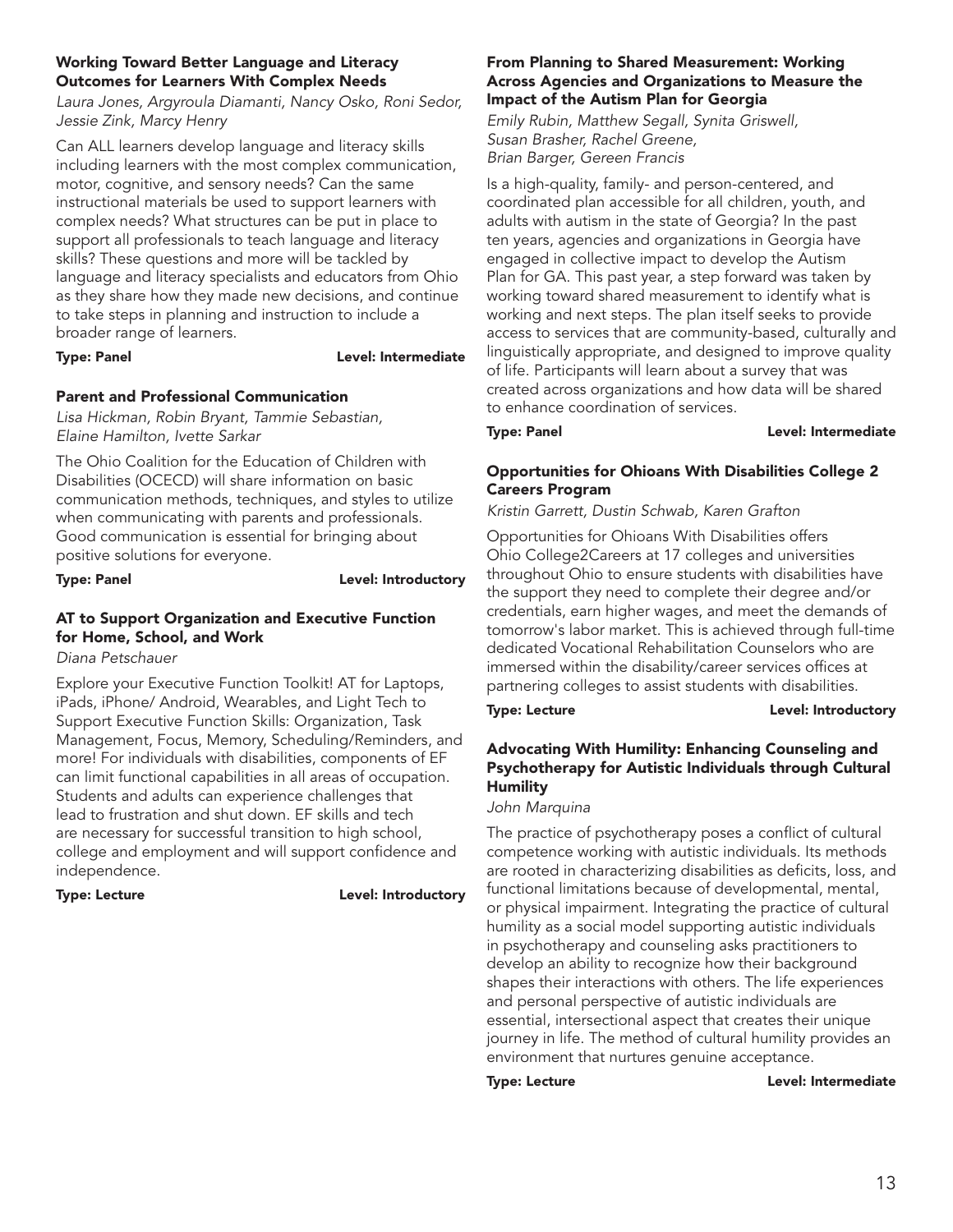# Uniquely Human: A Conversation with Dr. Barry Prizant

*Barry Prizant, Julie Short, Denise Sawan Caruso*

Join Dr. Barry Prizant and learn how others are using his best-selling book *Uniquely Human* in an online professional learning community opportunity. Barry will share his experiences in writing his book in this engaging facilitated discussion. *Uniquely Human's* impact has been broad and far ranging, including parents of newly diagnosed children, school-age and adult children, educators and therapists, autistic people, university faculty and students, and readers not directly connected to autism. Each group connects with the book in distinct ways, which will be addressed in this discussion.

Type: Facilitated Discussion Level: Introductory

### SMILE Therapy: Supporting the Communication and Independence of Our Learners at Doncaster Deaf Trust *Lauren Woodcock*

SMILE Therapy is an innovative communication skills program we use with our learners at Doncaster Deaf Trust. It is designed to support those who are Deaf or have other learning needs such as autism, and it focuses on developing the specific skills needed to communicate in a variety of community settings, improving their independence, self-esteem, and future prospects. Our learners who have engaged in the program have seen great improvements in each of these areas, with the impact of the therapy extending into their future lives after they have left the Trust.

Type: Facilitated Discussion Level: Introductory

### NETWORKING: ODE Assessment High School Testing *Donna Williams*

Join ODE representatives to talk about high school testing. Connect with others in the field and join in conversation around frequently asked questions.

Type: Networking and a controller controller be the Level: Introductory

# NETWORKING: OEC Meet the Directors

*Jo Hannah Ward, Monica Drvota, Joseph Petrarca*

Join us for a special meet and greet with Office for Exceptional Children's director Jo Hannah Ward, and associate directors Monica Dvrota and Joe Petrarca.

Type: Networking and a controller controller between Level: Introductory

# 11:15 am - 12:15 pm

# Embracing the Whole Deaf Child: Meeting Needs and Strengths of Children Who Are Deaf and Hard of **Hearing**

# *Anthony Coy-Gonzalez*

Do you have a Deaf or Hard-of-Hearing student in your school or child in your home? This session will provide an introduction to serving a D/HH child, including consideration for language, learning, social emotional, and cultural needs. It will lay a foundation, while also providing very practical tips, strategies, and resources to put into action. Together, we will explore a few student vignettes, learn directly from some of these children, and work toward supporting the whole child through small steps and strong partnerships.

Type: Lecture **Lexture Level: Introductory** 

# Stretching the Science of Reading to Better Include Learners With the Most Complex Needs

*Jessica Hoffman, Stephanie VanDyke, Carrie Wood, Shawna Benson*

Join us as we explore the theoretical models and assessments linked with the reading research/structured literacy and ELA standards. We will share personal reflections, PD and implementation ideas, in addition to regional collaboration examples that support language and literacy development that can reach and teach all learners, including learners with complex needs.

Type: Panel **Level: Introductory** 

# Integrating Assistive Technology With Power **Wheelchairs**

# *Michelle Lange*

Power wheelchairs can do much more than drive from one location to another. Power wheelchairs (PWCs) can also control external assistive technology (AT) devices through the driving method, such as a speech generating device. This session will present 1) alternative driving methods which can provide direct control of external AT, 2) using the PWC electronics to control AT via Infrared or Bluetooth, 3) interfacing direct to AT through additional PWC components, and 4) new SMART wheelchair technologies.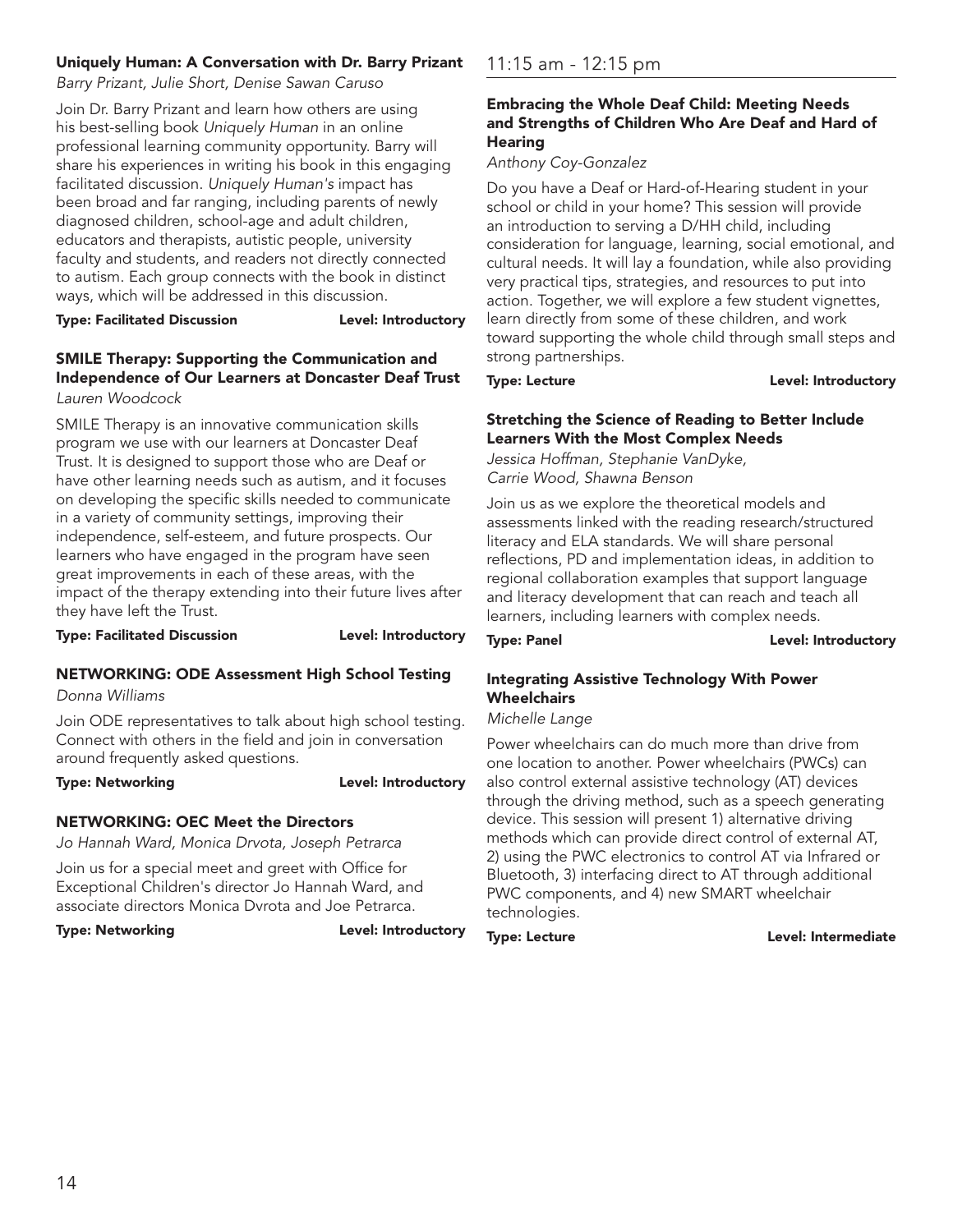# Improving Outcomes in Adults With ASD by First Changing How and What We Teach

*Peter Gerhardt*

While there may be several reasons for continued poor outcomes with many adults with ASD, the potential of behavior analytic intervention to develop more positive adult outcomes has yet to be fully realized. But for that to happen, the contingencies governing our current behavioral repertoire will need to shift. This presentation will identify a number of areas, both internal and external to the field, where a "contingency shift" may be necessary if the ability of behavior analytic intervention to significantly improve outcomes for adults with autism is to be more fully realized.

# Type: Lecture **Lexperienced**

# Raising Ry Ry: My Teenager With Autism

*Sandra Hallett*

This session shares one journey about her son with autism from the age of 8 until adulthood. The presenter will discuss how they navigated transitions and its challenges.

Type: Lecture **Lexel:** Level: Introductory

# What's Next? Education

*Teresa Kobelt, Carrie Spangler, David Cantrell, Diana Autin, Laurie VanderPloeg*

Changes in federal law have meant more inclusive education and opportunities for learners with disabilities. However, the focus of those efforts and the "hot topics" change significantly over time. Hear from national leaders on *what's next?* Will universal design, positive behavior, disproportionality, family engagement, or alternative assessment still be "hot topics"? How will lawsuits or changes in leadership shift the conversation? Where are we headed? One in a series of roundtables featuring leaders from the disability field. Attend one or all.

# Type: Panel **Level: Introductory**

NETWORKING: Get to Know ACRES – The American Council of Rural Special Education

*Mark Butler, Belva Collins, Kim Floyd*

The American Council of Rural Special Education (ACRES) is a non-profit committed to the enhancement of services to children/adults with exceptionalities living in rural communities. We invite you to this networking opportunity to learn more about ACRES, how we work to fulfill our mission, and consider opportunities for the future. Representing ACRES will be the current board chair, former board chairs and early members, and representation from ACRES headquarters. ACRES is the only national organization devoted entirely to special education issues that affect rural America.

Type: Networking and a controller controller benefits that the Level: Introductory

# Using LifeCourse Planning Tools to Support Your Child's Journey

*Melissa Jackson, Kim Mathews, Corey Ferguson*

The Charting the LifeCourse framework will be shared to help individuals and families of all abilities and all ages develop a vision for a good life, think about what they need to know and do, identify how to find or develop supports, and discover what it takes to live the lives they want to live.

Type: Facilitated Discussion Level: Introductory

# NETWORKING: OEC Resources Management

*Sarah James, Earl Focht, Randall Kempton*

Join OEC representatives to talk about resources management. Connect with others in the field and join in conversation around frequently asked questions.

Type: Networking **Level: Introductory** 

# NETWORKING: ODE Whole Child Supports

*Brittany Miracle*

Join ODE representatives to talk about the Whole Child framework and supports. Connect with others in the field and join in conversation around frequently asked questions.

Type: Networking Type: Networking

# 12:45 - 1:45 pm

# Introducing Ohio's Inclusion Policy Statement

*Wendy Grove, Julie Stone, Laurie Dinnebeil, Nathan DeDino*

State Leaders will introduce Ohio's 2021 Early Childhood Policy Statement by describing the parts of the statement and sharing their hopes for what the policy will do within their respective sector.

Type: Panel **Level: Introductory** 

# Membership Means Everything

*Loui Lord Nelson*

You're not a special educator, but you understand how crucial it is that all students view themselves as part of your learning environment. You know about and implement Universal Design for Learning, and it makes sense to you that when someone feels like they belong everything is better for them. But when students with intellectual or developmental disabilities (IDD) join your class, you're not sure how to effectively bring them into the learning community. This session will guide you to think through options and a model for membership – something all students should experience.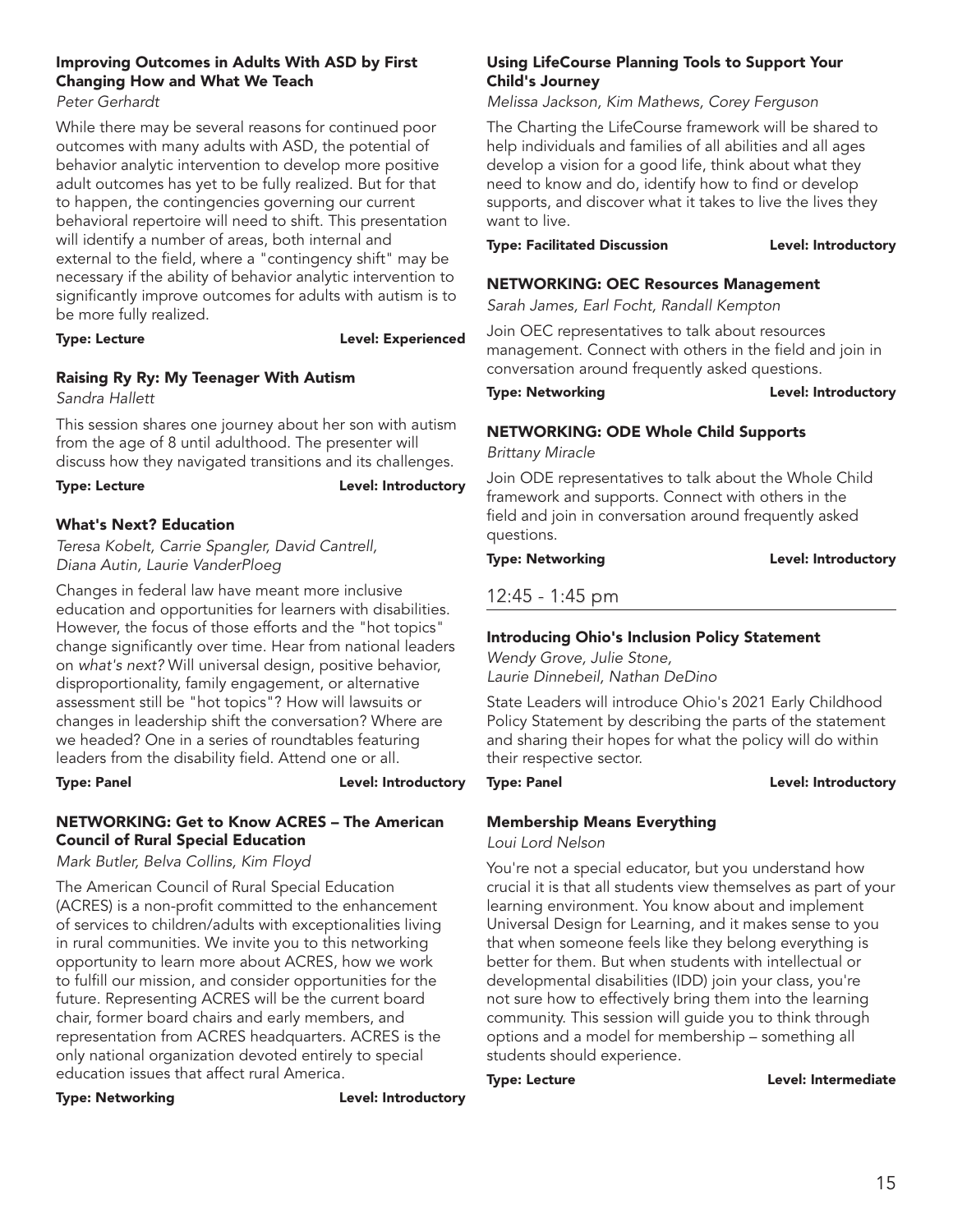# AAC Empowers People to Communicate and Direct Their Lives

*Corinne Thomas-Kersting*

Everyone deserves a robust communication system so they can fully participate in the human experience. Augmentative and Alternative Communication (ACC) offers opportunities for greater independence and quality of life for adults with developmental disabilities who cannot rely on speech alone. Attendees will learn about the team process for identifying communication needs, technology and supports that can enhance the communication process, and strategies for the AAC adult learner and their communication partners to successfully implement an AAC system.

### Type: Lecture **Lexel:** Level: Intermediate

### South Dakota Community-Based Transition Partnership *Emily Meier*

Like many states, South Dakota recognized a need to improve transition services from high school to community living, employment, and postsecondary education for youth with disabilities. To address this need, a state transition leadership team was developed with core members of State Departments of Education, Human Services, Labor and Regulation, and Social Services along with families and self-advocates. This session will describe current efforts in developing and implementing a sustainable and comprehensive state plan for improving transition services and outcomes for transitioning youth.

Type: Lecture **Lexel:** Level: Introductory

# Focus on Women on the Autism Spectrum

*Ruth Aspy, Amy Bixler Coffin, Kelli Yeagley, Susan Rothschild, Siena Castellon, Emma Goodall*

Experience firsthand and candid conversations from three autistic women and the parent of a young woman with autism as they share their personal stories of the journey to receiving a diagnosis, as well as the challenges that they faced in obtaining appropriate resources and services. Learn about their accomplishments, hopes, and aspirations as they work to improve the understanding and acceptance of women on the autism spectrum.

Type: Panel **Level:** Intermediate

# Family Engagement in Early Care and Education: Responding With Families to Developmental Concern

*Tammy Funnell, Delphia Roberts-Brown*

This interactive session will focus on observing children's development together with families and approaching conversations with families in a supportive way when developmental concerns arise. In addition, we will discuss the importance of partnering with families through the process of evaluation for possible services.

Type: Lecture **Lexel:** Level: Introductory

# Research Symposium: Adapting During Covid

*Sheila Smith, Myra Beth Bundy, Tara Bord, Haley Ingram, Gabriella Martin, Ameena Ahmed, Arianna Constantakes, Melissa Tapp, Janet Sanchez Enriquez*

Come hear current research about ways individuals, parents, and clinicians were asked to adapt during the COVID pandemic. Several different research projects will be shared and a time of discussion will follow. Topics in this session include: emerging clinician comfort with providing online groups, adapting support for parents through online delivery, parent coping, stress, and self-compassion, and students needing to wear masks.

Type: Research Symposium Level: Intermediate

### Disability Revolution: Discussion About Crip Camp – Option 1

*Katie Robinson, Simon Buehrer, Courtney Yantes*

Join OCALI staff and members of the Good Life Ambassadors from Cuyahoga County Board of DD in a discussion of the Oscar-nominated film *Crip Camp: A Disability Revolution*, featuring Judy Heumann, this year's keynote presenter. Watch the film in advance, then bring your insights and reactions to share in a lively and thoughtful discussion. Every person will be impacted in unique ways by this film. We want to hear from you!

### Type: Facilitated Discussion Level: Intermediate

# NETWORKING: OEC Gifted

*Maria Lohr*

Join OEC representatives to talk about gifted. Come participate in the conversation around frequently asked questions.

Type: Networking and all the controller that the Level: Introductory

# NETWORKING: ODE Improvement and Innovation

*Cynthia Dewey*

Join ODE representatives to talk about improvement and innovation. Connect with others in the field and join in conversations around frequently asked questions.

Type: Networking and a controller controller that the Level: Introductory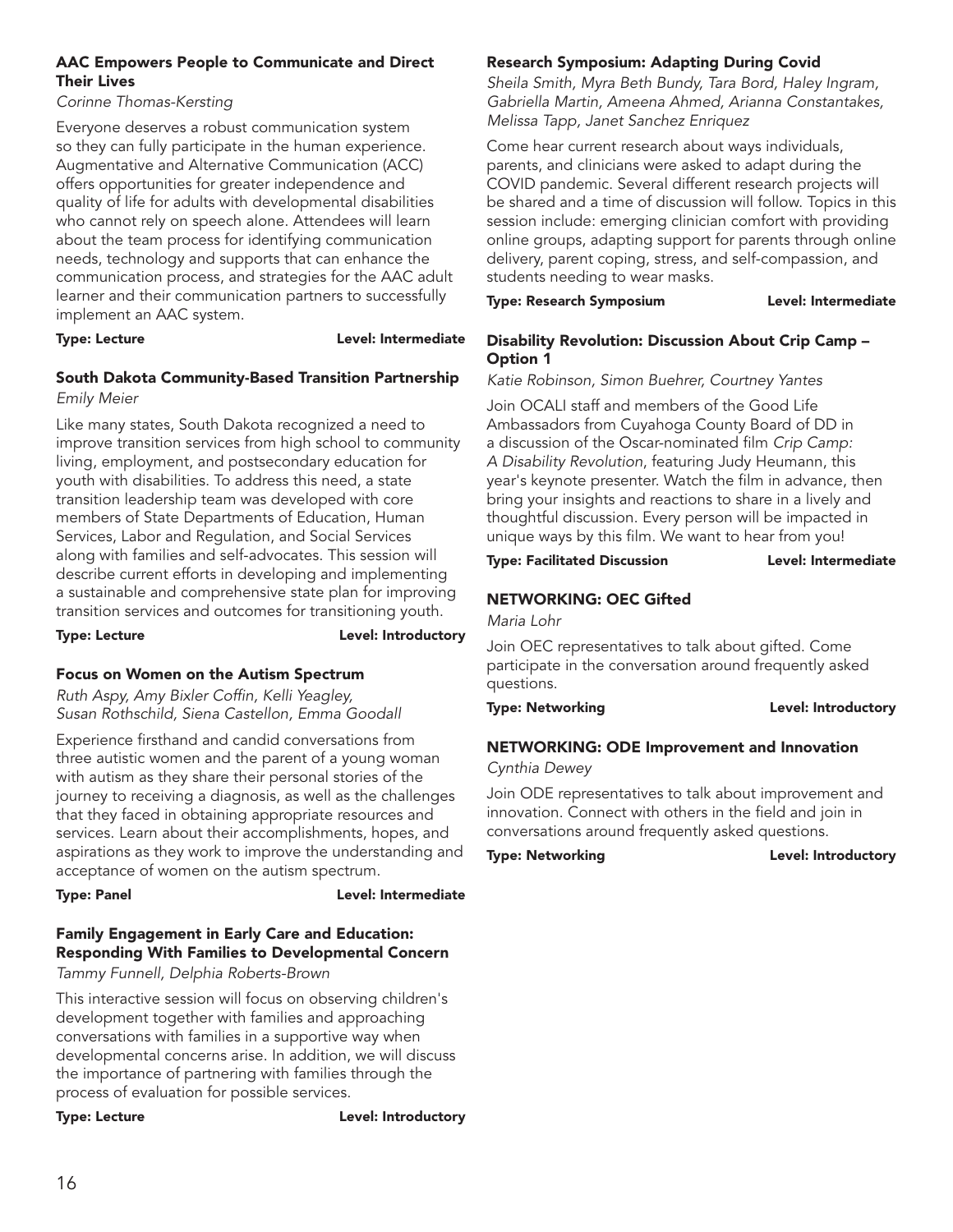# Ohio's Resources to Support Learners Who Are DHH, BVI, and DB

# *Christine Croyle, Lynne Hamelberg, Al LaBarre*

Ohio has created a strong system of supports and services for every learner, including those with sensory differences such as learners who are D/HH, B/VI, or DB. Join us in this session as we share the latest resources, services, and supports specifically for these learners. We will highlight resources and training available from the Outreach Center at OCALI, the Ohio Center for Deafblind Education, the Ohio State School for the Blind, and the Ohio School for the Deaf. Join us for this session so you will be prepared and confident when a learner who is D/HH, B/VI, or DB enters your classroom, district, community, workplace.

Type: Lecture **Lexel:** Level: Introductory

### Transition from EI to Preschool: Roles, Responsibilities, and Family Support

*Lisa Hickman, Kristin Hildebrant, Marbella Caceres*

In this session held by OCECD and DRO, parents will learn about one of the earliest transition experiences a child may have, moving from Early Intervention to Preschool. While much of our conversation will focus on procedure and process, many parents have shared that the experience between the two "feels different," making acknowledgment of these feelings and experiences just as important. Discussion about the emotional and social aspects of transition, tips and hints, as well as a discussion of roles and responsibilities (for professionals and parents) will be covered.

# Type: Panel **Level:** Introductory

# Taking Assistive Technology Along:Increased Independence in Transitions for People With DD

*M. Gayl Bowser*

Successful assistive technology use in a school setting use does not always transfer to adult settings. If a person has the right kind of skills and supports during a transition, continuity of AT use is much more likely. This session will describe three primary aspects of transition preparation for students with developmental disabilities who use AT. They are AT skills for Independence; self-determination in AT use; and quality planning to include AT. We will offer examples of how AT supports ISP goals and helps individuals develop independence, with less need for support.

Type: Lecture **Level:** Introductory

# Keeping with the Times: Current Evidence-Based Supports for Autistic Learners

### *Kelly Mahler*

Typically, most fields evolve and adapt as people learn from new evidence and lived experiences. The field of autism is no different – we've come a long way, but we all have a responsibility to continue to evolve and adapt to keep pace with the latest evidence and autistic experience. This session discusses common supports used to help autistic learners thrive and encourages us all to serve in ways that are in line with the most current science and autistic voice. Practical strategies will be shared to help us keep pace within several key areas including moving from social skills instruction to building meaningful social connections; from sensory exposure to sensory safety; from deficit-focused to strength-based; from theory of mind to theory of OWN mind; from trauma-unaware to traumainformed; and from compliance-driven to regulationdriven.

Type: Lecture **Lexperienced** 

### Perspectives Project: Conversations With Individuals on the Spectrum and Their Families

*Lori Chambers, Dixie Teeter, Lynn Loving, Rhonda Danner, Meggin Funk, Megan Misegadis, Megan Hoffey*

The Perspectives Project is a Tri-State initiative that captures the voice of individuals on the spectrum and their families through recorded conversations. The videos were created to be utilized in professional development opportunities to give educators and service providers a deeper understanding to enhance individualized programing. In this session, we will share our process for interviewing and creating short video conversations that give first-hand perspectives of those living on the spectrum.

Type: Panel **Lexel:** Level: Intermediate

# Dispute Resolution: Insights and Lessons from the Pandemic

*Heidi Kleinman, Heather Clingerman, Kelly Walker*

This session will give a brief overview of Facilitation, Mediation, State Complaints and Due Process Complaints, which are the Dispute Resolution processes within the Office for Exceptional Children. We will discuss how each of the processes have changed as a result of the COVID-19 Pandemic, data trends, and lessons learned to make each of these processes more accessible to parents and school districts.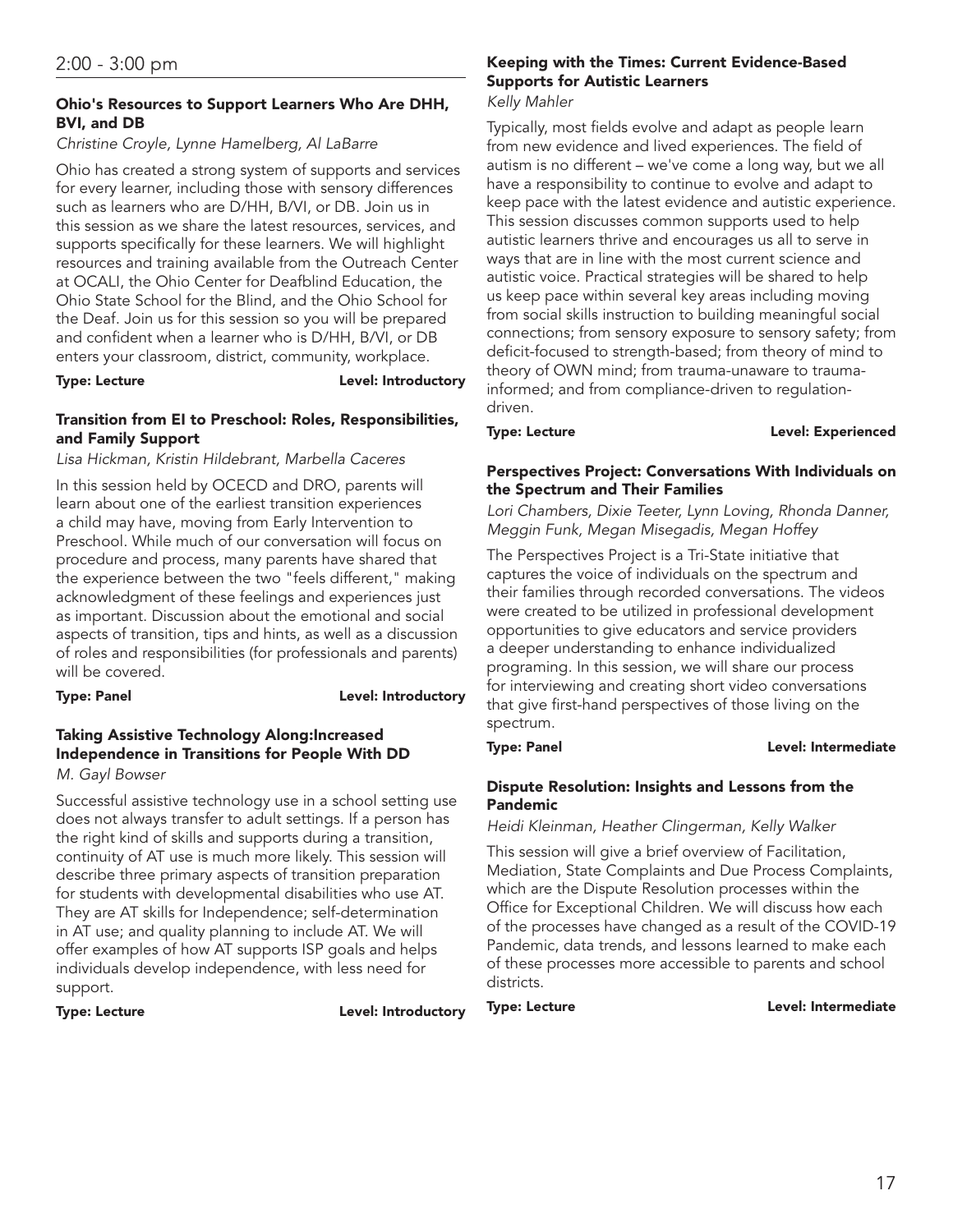### NETWORKING: Get to Know NTACT:C – the National Technical Assistance Center on Transition: The Collaborative

### *Catherine Fowler, Michael Stoehr*

The National Technical Assistance Center on Transition: The Collaborative (NTACT:C) is a Technical Assistance Center co-funded by the U.S. Department of Education's Office of Special Education Programs (OSEP) and the Rehabilitation Services Administration (RSA). They provide information, tools, and supports to assist multiple stakeholders in delivering effective services and instruction for secondary students and out of school youth with disabilities. Join us for this session to get to know more about this organization and its leadership.

### Type: Networking and a controller controller benefits that the Level: Introductory

### The Future is Now: Virtual Reality's Role in Developing Social Skills

*Sean Smith*

This interactive session will feature discussion, dialogue, and an illustration of how virtual reality can be used to support the development of social skills in students with autism and their peers with social skill deficits. Together, participants will explore the virtual environment that houses 140 school-based scenarios that are meant to teach knowledge and skills of 10 unique social skill domains and over 180 specific social skills.

### Type: Facilitated Discussion Level: Introductory

# NETWORKING: Meet and Greet With Barry Prizant

*Barry Prizant, Julie Short, Denise Sawan Caruso*

Join us as we host a broader conversation with Dr. Barry Prizant. In addition to his book *Uniquely Human*, Dr. Prizant also hosts a podcast, featuring many guests who are autistic self-advocates. Bring your questions for Dr. Prizant, or join us just to listen in!

Type: Networking and a controller controller be the Level: Introductory

### NETWORKING: OCALI's Family and Community Outreach Center

*Gwendolyn Harshaw, Jen Bavry*

The Family and Community Outreach Center equips and empowers families with knowledge, information, and resources. They believe that families are an important asset in the equation of ensuring people with disabilities have the opportunity to live their best lives. They strive to build families' confidence and encourage a vision for the possibilities and opportunities for their whole family. To do this, they offer online tools, connect families to information and resources, and raise awareness and acceptance within the community.

Type: Networking and a controller controller between Level: Introductory

# 3:15 - 4:15 pm

### Autism and Skilled Employment: Lessons from Employees, Supervisors, and Support Experts *Dora Raymaker*

Autistic adults with skilled training experience barriers to employment. We interviewed employees, supervisors, coaches, and experts about employment success. Participants discussed high stakes of disclosure, unconventional pathways, service disconnects, mental health challenges, autistic advantages, discrimination, and defined success. Facilitators included flexible, accepting workplaces, respectful supervisors, and direct communication. We recommend holistic approaches to intervention that include supervisors, mental health support, safe disclosure, and destigmatizing disability.

Type: Lecture **Lexel:** Level: Intermediate

# The Barriers that COVID Conquered: Shining a Light on Equitable Ed For All

*Kelli Suding, Katie Taylor, Jena Fahlbush*

While the pandemic tested our patience and resilience, there have been many silver linings. Attendees will find a high-energy, interactive discussion highlighting the learning barriers that were overcome during the pandemic. Presenters will model the principles of Universal Design for Learning through demonstrations of tools and strategies that bridged the gap during COVID. These tools are essential for equitable access and engagement in the classroom. Attendees will leave the session being able to discuss the continued need for implementation of these practices.

### Type: Panel **Level:** Intermediate

# What's Next? Intersectionality

*Teresa Kobelt, Talila Lewis, Johnson Cheu, D'Arcee Neal*

People at the intersection of disability and race, ethnicity, and/or gender experience multiple "layers" of discrimination or marginalization. How do advocates see the conversation changing and advancing over the next few years? What or who are the drivers for change and where are they taking us? One in a series of roundtables featuring leaders from the disability field. Attend one or all.

Type: Panel **Level:** Introductory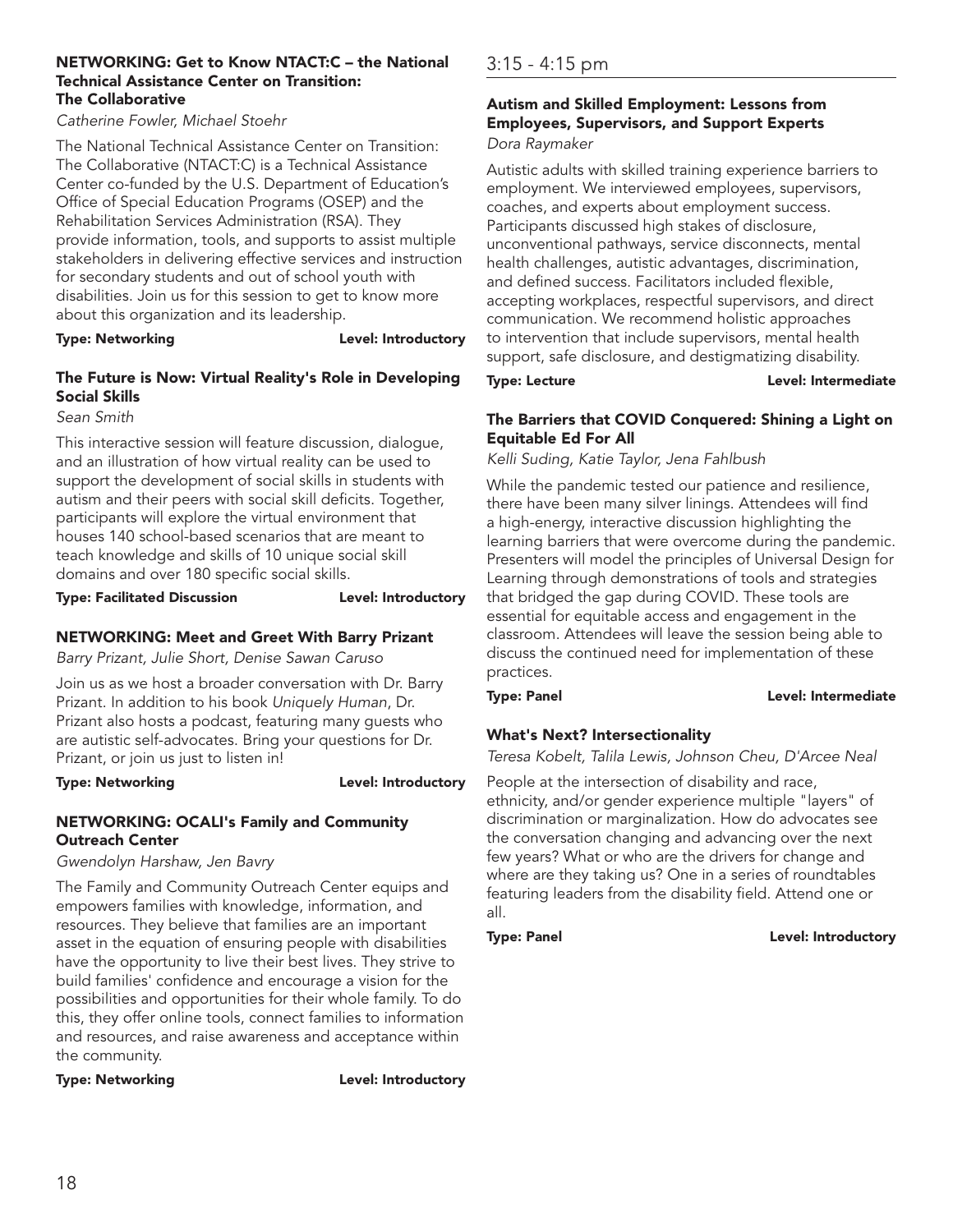# Discover The Joy of Making Assistive Technology

*Therese Willkomm*

This workshop explores the joy of rapidly making hundreds of AT devices for individuals with developmental or multiple disabilities. This session will discuss and demonstrate over 50 different assistive technology solutions that can be made in minutes using everyday simple tools and materials. Examples will include devices for reading and writing, life skills, holding and reaching, relaxation and self-regulation, eating and drinking, blind and low vision, mounting solutions for mobility impairments, solutions for communication impairments, and making solutions for work.

Type: Lecture **Lexel:** Level: Introductory

# Growing Forward, Together: Cincinnati Public School's Cross-Departmental Approach to Access and Equity

*Bridget McComas, Sarah Morales, Debra Crawford, Dawn Williams, Lanisha Simmons*

From the onset of school closures through the uncertainties of our current educational climate, Cincinnati Public Schools' departments of Curriculum and Instruction, Student Services, and district educators, used quality improvement systems to provide guidance for educators, students, and families supporting accelerated learning and learning recovery year round. This focus is on UDL practices, implementation of standards-aligned core curriculum, a robust Summer Scholars program and implementation of two-week cycle assessments to monitor progress and provide just-in-time interventions to our diverse learners district-wide. This session overviews systems and resources our educators are learning and implementing to reach each child.

Type: Panel **Lexel:** Level: Intermediate

# Self-Determination Assessment and Intervention

# *Karrie Shogren, Sheida Raley*

This session will define self-determination and highlight how self-determination contributes to in-school and postschool outcomes for all youth, including youth with autism. The Self-Determination Inventory, a validated measure of self-determination, and ways it can be used to plan for and evaluate instruction will be described. The Self-Determined Learning Model of Instruction, an evidencebased approach to build self-determination abilities, and ways it can be implemented in inclusive general education classes and transition planning will be highlighted.

Type: Lecture **Lexel:** Level: Introductory

# Finding Resources to Help Children With Special Healthcare Needs

*Melissa Jackson, Kim Mathews*

The presenters will share a collection of state services and supports for families with children with autism. Additionally, they will showcase a variety of community supports and how to find them.

Type: Facilitated Discussion Level: Introductory

# Valuing, Engaging and Empowering Fathers to Improve Family and Child Outcomes

*Jen Bavry, Corey Ferguson, Mark W. Butler, Thomas Hess, Kimberly Dent, Kari Jones, Joshua Counceller*

Engaging families at every level and inclusive of all voices lends to greater family and child outcomes, especially if the child has a disability. Oftentimes, the social norms and expectations are not inclusive of fathers. Additionally, various life experiences may hinder the ability of fathers to engage or simply recognize their role to engage in the outcomes of their children throughout various life stages. Join a conversation with Ohio fathers and professionals to examine the barriers in engaging, supporting, and empowering fathers and explore the possibilities to improve outcomes.

Type: Facilitated Discussion Type: Level: Introductory

# NETWORKING: OEC Low Incidence Disabilities

*Sarah Buoni, Megan Flowers*

Join OEC representatives to talk about low incidence disabilities. Connect with others in the field and join in conversation around frequently asked questions.

Type: Networking and all the controller controller that the Level: Introductory

# NETWORKING: ODE Learning and Instructional **Strategies**

*Sherry Birchem, Kerry Martinez*

Join ODE representatives to talk about learning and instructional strategies. Connect with others in the field and join in conversation around frequently asked questions.

Type: Networking and a controller controller that the Level: Introductory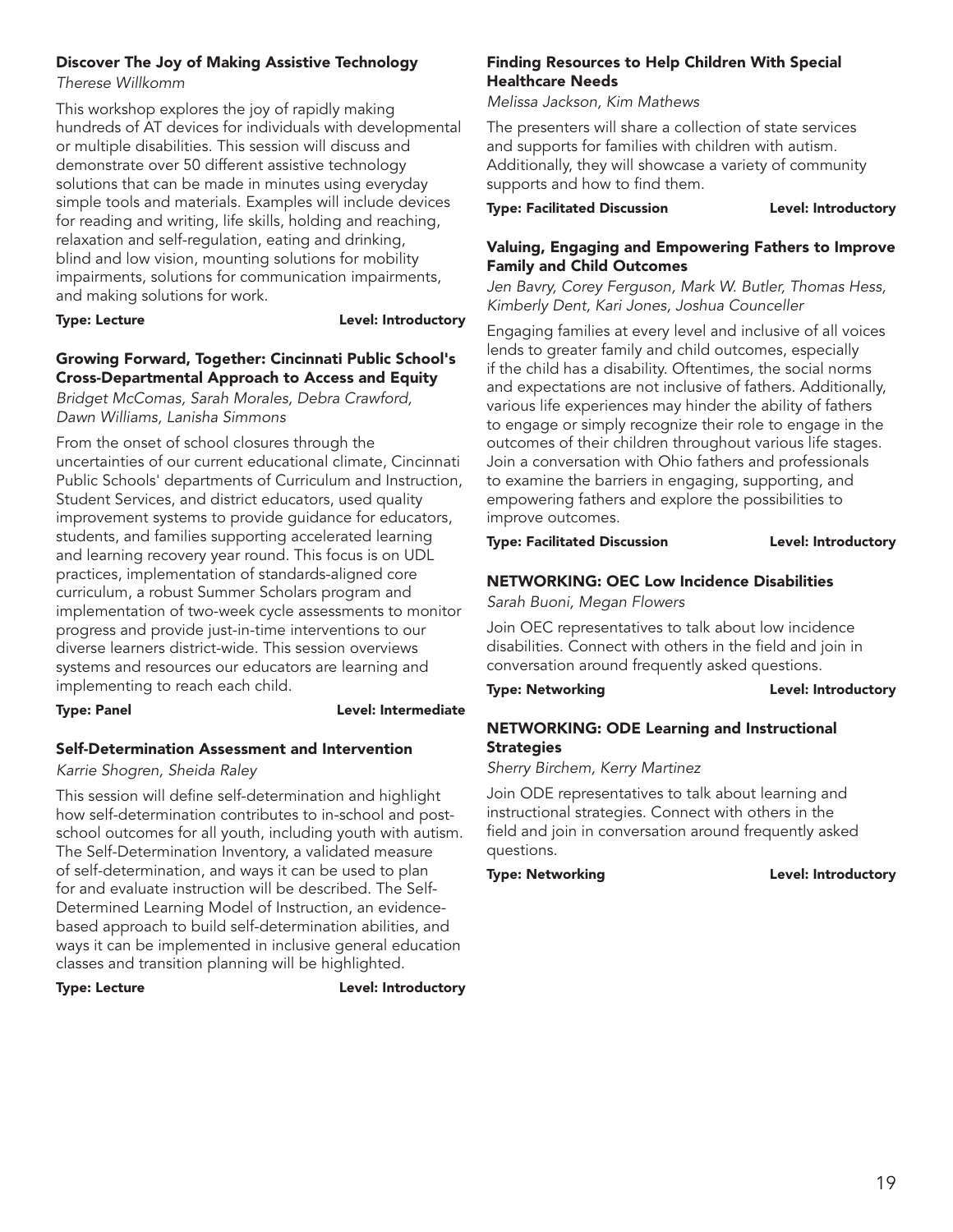# The Past, Present, and Future: Look Back on Professor Tony Attwood's Inspiring Actions

### *Josie Santomauro*

Writing the biography of professor Tony Attwood has allowed the speaker to see the notable and inspiring actions founded by him. The aim is to share the Professor's 50-year impact on autism and how the field has progressed particularly in the last fifteen years. What in particular were the changes he created, and what actions did he inspire? Speaker will highlight some takeaways that are transferable and applicable. The author will touch on her own journey as mother, writer, presenter and consultant and what changes she has seen and lessons learned along the way.

Type: Lecture **Lexel:** Level: Intermediate

# ASD and the Steps to Being Social: A Practical Model for Developing Social Skills

*Marci Laurel, Kathleen Mo Taylor*

Social Engagement and the Steps to Being Social is a unique, visual tool developed to guide assessment and intervention across levels of support and age groups for individuals with ASD. The model addresses the need to break pivotal social skills into smaller steps that can be easily measured and targeted for growth. Components of social engagement and specific steps of being social will be identified. Evidence-based practices will be linked to teaching specific social skills. Emphasis will be on practical application.

### Type: Lecture **Lexel:** Level: Intermediate

# Empowering Kids With a Strong Home and School Connection

# *Lisa Orem, Janette Rondy*

In this session, you will have the opportunity to see a variety of models and strategies we use to create a positive and collaborative connection with parents/ families to work as a team. You will then learn how to use technology, create meaningful activities, and use a variety of strategies that foster collaboration and positive communication on behalf of students between school and home.

Type: Lecture **Lexel:** Level: Introductory

# Using Songs and Synthetic Speech Singing as Boost to Universal Human Need of Self-Esteem

*Jeff Moyer*

This session will review the history of synthetic speech and synthetic speech singing and present readily-available, free musical resources to support individuals with disabilities. Moyer will provide an entertaining and informative overview about his free materials which can help those working with individuals with disabilities in numerous ways concerning social inclusion, positive behavior, and community engagement.

Type: Lecture **Lexture Level: Introductory** 

# Disproportionality: Appropriate Identification for Special Education

*Bernadette Laughlin, Debra Shirley, Shauna Schramke*

Disproportionality is a measure of educational equity when students from specific racial groups are identified for special education at significantly higher rates than their peers. Students may suffer under misidentifications in special education. Overidentification may result in students placed in overly restrictive settings. Under-identification means students may not receive needed services. Inappropriate identifications lead to disproportionality. Join staff from the Office for Exceptional Children to learn how appropriate identification prevents disproportionality.

Type: Panel **Lexel:** Level: Intermediate

# Itinerant Teachers and Their ECE Partners: Supporting Inclusion One Step at a Time

*Laurie Dinnebeil*

Community-based ECE programs are great settings to support the development of young children, including young children with disabilities. School districts and local education agencies are mandated to provide itinerant services for young children if the IEP team decides that one of these programs can best meet the child's needs. Find out the best way that professionals can work together to support inclusive experiences.

Type: Lecture **Lexel:** Level: Intermediate

# Research Symposium: Using Technology to Support **Mobility**

*Sheila Smith, Kaetlyn Culter, Madelyn Betz, Bethany Frick*

Come hear current research on technology and mobility. Several different research projects will be shared and a time of discussion will follow. Topics in this session include: assistive technology focused on public transportation, rehabilitation technology and policy, and video modeling to teach new skills.

Type: Research Symposium Level: Introductory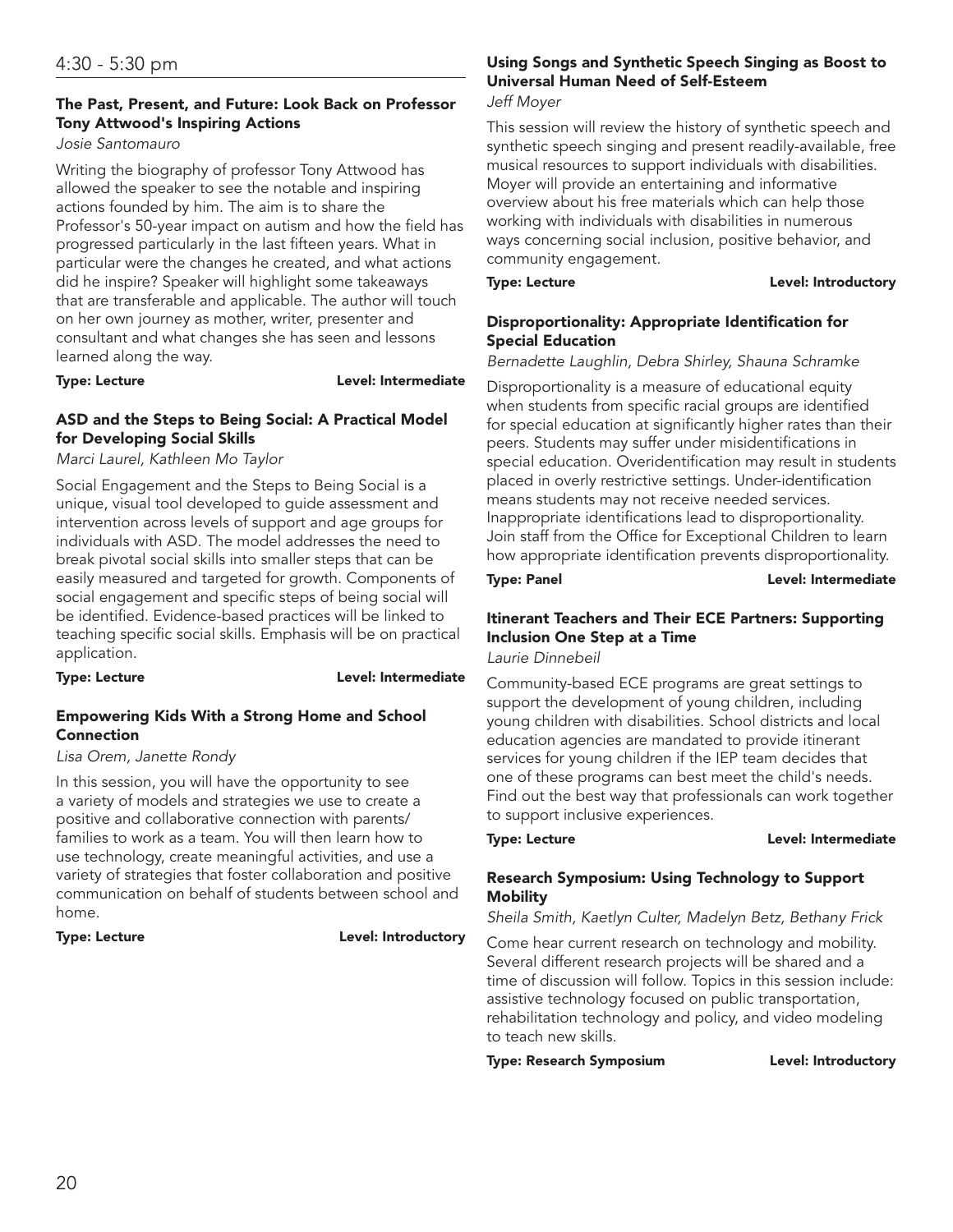# Applying a Framework to the OCALICON Content: Participant Dialogue

*Catherine Fowler, Michael Stoehr*

Presenters will guide participants as they apply the framework of the Taxonomy for Transition Programming 2.0 to reflect on current practice, knowledge, and content presented during OCALICON. This session will give participants the opportunity to consider and discuss learning and program needs with their colleagues, as they prepare to engage in the remainder of the OCALICON experience.

Type: Facilitated Discussion Level: Intermediate

# NETWORKING: Meet Teacher of the Year Anthony Coy-Gonzalez and Other Deaf Educators

*Anthony Coy-Gonzalez, Dennis Williams, Tamara Burnett-Penny, Leslie MacFarland*

Join this meet and greet session to talk more with Teacher of the Year Anthony Coy-Gonzalaez and other fellow deaf educators.

### Type: Networking **Level:** Level: Introductory

# NALS Networking

*Lee Stickle*

This closed session for the National Autism Leadership Collaborative provides an opportunity to hear updates from states about work and initiatives that have continued to excite us since we last met in May. We will also discuss sessions you have already attended and those you are looking forward to throughout the conference. Join us for a time of networking and catching up!

Type: Networking and Level: Experienced

# Thursday, November 18, 2021

# 8:45 - 9:45 am

# Ensuring Technology Access for Students Who Are DHH Across Multiple Learning Spaces

*Carrie Spangler, Gail Whitelaw, Abbey Weaver*

Access for DHH students is critical to maximize communication and learning. The presenters address considerations in working with students with hearing loss, describing functional communication needs in the classroom. Hearing technologies will be highlighted and current options will be described. Options and solutions to support digital access of language in the classroom will be suggested. The goal of the session is to empower classroom teachers and related personnel with options for students and to provide a starting point to explore tools and technology that ensure access.

Type: Panel **Level:** Intermediate

# UDL Move Your Curriculum Materials Above the **Average**

*Heidi Orvosh-Kamenski, Cherie Smith, Matt Bergman*

Participants will learn how to make lessons and curriculum materials more accessible to learners by exploring and infusing technology apps, extensions, and tools. Participants will explore ClassKick, Mote, HelperBird, and Hyperdocs. Participant's will be empowered to remake any lesson materials and redesign them to make them accessible for learners.

Type: Lecture **Lexture** Level: Intermediate

# Understanding and Implementing Certified Youth Peer Support Programs

*Angela Lariviere, John Dellick, Kaylea Dillon, Elizabeth Bee*

Ever wonder about Youth Peer Support? This session discusses Youth Peer Support and how to use it to support youth in their communities. A panel of youth leaders discuss the foundation and function of Youth Peer Support and share their experiences as certified youth peer supporters and advocates. Participants will learn about the Ohio's Certification Process and curriculum. The panel will also share their experience developing supports for youth during COVID. Discussion will include virtual support groups, care packages, check-ins, and an exciting new HIPAA-certified app that will allow peers to connect in new and innovative ways.

### Type: Panel **Level:** Intermediate

# Diagnosed at 90! Autism and Aging Well

*Richard Ibbotson, Lynsey Stewart*

The presentation is based on participatory research and findings from a co-produced pilot project, delivered in 3 areas of Scotland. We will look at the impact of the increase in diagnosed autistic people entering into older peoples services as well as older people being diagnosed late in life. Physical, sensory, social, and cognitive changes happen as you age, but what does that mean if you already have differences in these areas? The presentation will give an overview of the autism and ageing training developed and delivered to support staff in older people's services.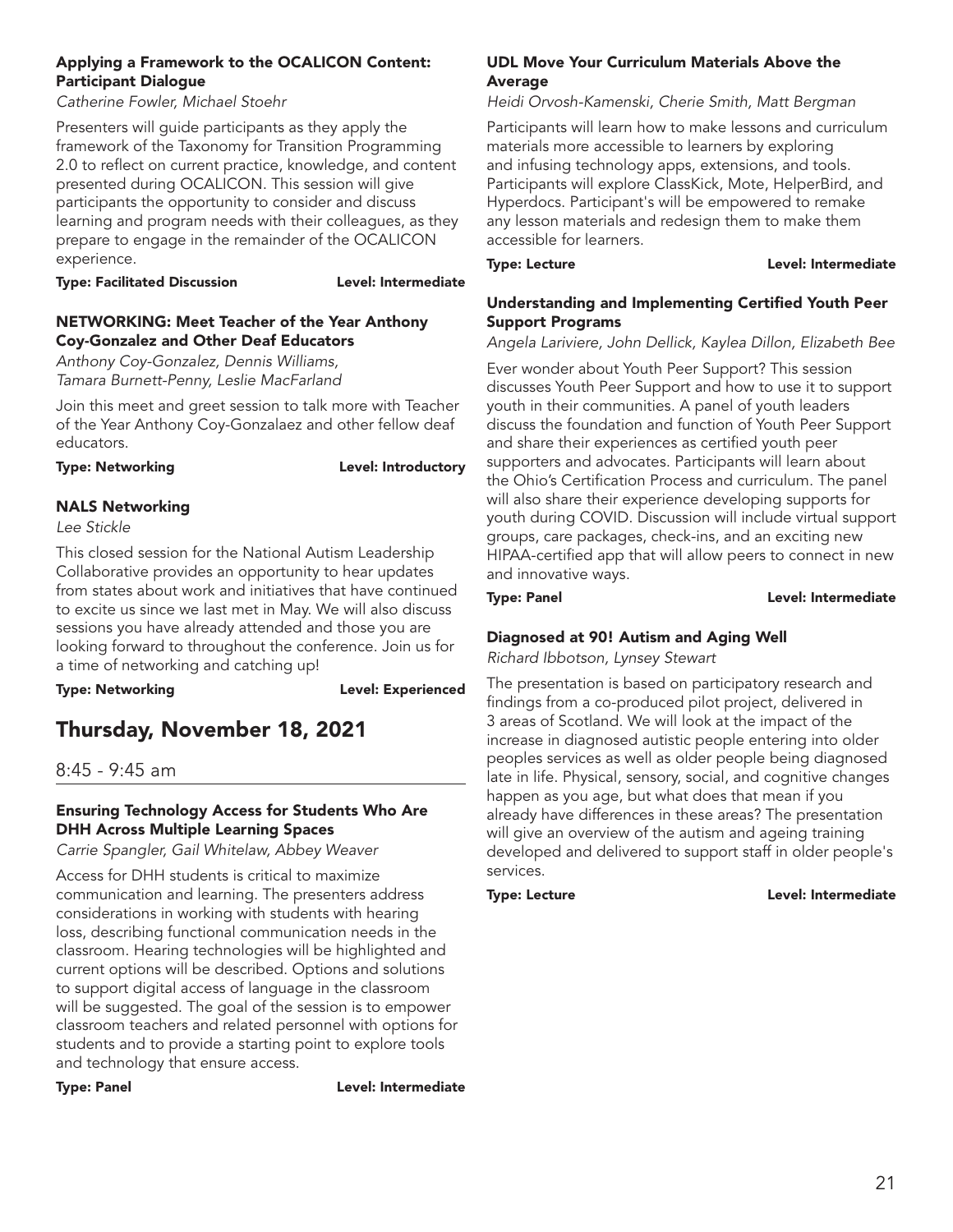# The Four Keys to Success in Dual Diagnosis

*Julie Gentile*

This session utilizes clinical vignettes, each with a need for specialized linkages and resources. The intricacies of specific areas of pharmacologic management for ID will be reviewed, as well as variations in laboratory values in different ethnic populations. Adapted interventions shown to be effective in patients with ID with gender diversity, and structural racism in treatment relationships will be discussed. Many individuals with ID have undiagnosed or undertreated medical conditions; expanded laboratory panel and strategies to prevent emergency department visits and hospitalizations will be discussed.

Type: Lecture **Lexel:** Level: Intermediate

# What's Next? Home and Community

*Teresa Kobelt, Jeremy Morris, Kelly Buckland, Thomas Foley, Maria Town*

Our country has a long, complex history moving away from institutions toward community. While the promise hasn't been fully realized, what's next? Where do we go from here? Representatives working in independent living and community-based services will discuss the future. What will it take to get us there? One in a series of roundtables featuring leaders from the disability field. Attend one or all.

Type: Panel **Level:** Introductory

# Research Symposium: Screening, Early Identification, and Access

*Sheila Smith, Hyo Jung Lee, Youngsun Lee, So Yoon Kim, Shirley Peganoff O'Brien, Myra Beth Bundy*

Come hear current research from various countries about screening, early identification, access, and providing services. Several different research projects will be shared and a time of discussion will follow. Topics in this session include: health disparities in urban and rural settings, and the development of a screening tool instrument in South Korea.

Type: Research Symposium Level: Intermediate

# NETWORKING: ODE Transition

*Amy Szymanski*

Join ODE representatives to talk about transition. Connect with others in the field and join in conversations around frequently asked questions.

Type: Networking and a controller controller that the Level: Introductory

# NETWORKING: OEC Diverse Learners

*Sarah Buoni*

Join OEC representatives to talk about diverse learners. Connect with others in the field and join in conversations around frequently asked questions.

Type: Networking and all the controller that the Level: Introductory

# NETWORKING: OCALI's Autism Center

*Amy Bixler Coffin, Julie Short, Wendy Szakacs, Denise Sawan Caruso*

Join us to talk with staff from our Autism Center. The Autism Center works to build the capacity of school districts and other education agencies to improve their instruction and support for individuals with autism. They do this by serving as a trusted, high-quality source of information on research, resources, and trends and by providing evidence-based training, technical assistance, and consultation that equips professionals to foster learning and growth that meets individual student needs.

Type: Networking and a controller controller that the Level: Introductory

# 10:00 - 11:00 am

# Gathering Ideas for State and National Literacy Models for Complex Learners

*Matthew Martinez, Beth Gilchrist, Nancy Childress, Shawna Benson*

Gathering Ideas for State and National Literacy Models for Complex Learners will discuss how two states, North Carolina and Ohio, have developed a collaborative relationship regarding professional learning for teachers of students with significant and complex disabilities. This panel will discuss the parallel journey between two states around comprehensive literacy assessment and instruction professional learning.

Type: Panel **Level: Introductory** 

# No Tech, No Way! Now What??

*MoE Buti*

Some students don't have internet access at home/school, a computer, or cannot attend or access information through a computer. Now what? Don't worry – unplugged is not the same as not being taught. There are many ways to utilize items around home/school, hands-on activities, and other assistive technologies. We will explore ways to continue learning and improving skills during remote learning and/or the classroom. These will keep students learning through things in their environment. This will be fast-paced and fun!

Type: Lecture **Lexel:** Level: Intermediate

# Including Students with ASD in Tier 2 of School-Wide Positive Behavioral Interventions and Supports

*Megan Carpenter, Ya-yu Lo, Virginia Walker, Melissa Tapp, Andy Werner*

School-wide positive behavior interventions and supports (SWPBIS) is a tiered framework to support the behavioral needs of all students in a school. However, students with ASD are not always included. Researchers will present results on the effects of Check-In/Check-Out, a Tier 2 intervention, on the behaviors of students with ASD and extensive support needs.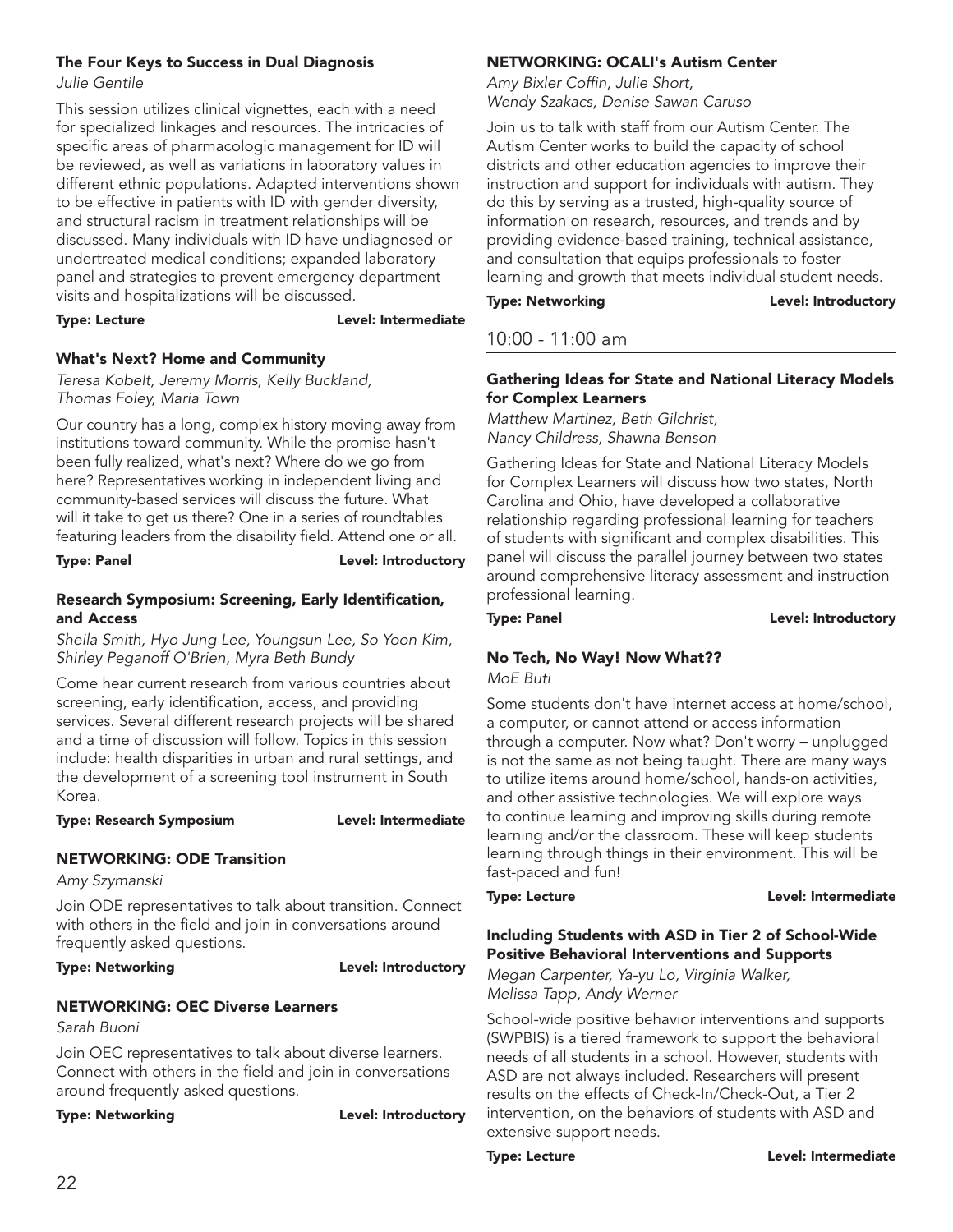# Bibliotherapy: The Original Social Narratives

*Kari Dunn Buron*

In early childhood and throughout elementary school years, typical children spend thousands of hours interacting with other children in increasingly complex ways learning how to solve social problems. Social play involves planning, negotiating, problem solving, and flexible thinking. Children who have difficulty with peer interactions often miss out on these rich play experiences that form the foundation of friendships and shared memories. Research suggests that reading a story about a character with a similar issue to your own exercises the same part of the brain that you would exercise if you were interacting with another person. This session will address bibliotherapy.

### Type: Lecture **Lexture** Level: Intermediate

### Dispelling Myths about Funding Inclusionary Environments Part 1: Provider Experiences

*Wendy Grove, Suzanne Prescott, Jennifer Haddow, Amy Wise, Aliceson Carver*

This session will provide a facilitated panel of early care and education providers who have created safe and healthy environments for very young children with disabilities. The session facilitator will ask the panelists to describe their experiences in identifying what their program needed and how they created spaces where young children with disabilities thrive.

Type: Panel **Level:** Introductory

# Housing through an Autism Lens

*Maddy Dever, Courtney Weaver, Pari Johnston*

How can we support housing for autistic adults so it meets their needs throughout their life? This session explores centering housing needs on what autistics and their families say they need, making housing access equitable over the long term, meeting changing needs, making things more accessible (universal design), and making the system itself more navigable. Respecting autistics' agency regarding making their own housing decisions can lead to stable housing which encourages the participation and inclusion of autistics in their wider community. Housing is the foundation of community and workforce participation and those needs may change over their lifetime.

### Type: Lecture Level: Intermediate

# NETWORKING: ODE Federal Programs

*Diane Neal*

Join ODE representatives to talk about federal programs. Connect with others in the field and join in conversation around frequently asked questions.

Type: Networking and a controller controller that the Level: Introductory

# Supporting Deaf People into Employment

*Suzie Beaumont*

Communication Specialist College supports deaf young adults into employment. Students engage in a supportive curriculum that empowers them and allows opportunity to experience the world of work with real employers.

### Type: Facilitated Discussion Level: Intermediate

# NETWORKING: OEC Dispute Resolution

*Heidi Kleinman, Sandy Kaufman*

Join OEC representatives to talk about dispute resolution. Come participate in the conversation around frequently asked questions.

### Type: Networking and a controller controller that the Level: Introductory

# NETWORKING: OCALI's Executive Director

*Shawn Henry*

Join us for a time to meet and learn more about OCALI's executive director Shawn Henry.

Type: Networking and all the controller that the Level: Introductory

# 11:15 am - 12:15 pm

# What's Next? Federal Policy

*Teresa Kobelt, Denise Rozell, John Moore, Jennifer Johnson, Andres Gallegos*

Ten months into a new administration – what might the next few years hold? Agency leaders share what's happening on the federal level. What changes can we expect in policy, practice, or priorities? How is their work shifting as a result of self-advocates and allies? One in a series of roundtables featuring leaders from the disability field. Attend one or all.

### Type: Panel **Level: Introductory**

# UDL: Beyond the Classroom

*Lisa Arthur, Jaclyn Disibio*

This session is designed to take UDL Beyond the Classroom and into professional development, staff meetings, collaborative planning sessions, DLTs, BLTs, and more. With a focus on adult learner environments, participants will: 1) learn how to identify high-probability barriers and leverage the UDL framework to provide options for engagement, representation, and action and expression; and 2) utilize tools to support the universal design of environments and content in order to expand educators' practices in reaching each child.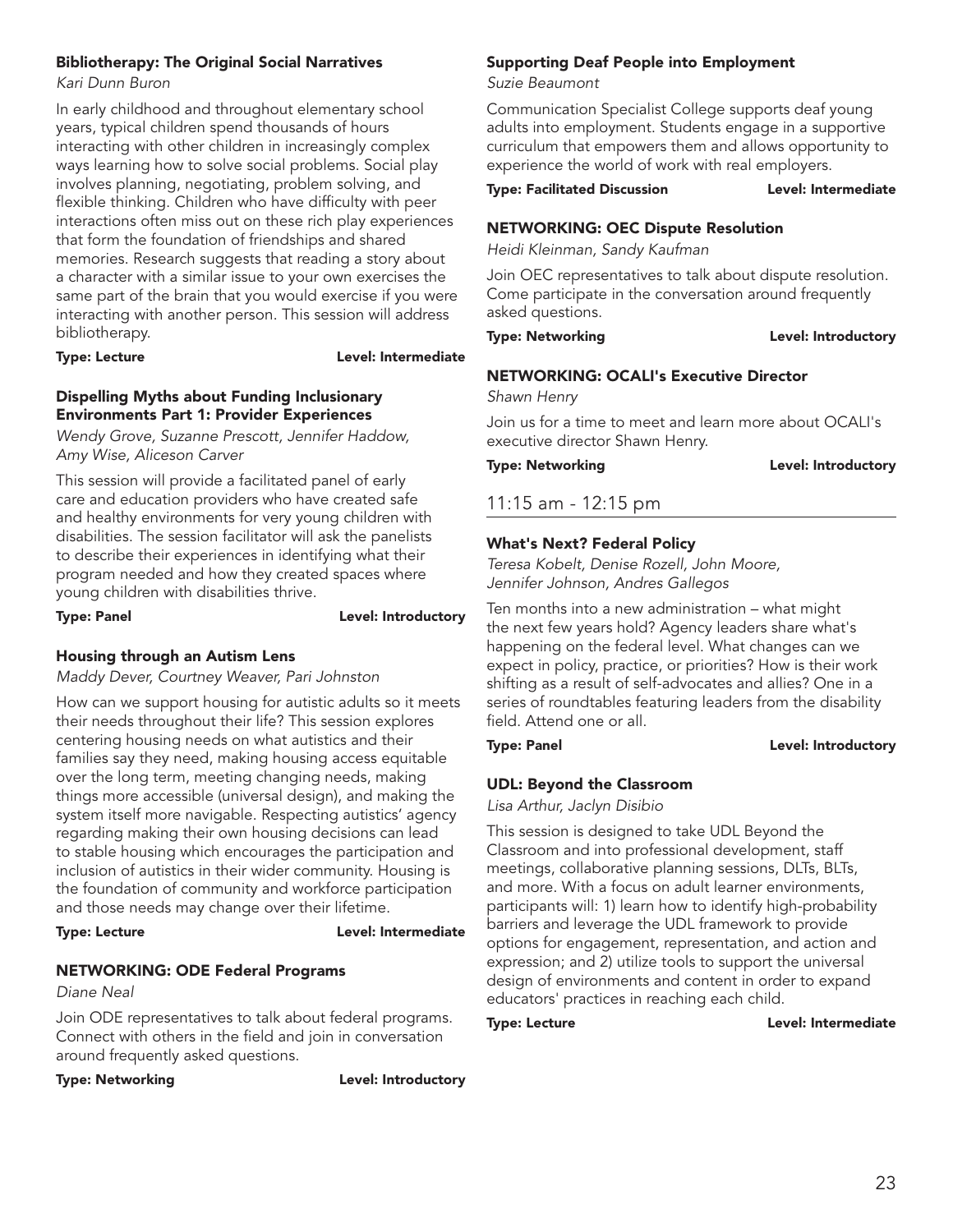# Counseling for Autistic Adults: The Good, Bad and Indifferent

*Richard Ibbotson, Lesley Evans*

Why are autistic people referred to counseling and with what expectations? Are mainstream counseling approaches suitable? What adaptations are needed? What additional skills or knowledge are required of the counselor? What are the experiences of autistic people? Considering current thinking around counseling for autistic people, we will draw on the experiences of autistic people, autistic counselors, and counselors who specialize in working with autistic adults. We will consider this in context of recognized best practice in counseling ending with recommendations and observations.

### Type: Lecture **Lexel:** Level: Intermediate

# A Reflection of the Pandemic's Impact on the Education of Students With Visual Impairments

*Tiffany Wild, Danene Fast*

As little was known about COVID-19, the impact abruptly closed schools and forced many families to make decisions regarding caretaking and jobs – and forced teachers to instruct using modalities not previous used. While we all may have thought the impact would only be in spring 2020, impacts to education remained the entire 2020-2021 school year. This presentation will present data collected to discuss how the education of students with visual impairments was impacted. Suggestions on how to use the data presented to advocate for students with visual impairments will be provided.

Type: Lecture **Lexel:** Level: Intermediate

### PEERspective: Because Everyone Deserves A Friend *Jennifer Schmidt, Megan Barrett*

In 2007, Beavercreek High School piloted their first Communication Class based on the PEERspective model with six trained peer coaches. The district has trained more than 50 peers with classes across the district. The PEERspective model teaches students with autism social skills through intentional lessons, high level curriculum, and evidence based practices in the field of autism, including the use of peer coaches. In this session, participants will learn about the evidence based practices that are the foundation of the PEERspective Learning Approach and how to implement a class in their setting.

### Type: Lecture **Lexel:** Level: Introductory

# Loving Lincoln and Oskar: A Mom's Journey Through Autism

This session is an honest and emotional look into the

*Erin Simmons*

day-to-day life of raising children. The presenter has 6 kids, two of whom have autism. The struggles, obstacles, supports, and joys of raising children will be shared. The main focus will be on her boys: Lincoln is 7 years old, he has severe non verbal autism, OCD, ADHD, severe anxiety and challenging behaviors. Oskar is 6 years old and he has autism, anxiety, and ADHD. Come learn about the feelings and experiences from the first time these parents noticed a difference through the older son entering 1st grade.

### Type: Lecture **Lexel:** Level: Introductory

# NETWORKING: OEC Related Services

*Bernadette Laughlin*

Join OEC representatives to talk about related services. Connect with others in the field and join in conversations around frequently asked questions.

### Type: Networking **Level: Introductory**

# All About AIM: Autism Internet Modules

*Wendy Szakacs, Kathleen Quill, Bobby Huffman, Paul LaCava*

Do you have questions about video modeling? Or language and communication of individuals with autism? Or how to use special interests in the classroom? Join us to hear authors Dr. Paul LaCava, Dr. Kathleen Quill, and Bobby Huffman tell about their Autism Internet Modules and answer your questions on these topics.

Type: Facilitated Discussion Level: Introductory

# NETWORKING: ODE Community Schools

*Karl Koenig*

Join ODE representatives to talk about community schools. Connect with others in the field and join in conversations around frequently asked questions.

Type: Networking and a controller controller be the Level: Introductory

# NETWORKING: OCALI's Lifespan Transition Center

*Chris Filler, Alex Corwin, Starr Dobush, Jenna Allen*

The Lifespan Transitions Center works to equip communities to support the successful and unique transition of individuals with disabilities to ensure they can live their best lives for their whole lives. They do this by being agency-neutral, outcome-focused, and personcentered in offering resources, training, and technical assistance to create successful support systems that incorporate community living and employment.

Type: Networking and Level: Introductory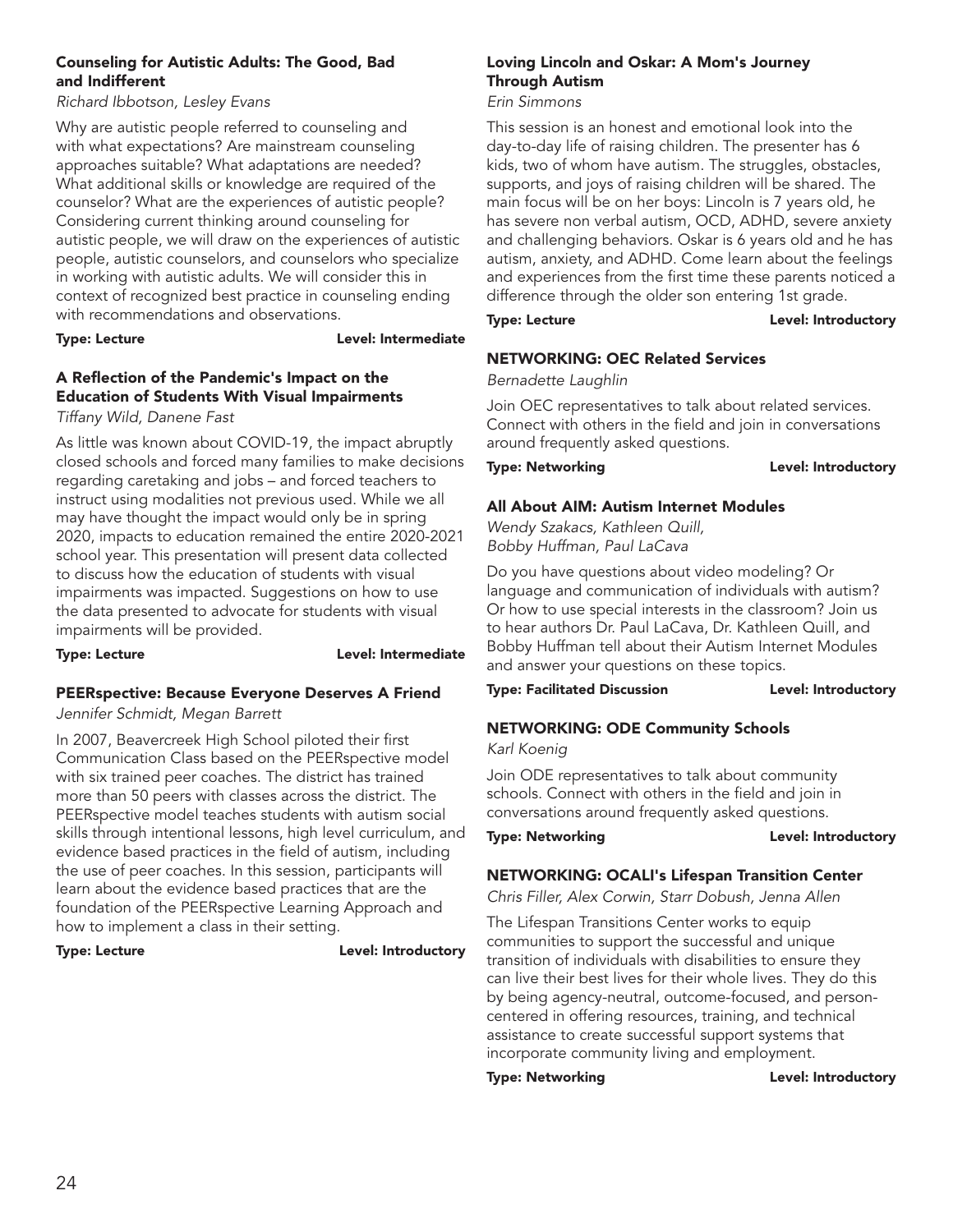# Mission Accessible: Literacy in Action

*Angelica Gagliardi, Kelly Lusk, Michelle Motil*

Would you like to know how to read with a child who is D/HH or B/VI? Don't know ASL yet? Don't know braille yet? No problem. Attend our session to learn interactive literacy strategies and routines that will build your child's reading and writing skills. Specifically, find out how to support children who are deaf/hard of hearing or blind/visually impaired and walk away with a list of usetoday resources to guide you on your reading and writing journey with your child. Literacy can be accessible to everyone when we are willing to accept the challenge, so come jump into action with us.

Type: Panel **Level: Introductory** 

# Focus on the Fence: Policy, Practice, and Positive Outcomes for Children

*Charles Barrett*

This session will encourage attendees to critically examine how policies and practices affect children. Using a social justice orientation that critiques systemic structures and processes, and Bronfrenbrenner's Ecological Systems Theory, the session will highlight how fences (e.g., systemic racism, discipline policies and practices, inadequate access to opportunity and resources) affect children, families, schools, and communities. Policymakers, principals, central office administrators, teachers, and mental health providers will learn how social justice practices promote equitable outcomes.

### Type: Lecture **Lexel:** Level: Intermediate

# Strategies to Improve Mental Health Outcomes and Daily Life for ASD Adolescents and Adults

### *Barry Grossman, Kim Clairy, Ruth Aspy*

People on the spectrum often cope with the sense of being different and feeling the need to mask those differences along with a sense of shame. Addressing these feelings and the characteristics of autism itself is central to improving mental health outcomes and developing self-care strategies. In order to be effective, those who work with ASD individuals need to expand their approach and adapt well-worn strategies. Five key categories of questions guide individuals on the spectrum and providers in developing effective supports and improving outcomes.

Type: Panel **Level:** Intermediate

# Digital Learning: APH Hive Courses Built For You

*Amy Campbell*

In the past twenty years e-learning increased globally by 900%. Its self-paced, student-centered, and quick delivery of instruction makes it appealing for many whom want to learn more. Now professionals in the field of Visual Impairment have access to a hub of learning opportunities called the APH Hive. Attend this presentation and discover how this free resource equips educators to meet the service needs of individuals with visual impairment, including blindness.

Type: Lecture **Lexel:** Level: Introductory

# Rural Special Education Quarterly: Discussion of Issues Facing Rural Special Educators

*Caroline Fitchett, Brittany Hott, Ann Berry, Ginevra Courtade*

Rural Special Education Quarterly (RSEQ) is produced by the American Council on Rural Special Education (ACRES). RSEQ is the only national journal devoted to rural special education issues. The journal's purpose is to provide articles concerning laws and policy and other events relevant to rural individuals with disabilities, progressive service delivery systems, reviews of relevant conferences and publications, and resources for rural special educators. The purpose of this panel is to disseminate findings recently published in RSEQ and discuss practitionerfocused results.

Type: Panel **Level:** Intermediate

# Dispelling Myths About Funding Inclusionary Environments Part 2: How To Do It

*Wendy Grove, Aliceson Carver*

The session will outline various funding sources and tips for accessing funds to serve a young child with a disability that are publicly funded including Publicly Funded Child Care, Special Needs Subsidy, Preschool Special Education, Early Childhood Education, and others.

Type: Lecture **Lexture Level: Introductory** 

# Unstuck: Stepping Into An Intervention Framework to Improve Our Own Teaching Practices

### *Robert Pennington*

Maintaining a high-quality educational program for students with ESN is a rewarding but difficult endeavor. New and experienced educators alike often find themselves stuck in patterns of teaching behavior that may adversely affect student outcomes and reduce job satisfaction. The presenter will describe how the educational environment shapes our teaching behaviors, outline essential features of strong educational programs, and offer a roadmap for arranging circumstances to facilitate professional growth towards our most effective teaching selves and ultimately, best outcomes for students.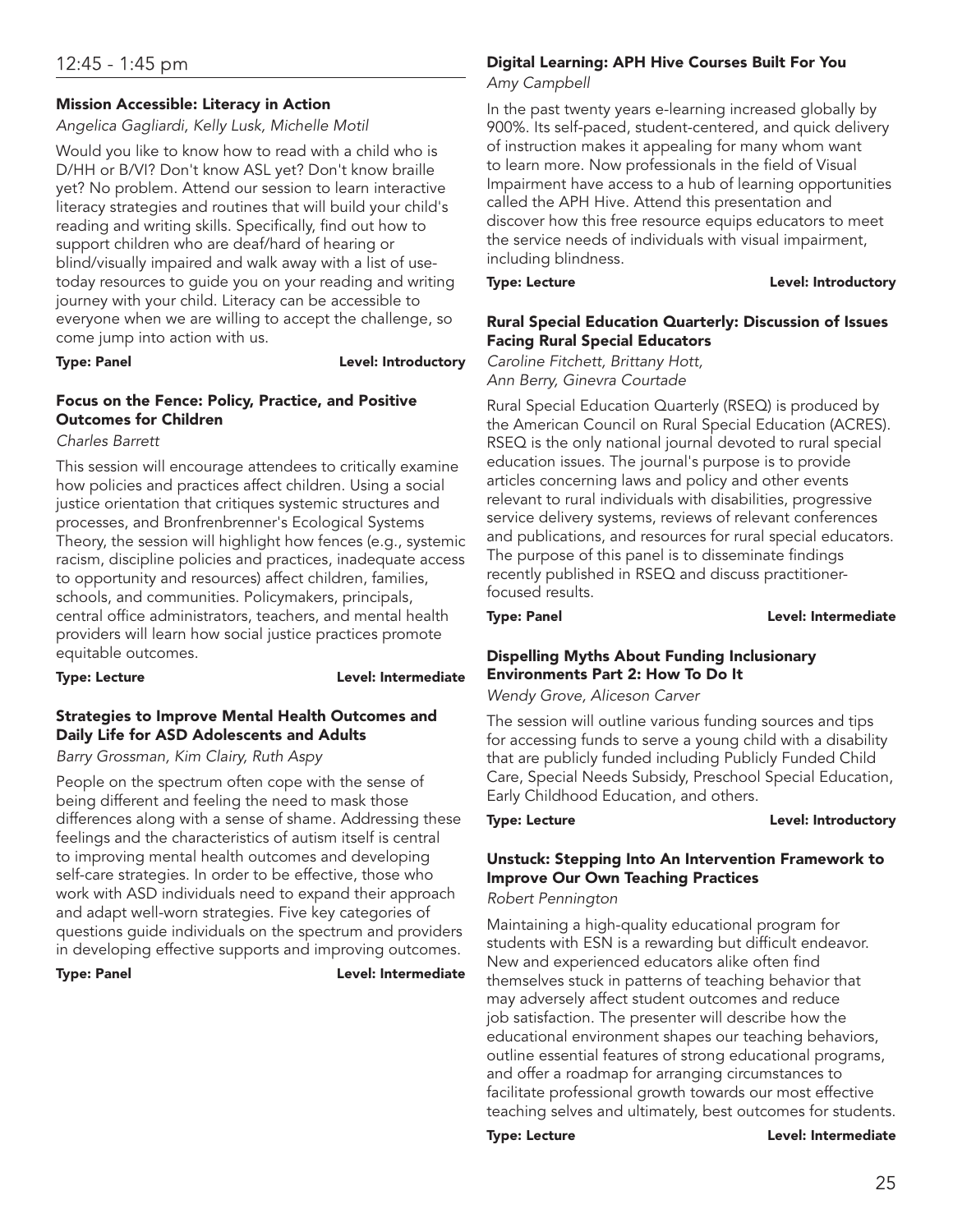# NETWORKING: ODE Nonpublic Educational Options

*Jacqueline Cheadle*

Join ODE representatives to talk about nonpublic educational options. Connect with others in the field and join in conversation around frequently asked questions.

Type: Networking and a controller controller that the Level: Introductory

# Creating Great Meetings for Schools and Families

*Thomas Capretta, Megan Horstmeier, Kimberly Moritz*

This presentation will provide an overview of considerations for school staff when hosting meetings with families. We all know meetings can be overwhelming for families and stressful for educators. With the information and resources presented today, we intend to shift meetings with families in your organization from a "battleground" to a "middle ground" where all families are valued and feel comfortable collaborating with educators to ensure appropriate opportunities for all students.

Type: Facilitated Discussion Level: Intermediate

# NETWORKING: Family Engagement in the Transition Years

*Dawn Rowe, Alex Corwin, Amy Szymanski*

Interested in learning more about family engagement and the impact on post-school outcomes for youth with disabilities? Join us for a meet and greet with presenters Dawn Rowe, Alex Corwin, and Amy Szymanski as they discuss these topics further. Bring your questions or listen in to learn more!

Type: Networking and Level: Introductory

### NETWORKING: Get to Know OAR – The Organization for Autism Research

*Michael Maloney, Kimberly Ha, Amanda Rioux*

OAR's mission is to apply research to the challenges of autism. They strive to use science to address the social, educational, and treatment concerns of self-advocates, parents, autism professionals, and caregivers. The studies they fund and the information they provide have meaning in the day-to-day lives of persons with autism and their families. Rather than fund research relative to cause and cure, they funds pilot studies on topics of every day relevance such as education, parent and teacher training, communication, self-care, social skills, employment, behavior, and adult and community issues. Come join this session to get to know more about this organization and its leadership.

### Type: Networking and a controller controller between Level: Introductory

# 2:00 - 3:00 pm

# Supporting Equity Through Access: Deaf, Hard of Hearing, Blind, or Visually Impaired

*Heather Herbster*

Information empowers us and promotes independence. When we understand what it takes to engage with others, we cultivate environments that reduce barriers and build connections. Since its release, the "Promoting Access for People who are Deaf, Hard of Hearing, Blind, or Visually Impaired" module has been used to increase awareness on access and equity for individuals and within learning communities. The purpose of this session is to provide an overview of the tool with examples of ways it is being used to contribute to meaningful conversations about equity and access.

### Type: Lecture **Lexel:** Level: Introductory

# UDL: The Good, The Bad, and The Ugly!

*George Van Horn, Tina Greene, Rhonda Laswell*

Bartholomew Consolidated School Corporation's Universal Design for Learning journey began over two decades ago. In an effort to serve more students in the general education learning environment, BCSC determined that UDL was the framework that could support the design and delivery of instruction for all their students. As a result, BCSC has experienced the good, the bad, and the recursive of UDL implementation. In this session you will have the opportunity to hear from a team that has experienced the beauty of success, the challenges of change, and barriers of both bureaucracy and mindset.

Type: Panel **Lexel:** Level: Intermediate

# What Have I Gotten Into? Leadership Skills For New Administrators

# *Andrea Faulkner*

This session provides those new to leadership with the skills needed to successfully navigate leadership responsibilities in today's world. Content focuses on school leaders with less than 3 years of leadership/administrative experience and/or those who desire to lead.

Type: Lecture **Lexture Level: Introductory** 

# Leveling UP! Providing Valid and Useful Regulatory Support

# *Amy Laurent, Jacquelyn Fede*

Neurodivergent individuals often exhibit behaviors deemed to be problematic and challenging. This presentation reframes typical perceptions of challenging behaviors by examining them in relation to a complex array of factors that influence a person's regulatory profile (e.g., physiological, sensory, motor, etc.). Discussion will center on how factors interact and compound. Topics will be explored from a first-person autistic perspective and a developmental perspective. Practical strategies for supporting energy regulation developed by Autism Level UP! will be discussed.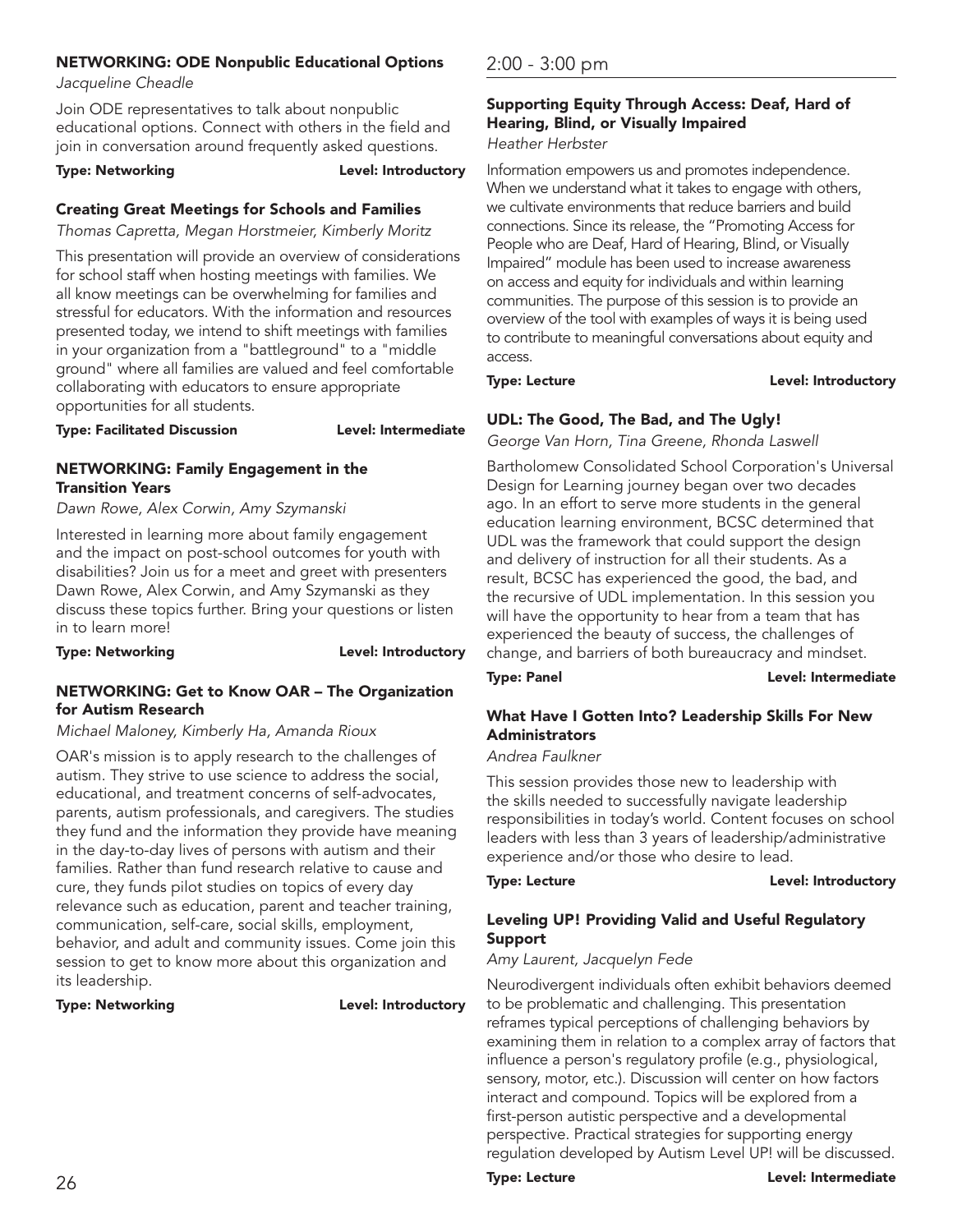# Collaboration in Action Across Minnesota: Improving and Providing Support for Individuals With ASD

*Erin Farrell, Nicole Berning*

This session will provide an overview of the process of collaboration across agencies and how it benefits streamlining communication and access to resources for families, educators, and individuals with ASD. The presenters will share information for early identification, early access to services, dissemination of resources created, collaboration with agencies, and collaboration with stakeholders. Participants will leave the session with examples of documents and resources that have been provided through these collaborative efforts. Presenters will share data on growth of access to services that support individuals with ASD in home, school, and community environments.

### Type: Lecture **Lexel:** Level: Intermediate

# Supporting Parents and Professionals: What We Do In Ohio

*Lisa Hickman, Dee Marks, Jacqueline Howley, Sandy Brickner, Rachel Barnhart*

OCECD and the Parent Mentors of Ohio have a history of service, but many are unaware of their existence or how each can assist. Both groups will present information regarding supports and services available to assist parents of children with disabilities, students, and professionals. This review will allow families another way to learn about processes and increase engagement in their child's education, and share with professionals resources to assist families. All will leave with information about resources, tools for learning, and be aware of direct support that is offered.

# Type: Panel **Level:** Introductory

# Research Symposium: Young Adults

*Sheila Smith, Tara Bord, Caycie Smith, Laurel Snider, Matthew Segall, Hannah Batsche, Carson Barnett*

Come hear current research about transition, college students, and young adults. Several different research projects will be shared and a time of discussion will follow. Topics in this session include: social groups for adults with developmental disabilities, effects of mentorship on autistic college students, and the alignment of needs to transition activities.

### Type: Research Symposium Level: Intermediate

# Growing Family Resilience: Why Caring for Others Requires Caring for Oneself

*Claudia Lopez*

Difficulties, challenges, and pain are unavoidable in life. We cannot control stressful situations, but we can choose to respond differently to them. How can we respond differently when faced with stress? What does it even mean to respond differently? It all sounds daunting – just one more thing to add to the long to-do list for caregivers. When talking about mindfulness and self-care it seems we need more time – a special time – for these practices and to care for ourselves. Based on solid research, this session will offer knowledge to navigate stress and practices to take wherever you go.

Type: Facilitated Discussion Level: Intermediate

# NETWORKING: ODE Career Technical Education

*Rebecca Crance*

Join ODE representatives to talk about career technical education. Connect with others in the field and join in conversation around frequently asked questions.

### Type: Networking **Level: Introductory**

# NETWORKING: OCALI's Office of Policy

*Teresa Kobelt*

The Office of Policy works to connect research, real life, and policy so people with disabilities can live their best lives for their whole lives. They work across public and private sectors to inform decision makers, create practical, innovative policy, and establish partnerships that improve the lives of people with disabilities.

Type: Networking and all the controller controller that the Level: Introductory

# 3:15 - 4:15 pm

# The Role of the University in Preparing and Supporting Special Education Professionals

*Melissa Jones-Bromenshenkel, Megan Reister, Brittany Hott, Melinda Ault, Emily Sobeck, Melinda Leko, Ginevra Courtade, Lori Slater, Brian Reid*

Rural students need and deserve effective teachers – those who are well-prepared and can provide high quality services. However, there is a serious (and growing) shortage of special education professionals with rural areas often feeling the most significant impact. It is clear that preparation, recruitment, and retention matter. This session will bring together university faculty who are committed to helping rural schools fill their need for qualified special educators and related service professionals to share their programs and initiatives.

### Type: Panel **Level: Introductory**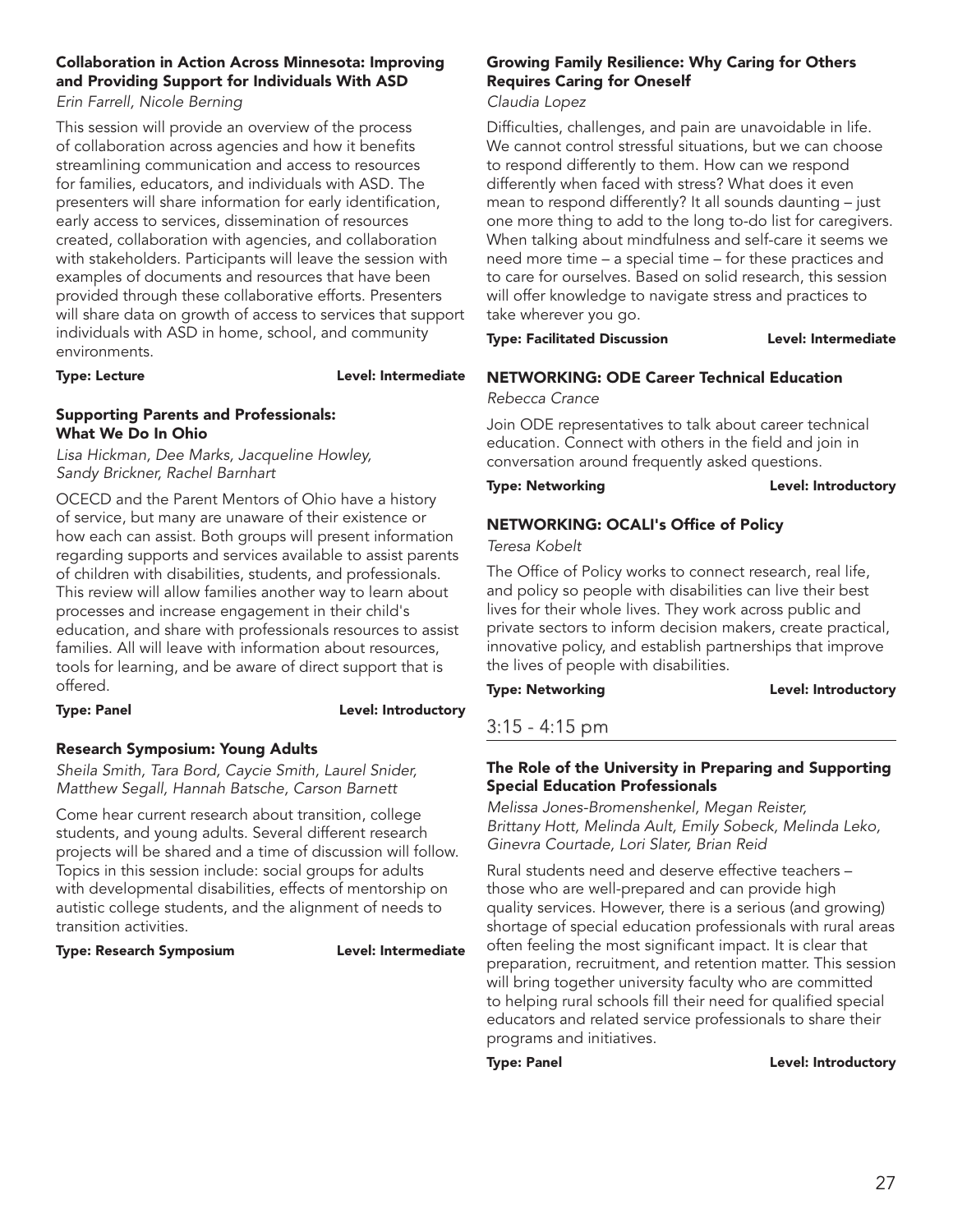# Mastering Executive Function Skills from School to Adult Life

### *Carol Burmeister, Sheri Wilkins*

Students with autism and related disabilities often struggle with executive function skills. The good news for parents and educators is that EF skills can be taught. Furthermore, students can be taught to select and use strategies for building EF skills independently, leading to greater selfdetermination and success in school and life after school. Teaching through a gradual release of responsibility, teachers can prepare students to use strategies effectively across environments.

### Type: Lecture **Lexel:** Level: Intermediate

# A Holistic Approach to Transitions in Health, Education and Employment

# *Emily Meier, Celina Urquidez, Wendy Parent-Johnson*

Transitions in health, education, employment, and independent living for youth with disabilities or significant healthcare needs are intertwined and most effectively achieved through collaboration. This session describes South Dakota and Arizona's innovative, comprehensive, multidisciplinary team approach to facilitating transitions. It will provide strategies used and lessons learned that guide and support the adolescent and family's role as unofficial care coordinator in healthcare, employment, personal supports, education, independent living, selfdetermination, and future planning.

Type: Lecture **Lexel:** Level: Introductory

### Racial and Ethnic Disparities in the Identification of Autism Spectrum Disorders

*Amy Bixler Coffin, Marbella Caceres, Iliana Martinez, Gwendolyn Harshaw, Gene Harshaw, Reginald Fields*

Research has shown in the last decade that race and ethnicity have affected the diagnosis/identification of autism spectrum disorder in children of color. The impact of delayed intervention, access to services and treatment, and overall understanding of the underlying needs of children/youth with ASD can influence the opportunity for them to live their best lives. Join this panel of parents as they share their journeys of attaining a diagnosis for their children and the lessons that they learned.

Type: Panel **Level: Introductory** 

# Planning for the Future: Maximize and Maintain Benefits With STABLE Accounts and Trusts

*Logan Philipps, Doug Jackson*

Many families are concerned about the transition to adulthood and independent living. The STABLE Account and trusts offer solutions to many of the issues facing individuals with disabilities. The STABLE Account offers a unique opportunity for a person with a disability to save and control money like never before without risking eligibility for government benefits. Combining the powers of a Discretionary Trust established by third parties with the STABLE Account offers saving and spending opportunities than can enhance the independence of individuals with disabilities.

### Type: Lecture **Lexel:** Level: Introductory

# How To Make The Work Of Special Education Easier and Better For Kids

*Nathan Levenson*

Being a special educator has always been a hard job. A year of remote and hybrid learning has pushed some staff to the breaking point and addressing learning loss will further tax staff. This session will share practical and impactful strategies to make the work of special educators, school psychs, and related service staff easier, more rewarding, and more impactful.

### Type: Lecture **Lexel:** Level: Intermediate

# NETWORKING: Loving Lincoln and Oskar: Meet the Mom

*Erin Simmons*

Bring your questions about this earlier presentation. Listen in as the presenter will continue to discuss future plans, how they handle stress, and obstacles they face. Learn about supports that have helped this family and share your own ideas and resources that have been beneficial to you.

Type: Networking and Level: Introductory

# NETWORKING: Reflections on Literacy for Learners Who Are Blind or Visually Impaired

*Angelica Gagliardi*

Participants will reflect on the information they engaged with relating to literacy for learners who are blind or visually impaired during their OCALICONLINE experience. What did you learn? How will this look in your classroom? What do you hope to dig deeper with when the conference ends?

Type: Networking and a controller controller that the Level: Introductory

# NETWORKING: OEC Supports and Monitoring

*Monica Drvota*

Join OEC representatives to talk about supports and monitoring. Connect with others in the field and join in conversations around frequently asked questions.

Type: Networking **Level: Introductory**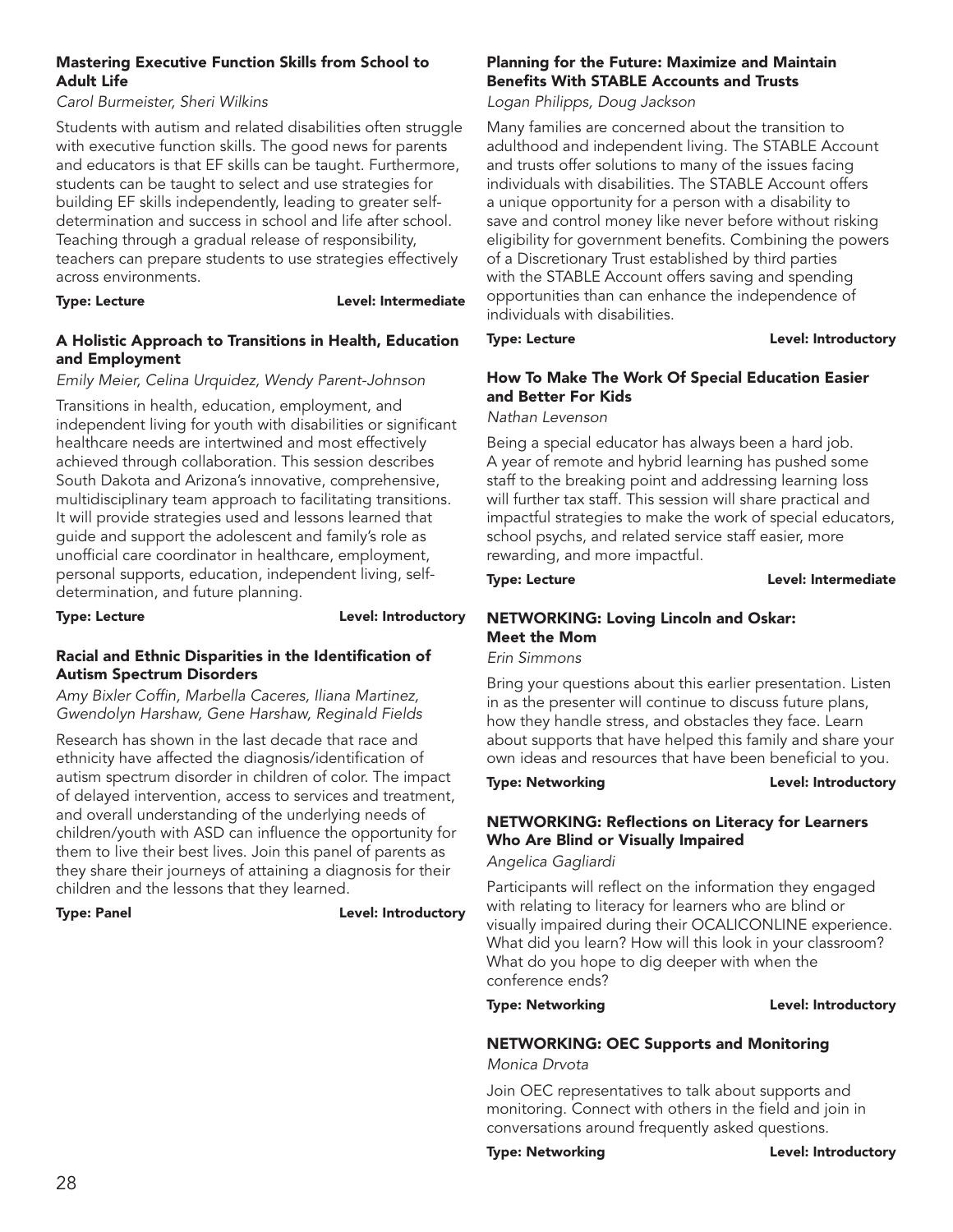# NETWORKING: ODE Early Learning and School Readiness

*Wendy Grove*

Join ODE representatives to talk about early learning and school readiness. Connect with others in the field and join in conversations around frequently asked questions.

Type: Networking and a controller controller that the Level: Introductory

# 4:30 - 5:30 pm

# Literacy Instruction for D/HH Students: Promising Practices

*Janelle Huefner, Bobbi Colatruglio*

Literacy instruction for individuals who are D/HH will be explored during this session including the science of reading, OG principles, evaluation considerations, treatment principles, and case studies will be highlighted. Implications for instruction will be considered for individuals who communicate with spoken language, sign language, or use both modalities.

*\* This session will be a more in-depth look at literacy development and builds on concepts from the session titled "Effects on Language and Literacy Development for Students Who Are D/HH."*

# Type: Lecture **Lexel:** Level: Intermediate

# UDL: Going Beyond Access

*Nicole Herbert, Lisa Hite*

This session will examine how the Universal Design for Learning Framework takes teaching and learning beyond access and into socially-just education. Reviewing data on marginalized populations will reveal that the time is now; to eliminate the barriers and inequalities of teaching and learning that exist as well as the need to continue the work of the UDL framework. We will discuss key concepts and ideas from Katie Novak and Mirko Chavin's book *Equity by Design* along with providing ways to put them into action.

Type: Lecture **Lexel:** Level: Intermediate

# Supporting Parents to Make Social and Emotional Learning Stick!

*Elizabeth Sautter*

Our world is filled with complicated social situations that can be sticky to navigate – both emotionally and socially, especially for those with autism or social challenges. This presentation provides research-based, practical strategies that will empower parents and caregivers, and the educators who support them, to embrace teachable moments in developing social emotional learning through daily routines and activities.

Type: Lecture **Level:** Introductory

# DPS's Inclusion Journey: Building the Capacity of School Leaders to Lead for Inclusion

*Robert Frantum-Allen*

In 2017, Denver Public Schools was directed by the board of directors to develop a long-term strategic plan to improve special education services. This presentation outlines the journey with recommendations for school districts who are interested in a similar path. As the result of the process from a listening tour to task force recommendations being presented to the board, the special education department created a long-term strategic plan which focused on building the capacity of school leaders with three key strategies: a school-wide vision for inclusion, a school calendar that allows for collaboration, and a commitment to ongoing professional learning for all staff on inclusive practices.

Type: Lecture **Lexel:** Level: Intermediate

### Early and Often: Ohio's Innovative Efforts to Strengthen Infant and Early Childhood Mental Health With Cross Systems Collaboration

*Grace Schoessow, John Kinsel, Pam Hamer, Lillian McCree, Malissa Doster, Jennifer Frey*

This session will provide an aerial view and a ground level look at Ohio's innovative efforts to strengthen Infant and Early Childhood Mental Health through cross-systems collaboration. Participants will explore the local IECMH provider perspective on the cross-systems innovations, and learn about the opportunities available statewide to develop the capacity to intervene early and often.

Type: Panel **Level:** Introductory

# College and Career Readiness for Youth with Complex Support Needs: Moving Toward Inclusion

*Mary Morningstar*

This session shares evidence-based practices for preparing students with complex support needs to be college and career ready (CCR) through IDEA transition planning and services. The session will introduce a supports framework for CCR specifically for students with severe disabilities (CCR-SD, Morningstar, Zagona et al., 2018). Participants will learn about evidence-based transition practices within schools and communities leading to: inclusive employment, postsecondary education, and community participation/independent living.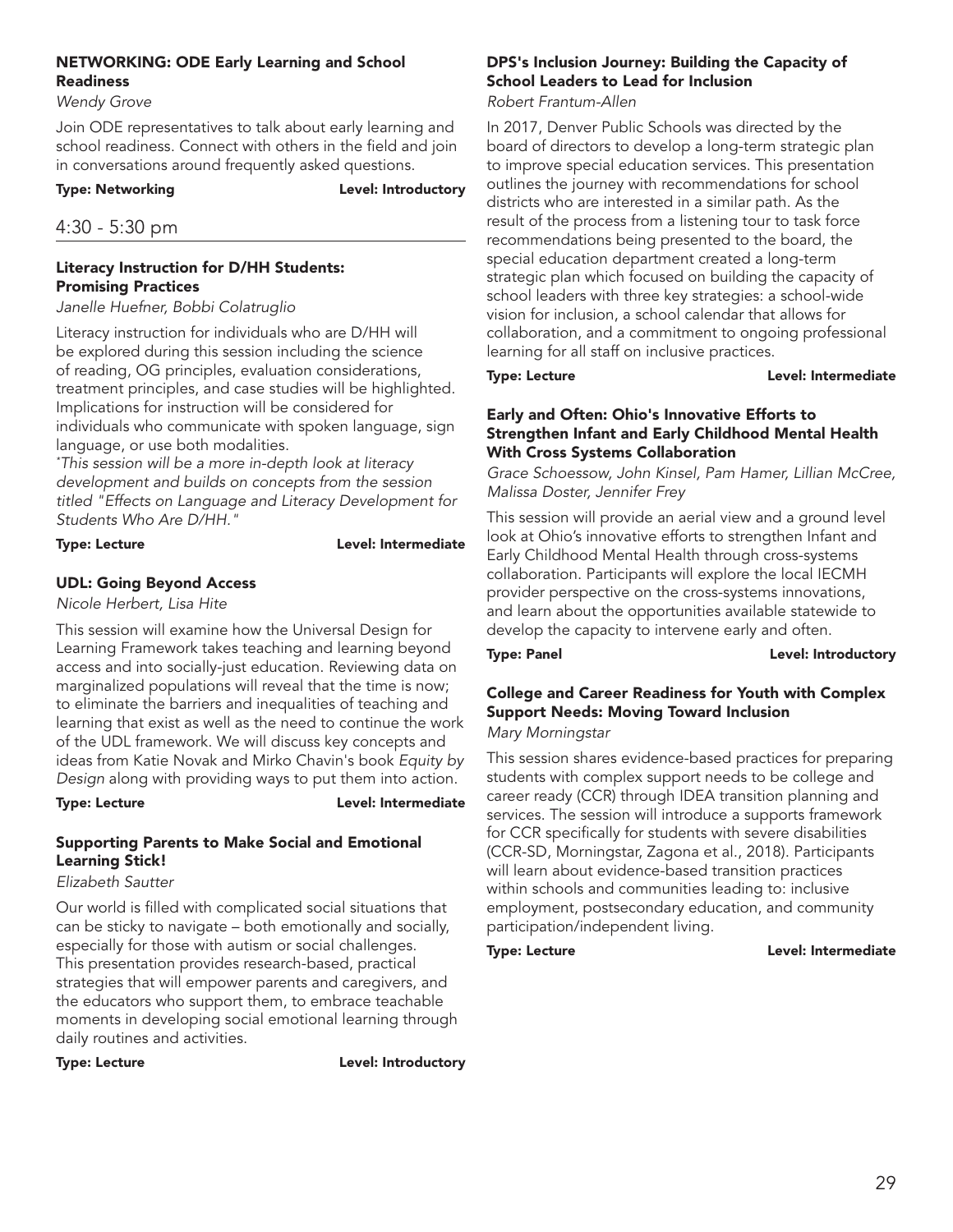# Research Symposium: Instruction and Implementation

*Sheila Smith, Michelle Tofte, Natalie Andzik, Carissa Jackson, Paul LaCava*

Come hear current research about instruction, evidencebased practices, and implementation. Several different research projects will be shared and a time of discussion will follow. Topics in this session include: adjusting projectbased learning for students, and understanding, valuing, and using evidence-based practices.

Type: Research Symposium Level: Intermediate

# Disability Revolution: A Discussion About Crip Camp - Option 2

*Simon Buehrer, Courtney Yantes, Will Gallup, Sean Walker, Jill Hudson*

Join OCALI staff and members of the Good Life Ambassadors from Cuyahoga County Board of DD in a discussion of the Oscar-nominated film *Crip Camp: A Disability Revolution*, featuring Judy Heumann, this year's keynote presenter. Watch the film in advance, then bring your insights and reactions to share in a lively and thoughtful discussion. Every person will be impacted in unique ways by this film. We want to hear from you!

Type: Facilitated Discussion Level: Intermediate

### NETWORKING: OCALI's Assistive Technology and Accessible Educational Materials Center

*Jan Rogers, Rachel Schultz, Jennifer Govender, Heather Bridgman, Judy Siens, Kelly Houston, Katie Robinson, Lisa Modena*

Join us to talk with staff from the Assistive Technology & Accessible Educational Materials (AT&AEM) Center. The AT&AEM Center is committed to ensuring access for all people with disabilities. The center promotes accessibility and personalization, creates and disseminates accessible materials, and offers specialized training and technical assistance.

Type: Networking and a controller controller be the Level: Introductory

# Friday, November 19, 2021

# 8:45 - 9:45 am

# How Do You Make Language and Communication Happen in 2021?

*Angelica Gagliardi, Julie Stewart, Mark Campano*

Where do we begin language and communication development? Often language and communication development happens gradually; small changes occurring over time are hard to see when you experience them every day. This is why formal assessments for students who are deafblind, deaf, and hard of hearing are critical to our educational planning and service provision. By utilizing assessment tools and technology with consistency, educators can more clearly see the trajectory of students' skills and use the information to intervene and foster our students' communication and language skills.

Type: Lecture **Lexel:** Level: Introductory

# Creating Inclusive Workplaces for the Autistic Jobseekers

*Anne Nagel, Josh Cobbs, David Kearon*

Recently Autism Speaks introduced its evidence-based Workplace Inclusion Now (WIN) employment initiative. WIN incorporates an ecosystem model that focuses on 1) the autistic job seeker/employee, 2) the employer, and 3) the community, including educators and VR providers. The three groups collaborate to create inclusive workplaces. The employment of autistic job seekers doesn't fall to one group and doesn't end when people transition to adulthood. This session highlights the selfadvocacy in the workplace training available for autistic students who are transitioning to adulthood.

Type: Panel **Level:** Intermediate

# Surrogate Parents Training Overview

*Karen Johnson, Chrissy Cline*

Who can become a Surrogate Parent in Ohio? How can I obtain more information on becoming a Surrogate Parent? Where can I obtain the Surrogate Parent training? Join us as we answer these questions and provide more information.

Type: Lecture **Lexel:** Level: Introductory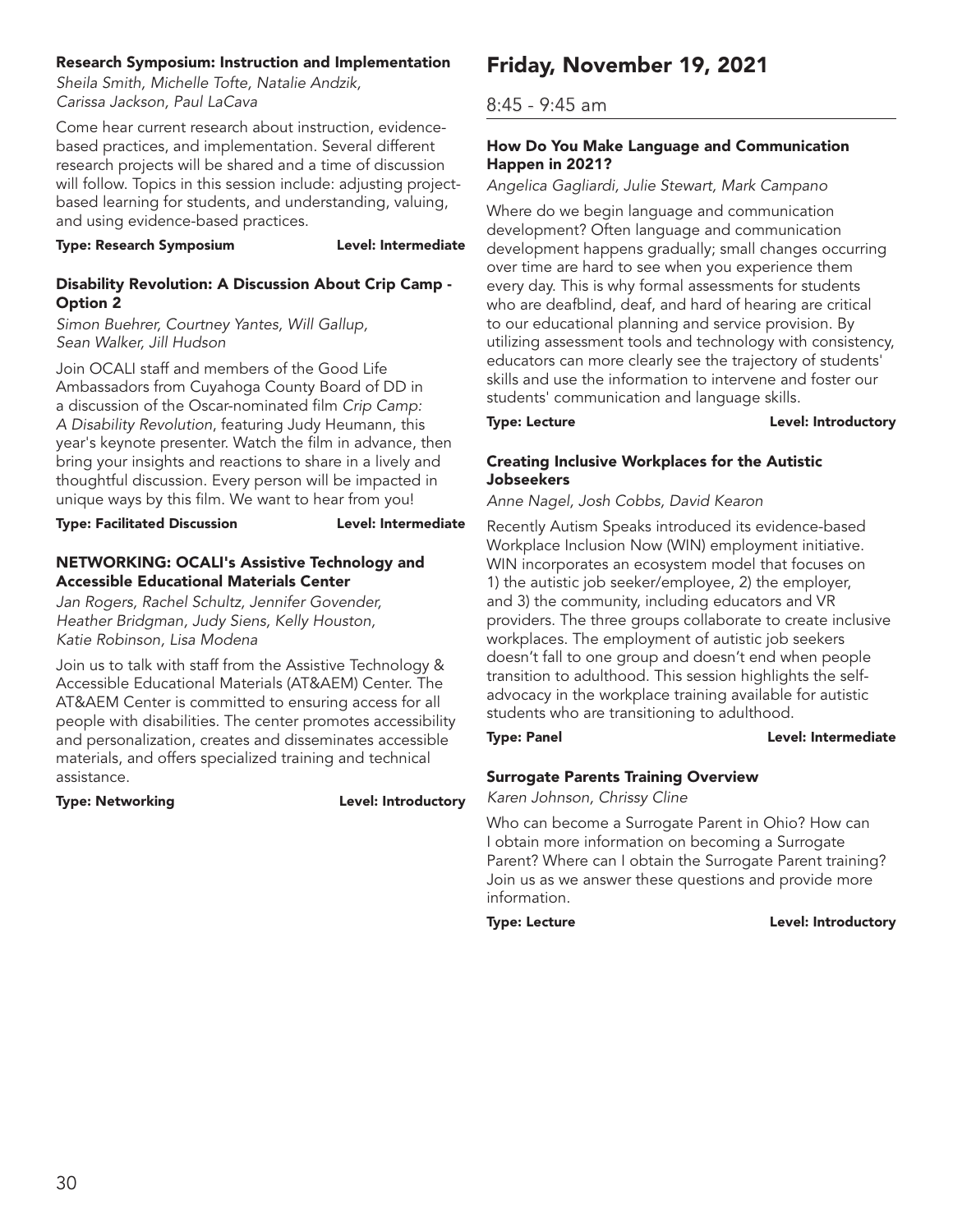### The Power of Healthy Interactions

### *Grace Schoessow*

As we process the impact of the pandemic on our lives and our educational environments, it is important to recognize and place value on the classroom as a place for relational recovery. Classrooms contain a web of relationships and interactions that can promote growth and healing, but also lessen opportunities to thrive. Explore the importance of creating a classroom climate full of healthy interactions that support learning and development, improve emotional wellbeing, and promote good relational health.

Type: Lecture **Lexture** Level: Intermediate

# Understanding and Using Evidence-Based Practice Guidelines for Children With ASD

### *Peter Doehring*

Various groups have identified specific methods for teaching children with ASD based on systematic reviews of empirical research. These evidence-based practice (EBP) guidelines can be confusing to practitioners. Groups may recommend different practices; the children or outcomes targeted may not seem like a good fit for a specific need; an educator might want to try a new practice for which little research is available. We compare and contrast these EBP guidelines, and help educators to understand and adapt these to the needs of particular students, and the skills or behaviors targeted.

Type: Lecture **Lexel:** Level: Intermediate

# Charting the Life Course: Empowering Students and Families for Success

*Theresa Warren, Emily Johnson, Janet Maine, Celia Schloemer*

This session will provide an overview of how Charting the Life Course has been incorporated into IEP and transition planning at Princeton City Schools. Participants will learn how students, families, and teachers are using the Charting the Life Course tools to develop individualized, personalized transition plans to help individuals with disabilities create a vision and pathway to their "good life."

Type: Panel **Level:** Intermediate

### Research Symposium: Depression, Hoarding, and Psychotherapy Trends

*Sheila Smith, Soo Youn Kim, Richard Ibbotson, Alesha Cooper, Margaret Rosencrans*

Come hear research current research on depression, hoarding, and psychotherapy trends across the lifespan. Several different research projects will be shared and a time of discussion will follow. Topics in this session include: depression and the psychometric properties of self-reported measures, hoarding behaviors, and trends on psychotherapy accommodations for adults.

Type: Research Symposium Level: Intermediate

# NETWORKING: Get to Know the Doncaster Deaf Trust

*Stacey Betts, Rebecca Loosemore, Sharon Rhodes*

Doncaster Deaf Trust can trace its history back to 1829 when Reverend William Carr Fenton set up a school to help young deaf people receive an education to equip them to become self-supporting adults. Throughout the Trust's history, there has been a consistent belief in the importance of deaf and hearing-impaired children and young people receiving a specialist intervention to help them achieve their full potential. Their mission to provide outstanding specialist education and care services for people who are deaf or have other communication difficulties and learning disabilities. Join this session to get to know more about this organization and the presenters that are here at OCALICON.

Type: Networking and a controller controller that the Level: Introductory

### NETWORKING: Meet the Good Life Ambassadors

*Grace Blatt, Will Gallup, Patrick McMyler, Shaye Taylor, Sean Walker, Courtney Yantes, Simon Buehrer*

You have seen them host the conference all week, now come and get to know them a little more! Join this meet and greet with the Good Life Ambassadors!

Type: Networking research introductory

# NETWORKING: OCALI's Teaching Diverse Learners **Center**

*Shawna Benson*

Join us to talk with our director from the Teaching Diverse Learners center. The Center for Teaching Diverse Learners works to ensure that learners with low-incidence disabilities have access to equal and effective educational opportunities.

Type: Networking and all the controller that the Level: Introductory

# 10:00 - 11:00 am

# Reducing Restraint and Seclusion: Understanding Ohio's Revised Rule

*Emily Menker, Deborah Turner*

Ohio rule, Standards for the Implementation of Positive Behavior Intervention Supports and the Use of Restraint and Seclusion, was revised in June 2021. The intention of the rule is for Ohio schools to develop consistent policies and practices to create supportive environments that reduce the need for the use of restraint and seclusion and increase the safe use of emergency crisis interventions. This session will provide an overview of the revised rule and what parents and school staff need to know moving forward.

Type: Lecture **Lexture Level: Introductory**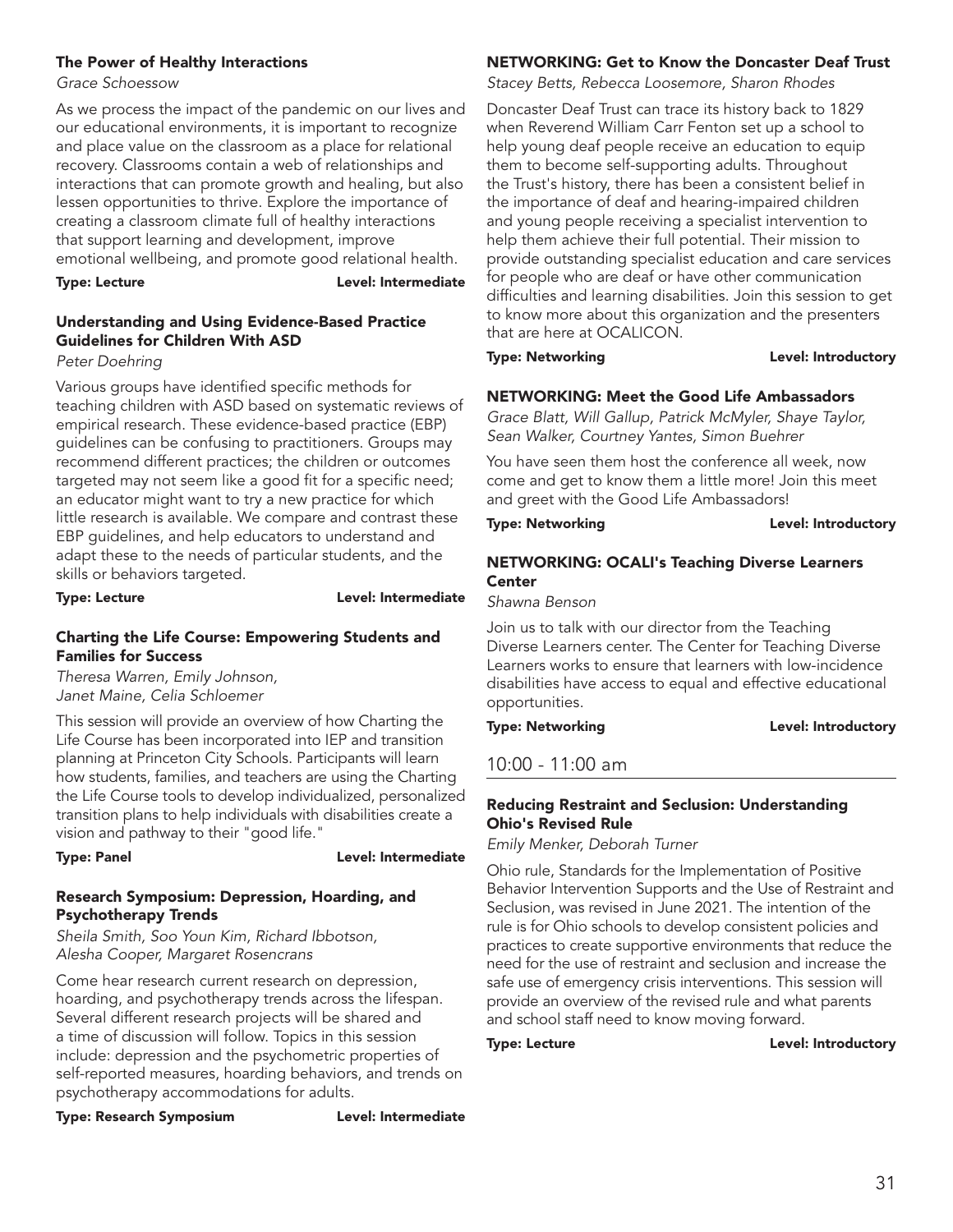# UDL Plus Digital Tools Equals Innovative Instruction for ALL Learners

*Sean Smith*

This session will feature digital solutions that align with the UDL Framework to meet the needs of an increasingly diverse learner. Looking back to the previous academic year, participants will explore the silver lining aspects of 2020-2021 through the lens of UDL and consideration of the growing technology-based solutions. Together, we will identify seamless, effective, and increasingly efficient ways to implement the UDL framework through available digital tools.

Type: Lecture **Lexel:** Level: Introductory

# Teaching Mathematical and Social Problem Solving to Learners With ASD or ID

*Jenny Root, Sarah Cox*

This session presents the results of two recent investigations that used a combination of evidence-based practices to teach mathematical and social problem solving skills to secondary students with autism and intellectual disabilities. Recommendations for providing instruction that addresses the social skills necessary to execute mathematical tasks in real-world settings in order to generalize those skills will be discussed.

Type: Lecture **Lexture Level: Intermediate** 

# Addressing Challenges to Improve Programming for Learners With Complex Communication Needs

*Robert Pennington, Virginia Walker, Leslie Bross, Melissa Tapp*

In this session, presenters will describe the results of three recent investigations, highlighting barriers to supporting students with complex communication needs in educational settings. They will provide recommendations for overcoming these obstacles at a systems level and within the classroom.

# Type: Lecture Level: Intermediate

# What's Next? Advocacy

*Teresa Kobelt, Chloe Rothschild, Julia Bascom, Judy Heumann, Elijah Armstrong, Mia Ives-Rublee*

From the ADA to Employment First, people with disabilities have been behind every major shift in the last 40 years. Hear from some of the advocates behind these changes. What's on their radar? What's in store for the "next generation"? How do they envision the future? What lessons can they share from the past? One in a series of roundtables featuring leaders from the disability field. Attend one or all.

Type: Panel **Level:** Introductory

# Practices to Support Infants and Toddlers With Disabilities or Suspected Delays Through Embedded Learning Opportunities

*Delphia Roberts-Brown, Tammy Funnell*

Infants and toddlers have very unique needs and diverse abilities. It can be a challenge for education staff to provide quality learning opportunities for all children, including infants and toddlers with disabilities or suspected delays. Research shows that embedded learning can be a powerful way to meet this challenge. It is a strategy where early childhood educators, parents, and caregivers provide learning opportunities within activities, routines, and transitions. In this presentation, explore recent research on the effectiveness of using embedded learning to support all infants and toddlers.

### Type: Lecture **Lexel:** Level: Introductory

# New Family Resource Guide

*Erin Simmons, Lisa Hickman, Kristin Hildebrant*

The Family Engagement subcommittee of the State Leadership Team has been developing a Family Resource Guide. This will be for families and professionals. It will focus on ages birth to third grade. This guide is being designed so that anyone working with a child/children who has special needs can reference it. Our goal is to help empower families to be more engaged in their teams and to help professionals understand why and how they can engage families in their child/children's development. We are creating a comprehensive, inclusive, and easy to use site. Our hope is this will be available in early 2022.

Type: Facilitated Discussion Level: Introductory

# Prioritizing Social Inclusion

*Terry Batley, Judy Hanson*

This session overviews a local model for global solutions and recommends how to replicate the model. Details of the model, and how to identify service and delivery gaps in the community will be explained. Participants will engage in discussions around identifying barriers for diversity within the autistic community, data collection questions, and potential research results. They will reflect on social supports, budgets for socializing, and what current programs are offering. Best practices for social engagement will be shared.

Type: Facilitated Discussion Level: Intermediate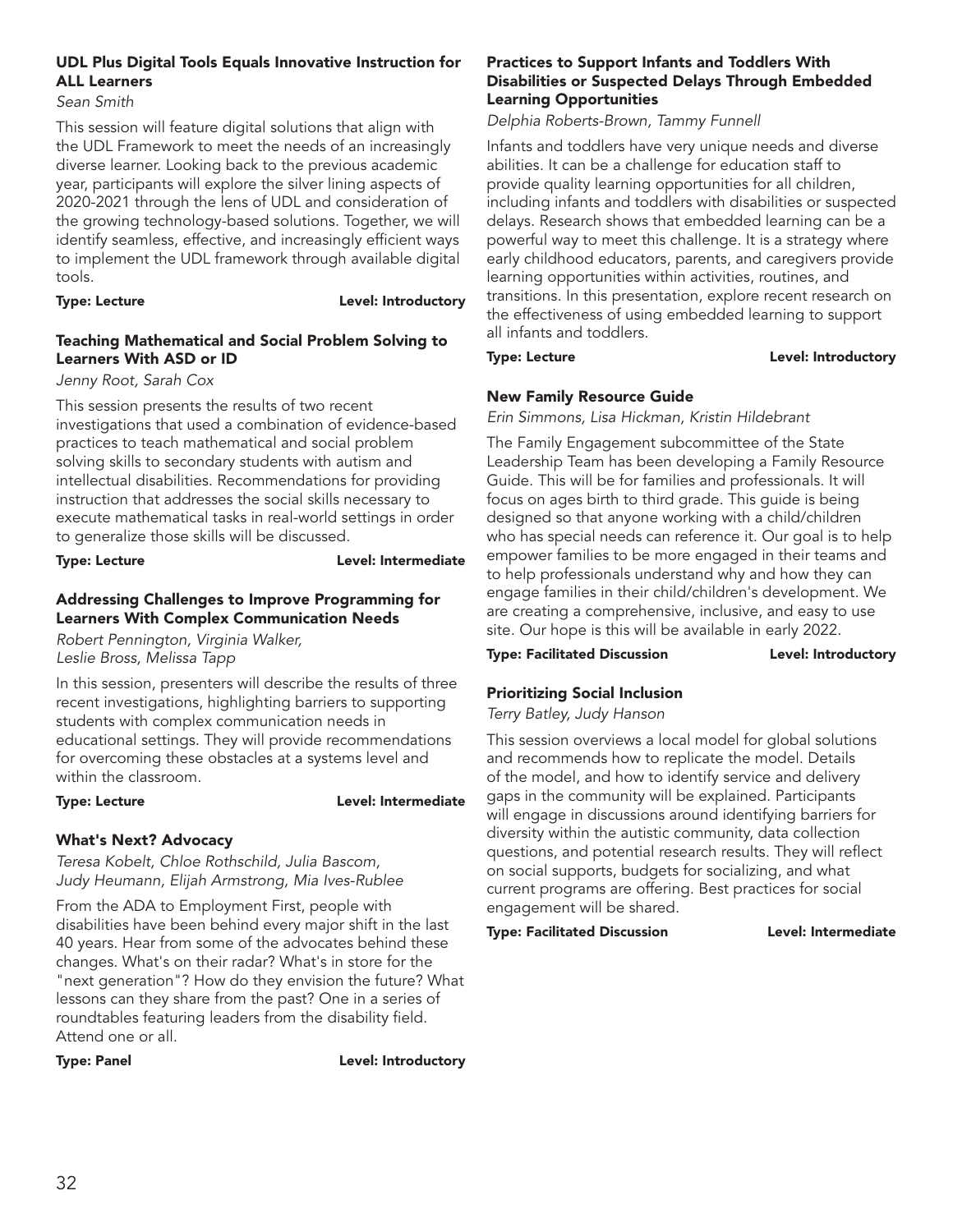### NETWORKING: OCALI's Multi-System Navigation **Center**

*Chris Filler, Amy Bixler Coffin*

coming soon

Type: Networking and a controller controller that the Level: Introductory

# NETWORKING: Reflections on Literacy for Learners Who are Deaf and Hard of Hearing

*Angelica Gagliardi*

This session provides an opportunity for participants to reflect on the information they engaged with relating to literacy for learners who are Deaf and Hard of Hearing during their OCALICONLINE experience. What did you learn? How will this look in your classroom? What do you hope to dig deeper with when the conference ends?

Type: Networking and a controller controller between Level: Intermediate

# 11:15 am - 12:15 pm

# Early Literacy for Children With Cortical Visual Impairment (CVI)

*Kelly Lusk, Barb Williams, Melanie Sargent, Alisha Waugh*

This session will briefly discuss how children with CVI may learn and how to best facilitate teaching new skills. We will present activities and strategies for introducing emergent literacy (reading and writing) skills to children with CVI and give examples of books and other materials/multimedia to use.

Type: Panel **Level:** Intermediate

### Leading Curriculum Review and Alignment: The Transformation of Instructional Leaders

*Lorraine Flick, Connie Schneider, Shawna Benson, Craig Ludwig, Meaghen Tidwell*

In this session, DODD and ESC program administrators will share their ongoing journey with teacher teams to review, screen, and redesign instruction and assessment to better provide FAPE through well-planned access to the general education curriculum. They will describe overcoming critical barriers along the way. The presenters will reflect on and share pivotal examples of positive unintended outcomes. Developing new mindsets for instruction changed the path of teaching and learning for the participating students, families, and educators. Please join us for this inspiring session!

Type: Panel **Level: Introductory** 

# The Steps to Being Social: A Deeper Dive Into Implementation

*Marci Laurel, Kathleen Mo Taylor*

The Social Engagement and the Steps to Being Social model provides professionals, self-advocates, and family members a visual task analysis of pivotal social skills needed to succeed in real life. Participants should be familiar with the STEPS model as presenters identify common obstacles encountered when teaching the social skill sets. In this session, presenters discuss the reasons behind these identified stumbling blocks and provide creative ideas to try tomorrow.

Type: Lecture **Lexel: Experienced** 

# Creating and Sustaining Inclusive Family Engagement Practices Pre and Post COVID-19

*Trinell Bowman, Beth Diaite, Marsie Torchon*

Parent engagement is a high priority in Prince George's County Public Schools. With over 135,000 students and 11% who receive special education services, the Department of Special Education strives to engage our families while promoting inclusivity and equity. The pandemic created an additional layer that has required the department to shift from the traditional forms of engagement and begin to engage families virtually. PGCPS has adapted and continues to provide families with opportunities for support and engagement. Our families participate in both synchronous and asynchronous activities with the integration of expert staff from across the district with the ultimate goal of keeping them connected.

Type: Lecture **Lexel:** Level: Intermediate

# Navigating Engagement and Advocacy on the International Stage

*Rebekah Kintzinger, Maddy Dever, Megan Krasnodembski*

International advocacy can be critical to increasing an organization's ability to influence domestic policy and for raising awareness of the lived experiences of advocates from the disabled community. But, the institution is one that is guarded by countless unspoken norms and dominated by long-established organizations. With these barriers to entry, how can organizations and advocates break through and gain influence?